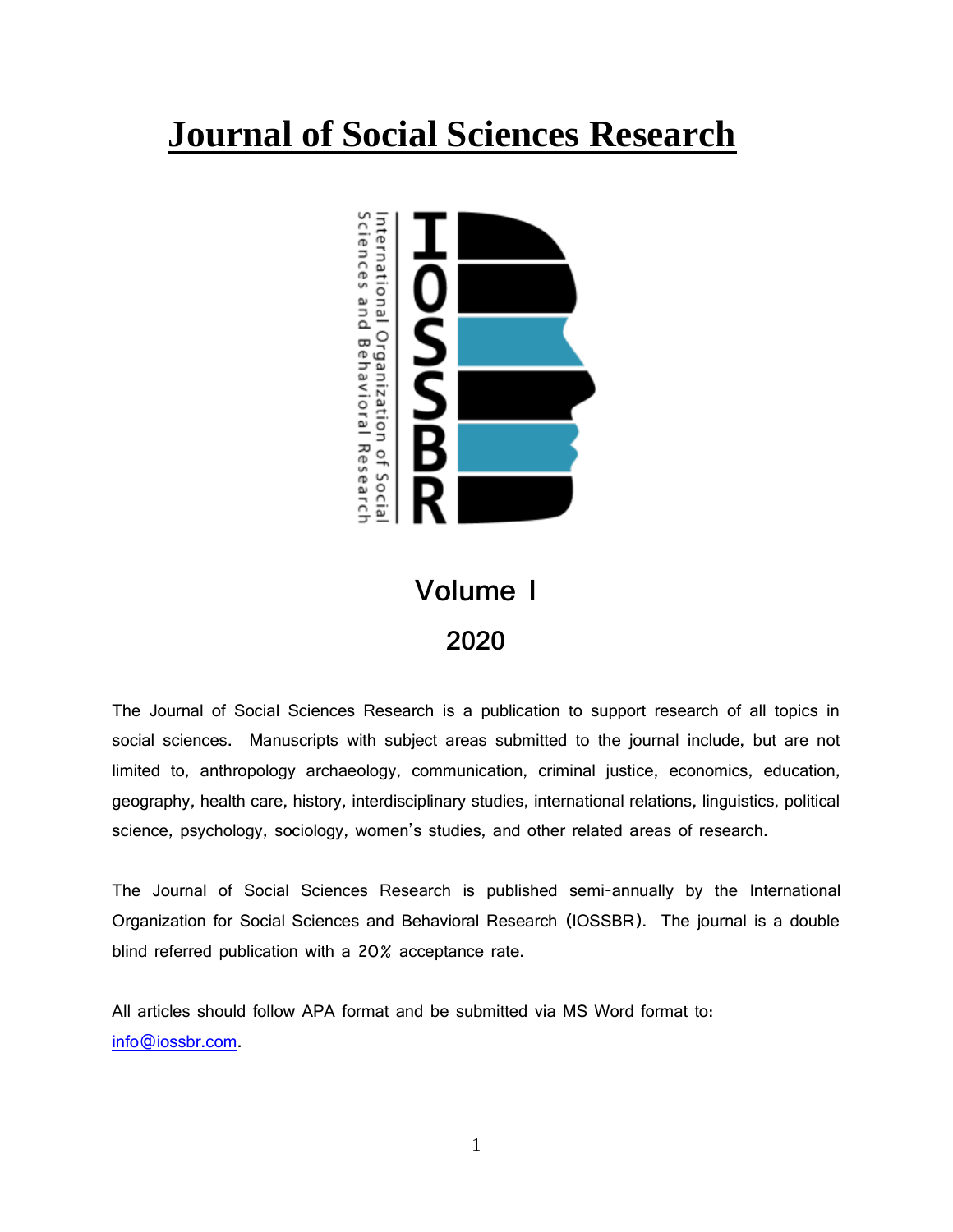# **Spring 2021**

# New Orleans, LA Renaissance New Orleans Pere Marquette Hotel March 24-26, 2021

[www.iossbr.com](http://www.iossbr.com/)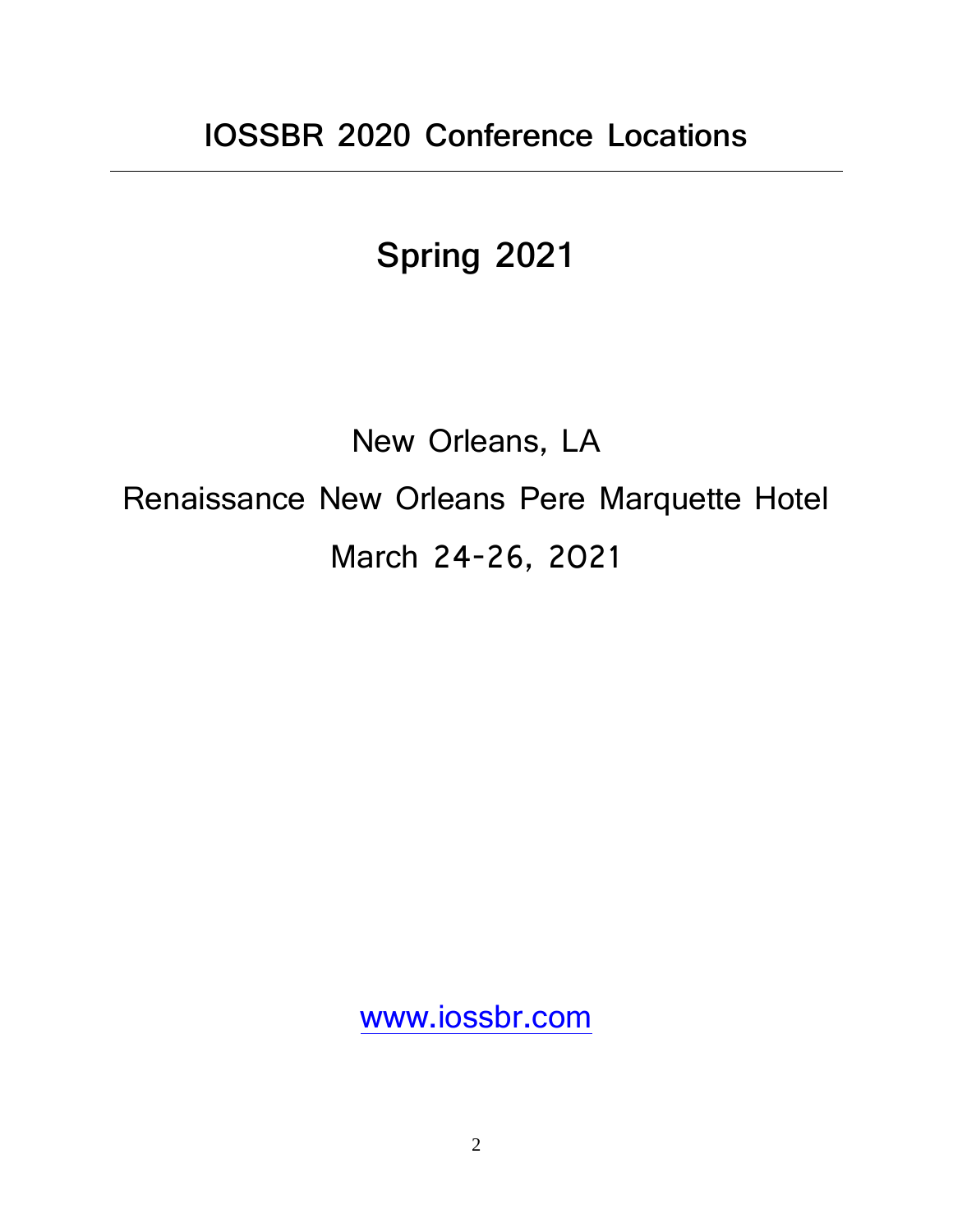# Table of Contents

# **WORKPLACE BULLYING: A QUALITATIVE ANALYSIS OF 4 ORGANIZATIONAL HIERARCHY AND CONFLICT-ORIENTED RHETORIC** SEAN WALKER, University of Tennessee at Martin **THE CHILLY CLIMATE GETS WARMER: PERCEPTIONS OF CLASSROOM 16 EXPERIENCE IN A NEWLY COEDUCATIONAL COLLEGE** MICHELLE MCCOY BARRETT, College of Saint Elizabeth CHLOE G. BLAND, College of Saint Elizabeth **CHILDREN'S BEHAVIOR PROBLEMS AND PARENTAL MENTAL HEALTH 25 ISSUES: PRACTICE AND RESEARCH IMPLICATIONS**

YAWO BESSA, University of North Carolina at Pembroke PORTER LILLIS, University of North Carolina at Pembroke

#### **PROFESSIONAL CHALLENGES FACED BY FEMALE ENGINEER EXECUTIVES 42 IN STEM FIELDS: A CRITICAL LOOK FROM THE INSIDE**

TYENE HOUSTON, Pepperdine University SETA KHAJARIAN, Pepperdine University

#### **UTILIZING INDIVIDUAL Z-SCORES TO MEASURE EFFICACY OF THE 54 WORLD'S FIRST AUGMENTED REALITY GLASSES FOR AUTISM: A SINGLE CASE STUDY**

FERNANDO CAVALLO, Bryn Athyn College HARRY BRUBAKER, Bryn Athyn College TALIA BROWN, Bryn Athyn College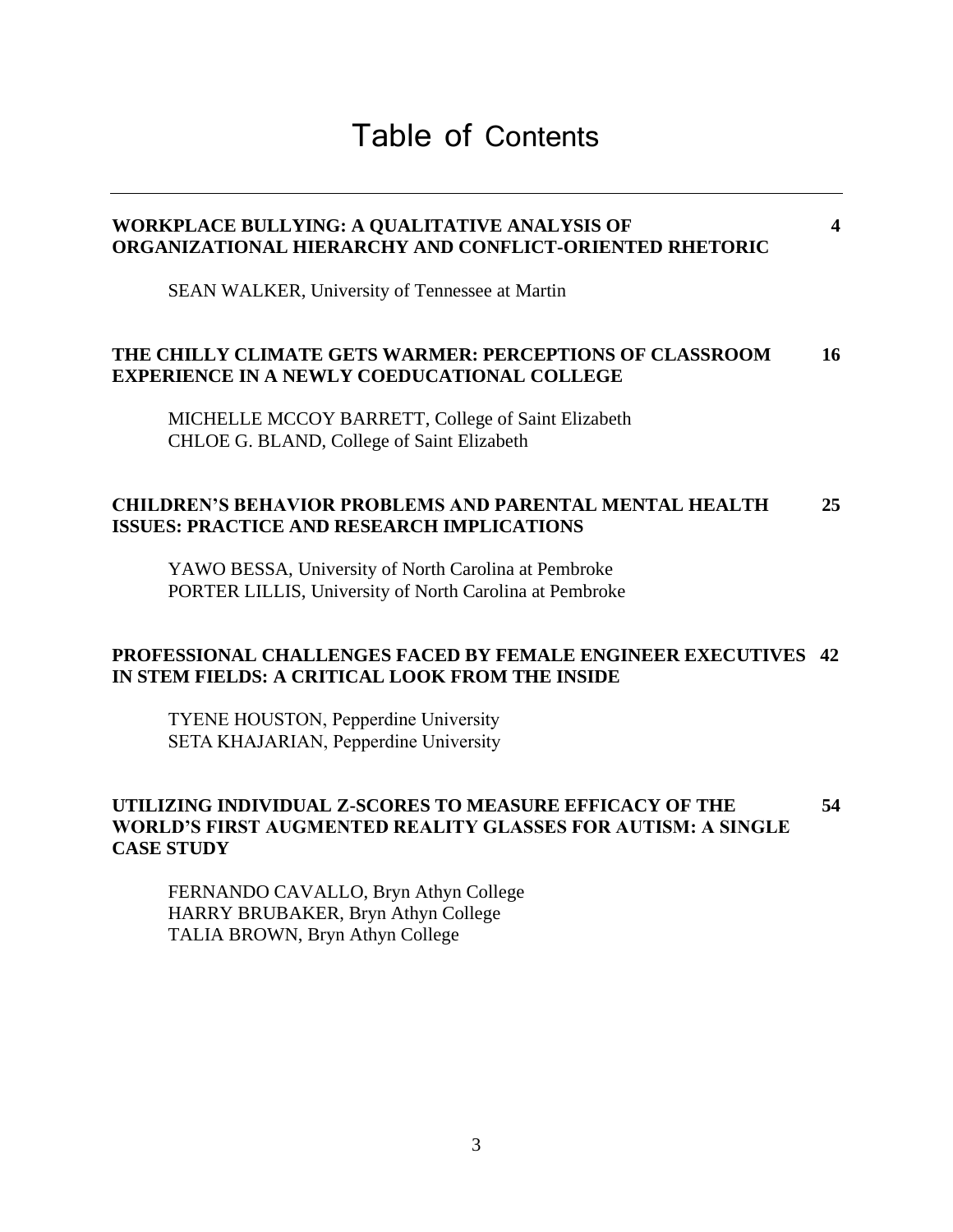#### Workplace Bullying: A Qualitative Analysis of Organizational Hierarchy and Conflict-Oriented Rhetoric

Sean Walker University of Tennessee at Martin

#### **ABSTRACT**

*While a growing body of literature exists assessing the importance of workplace bullying within an organizational setting, many "black boxes" within this literature stream still remain. Of particular interest to the current work is the impact of different types of rhetoric utilized within an organizational setting and how said rhetoric is able to either exacerbate or mitigate these workplace bullying events. The current research seeks to partially fill this gap by examining the impact of 1) rhetoric used by individuals at different levels of the organizational hierarchy, and 2) rhetoric centered around conflict, specifically cognitive versus affective. By doing so, the current work seeks to provide a more in-depth understanding of how workplace bullying events evolve and thus provide suggestions for how these events may be alleviated, if not eliminated, within the organizational setting. Managerial and organizational implications are discussed.* 

Keywords: workplace bullying, conflict, organizational hierarchy, management, organizational behavior

#### **Introduction**

Workplace bullying is the "repeated, health-harming mistreatment of one or more persons (targets) by one or more perpetrators" (Workplace Bullying Institute, 2014). In order for said behaviors to rise to the level required for legal recourse, the actions must consist of abusive conduct and meet the *reasonable person* standard. Abusive conduct refers to the commission or omission of a behavior that would result in a "reasonable" person to assume that said behavior is abusive (Healthy Workplace Bill, 2014). The typical parameters for meeting the reasonable person standard centers around the severity and frequency of the behavior such that the more severe and/or more frequent the behavior, the more likely it will be construed as abusive. The application of said parameters means that such behavior may include, but is not limited to, verbal abuse, teasing, threatening or intimidating conduct, sabotage, or even malicious gossip.

Workplace bullying may occur in any organization and any industry. The industries most often cited for workplace bullying are nursing, academia, and those industries dominated by one particular sex over another such as the military (e.g. Felbinger, 2008; Hutchinson, Vickers, Jackson, & Wilkes, 2006; Kivimaki, Elovainio, & Vahtera, 2000; Lewis, 1999; Privitera & Campbell, 2009). Workplace bullying has also been shown to influence a myriad of aversive and counterproductive workplace effects including, but not limited to, emotional (e.g. Brousse et al., 2008; Quine, 1999; 2001; Vartia, 2001), physiological (e.g. Brousse et al., 2008; Felbinger, 2008;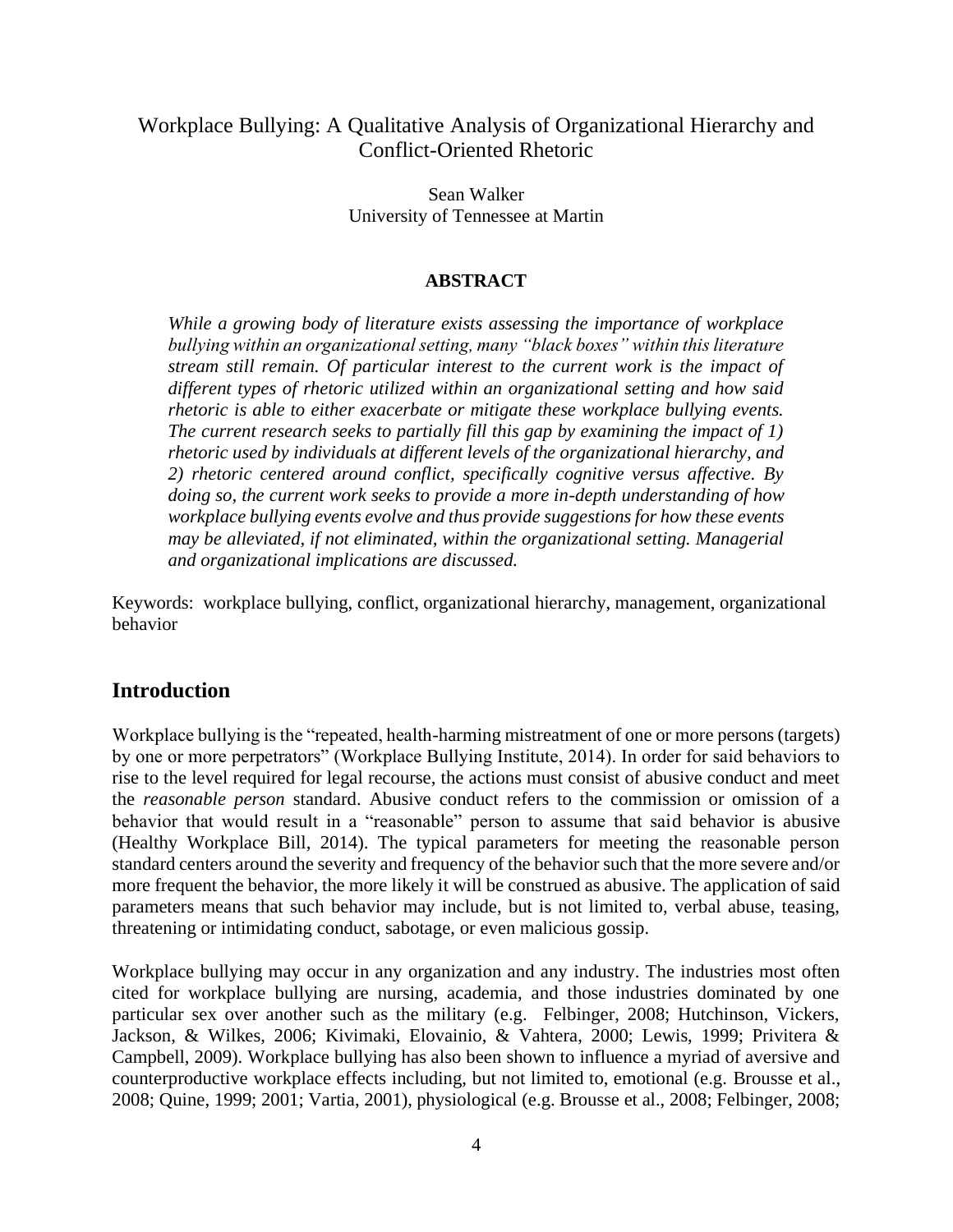Kivimaki et al., 2000; Quine, 2001), psychological (e.g. Hallberg & Strandmark, 2006; Quine, 2001), and organizational (e.g. Lutgen-Sandvik, 2006; Quine, 1999; 2001). Of importance to managers, workplace bullying has been shown to increase absenteeism (e.g. Kivimaki et al., 2000), intent to leave the organization (e.g. Lutgen-Sandvik, 2006; Quine, 2001), critical nature of the organizational climate of trust (e.g. Quine, 2001), and levels of felt anxiety and depression (e.g. Quine, 2001), while decreasing job satisfaction (e.g. Quine, 2001). Furthermore, workplace bullying has also been shown to influence body mass of individuals exposed to said events (e.g. Kivimaki et al., 2000) and the need for medical treatment (e.g. Hallberg & Strandmark, 2006). The pervasive nature of these effects can range from the short-term, i.e. dissipating after a year ((i.e. Brousse et al., 2008) to long-term, i.e. never going away as the bullied individual feels marked for life (i.e. Hallberg & Strandmark, 2006). Of even greater importance to management is the finding that these detrimental effects are not experienced by just the targets of workplace bullying but also by individuals that observe these events. Vartia (2000) found that both the target(s) of workplace bullying, but also the observer(s), experienced an increase in mental and general stress as a result of the workplace bullying event.

Another important literature stream that the current work seeks to build upon focuses on the impact of managerial narrative (i.e. rhetoric) during organizational events. Scholars have found that managers use narrative and symbolic materials to change meaning systems within the organization (e.g. Fiol, 2002; Giola & Chittipeddi, 1991). The concept of shifting meanings by managerial narrative has been supported (e.g. Barry & Elmes, 1997; Brown, 1998) and typically focuses on creating meanings that are novel in comparison to current organizational stories. The utilization of said narrative allows organizational members to provide structure to organizational events (e.g. Pentland, 1999) in order to capture how events are related to other events over time (e.g. Gergen& Gergen, 1997) and within specific contexts (e.g. Gergen, Gergen, & Barrett, 2004). Sonenshein (2010) found that managers used two main narratives: 1) transformational, and 2) preservational in which the former focuses on shifting meanings and the latter focuses on solidifying meanings within the organizational context. This research, while not mutually exhaustive, does help elucidate the importance of narrative during important organizational events such as workplace bullying.

Following a three-year, in depth, intensive case analysis in which the author was an observer of an ongoing workplace bullying event, the current work seeks to explain the importance of rhetoric within an organizational setting on the impact of workplace bullying events. Specifically, the current work will focus on two important components of rhetoric: 1) the position of the individual in the hierarchy using said rhetoric, and 2) the level of inherent conflict embedded within the rhetoric, i.e. affective versus cognitive conflict-oriented rhetoric. Thus, this work will identify important situations that may become exacerbated by the words organizations' members are using and, as a result, perpetuate the workplace bullying event. Furthermore, this work will also propose practical solutions for how management and other organizational members may properly address said workplace bullying events without perpetuating or exacerbating the negative effects of said events.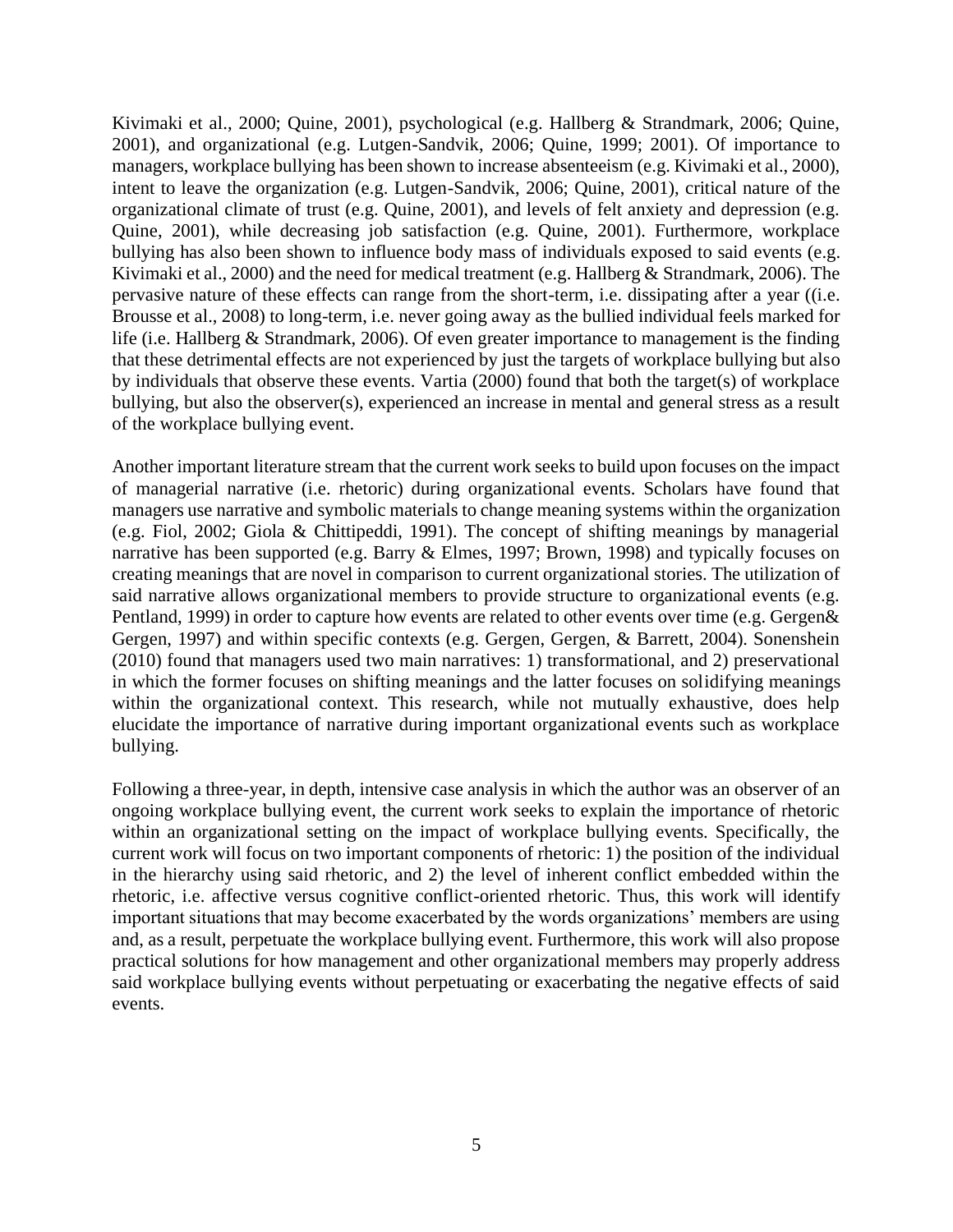#### **Purpose of the Current Work**

A review of the literature has found no focus on the impact of the terminology utilized during a workplace bullying event on the perpetuation or discontinuation of said workplace bullying event. This gap in the literature provides a fruitful situation for scholarship to attempt to understand how the words utilized by organizational members during a workplace bullying event may either exacerbate or mitigate said events.

The current work seeks to help elucidate this issue by explaining the effect of rhetroric-oriented antecedents on the pervasiveness that workplace bullying has on an organization. Of particular interest, the current work focuses on the influence of rhetoric within the organization and how it can serve productive or counterproductive means. Specifically, this paper assesses how rhetoric by different organizational members (all exposed to a workplace bullying event) within academia can impede or exacerbate the prevalence of workplace bullying. As such, the current work utilizes qualitative findings from a two-study format to assess how conflict-oriented rhetoric (Study 1) and position (i.e. thus assessing the organizational hierarchy) of the individual engaging in the rhetoric (Study 2) to measure the impact on a continuing workplace bullying event. Specifically, Study 1 assesses the impact of affective versus cognitive conflict, as exemplified by the rhetoric used during the workplace bullying event. Study 2 assesses the impact of rhetoric used by specific and various members within an academic setting during a workplace bullying event: target, bully, direct supervisor, middle management, upper management, and "third" parties (i.e. HR, Equity & Diversity).

#### **Methodology**

#### **Study 1**

The following information presented stems from a three+ year long, ongoing, workplace bullying event in which the lead author was an observer. The workplace bullying event occurred at a small to medium-sized university in the United States that primarily focuses on undergraduate and graduate instruction. As such, the primary focus of the university is on teaching as opposed to research. The analysis includes interviews, observations, emails, and testimonials that were analyzed by the lead author to identify any common trends in the rhetoric used by individuals involved in the workplace bullying event. This analysis is focused primarily on what is being said as opposed to who is saying it.

#### **Study 2**

The information presented is also a result of the exposure of the lead author in the same workplace bullying event as described in Study 1. The analysis includes interviews, observations, emails, and testimonials that were analyzed by the lead author to identify any common trends in the rhetoric used by individuals at different levels of the academic hierarchy and the resulting impact of said rhetoric on either the perpetuation or mitigation of the workplace bullying event. As such, this analysis focuses much more on who is speaking as opposed to what is being spoken.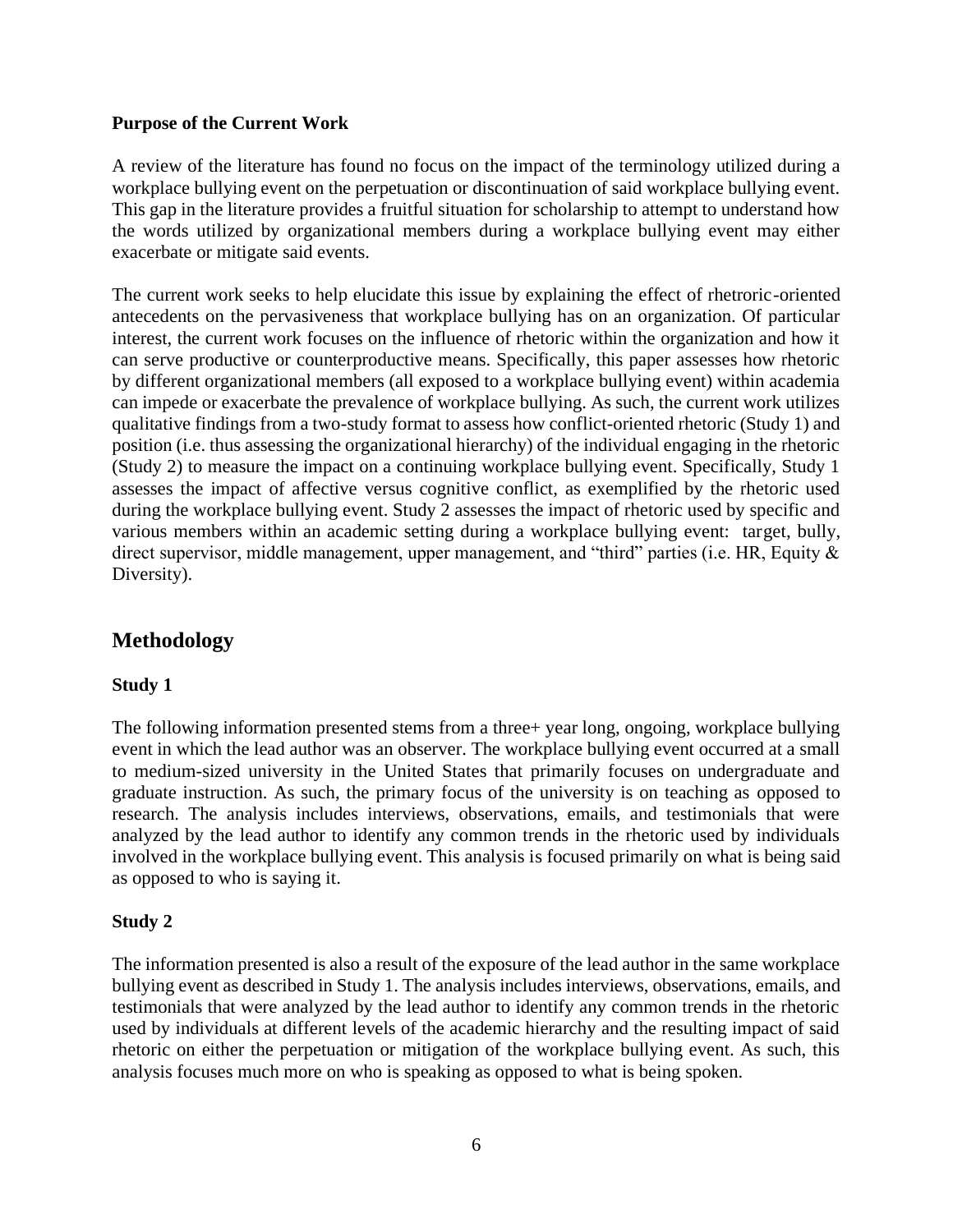#### **Results**

#### **Study 1**

Analysis of the interviews, observations, email analysis, and testimonials revealed that the rhetoric used by individuals within the workplace bullying event focused around either affective or cognitive conflict-oriented rhetoric. Affective conflict (often dubbed emotional conflict) occurs when individuals disagree over personal and/or emotionally charged issues whereas cognitive conflict (often called task conflict) is a disagreement between individuals centered on preferences or opinions about how a task should be performed (Mooney, Holahan, Amason, 2007). The former reduces the likelihood of productive decision making occurring because it distracts individuals from focusing on the task at hand (Jehn, 1994; 1995; Simons & Peterson, 2000) as it blurs objectivity based on the heightened level of emotions involved. On the other hand, the latter can facilitate higher quality decision making because it aids teams in accommodating and "blending" multiple points of view (Schweiger, Sandberg, & Rechner, 1989) into one viewpoint that the individuals can "own" together.

**Affective Conflict Examples**. Example number 1 occurred early during the workplace bullying event during a public meeting in which one of the individuals alleged to be a bully began to speak about the personal and/or lifestyle choices of the target(s) in an attempt to get the target(s) fired. In one specific meeting of supervisors, one individual (Bully 1) was quoted comparing the target to another "famous" individual (i.e. well-known, public figure, nationwide) in an attempt to evoke visceral and negative emotional reactions from other supervisors who had the power to terminate the target. When others began to rebuke the comparison by pointing out inconsistencies, Bully 1 increased the commitment to the rhetoric and attempted to "sell it" more so to the other supervisors.

During an interview with one of the supervisors present, the supervisor (Supervisor 1) noted that it was obvious that Bully 1 was not making sound and rational judgments because "emotion had gotten the better of his/her judgment." Supervisor 1 followed this statement by conjecturing that the target(s) would be wise to avoid Bully 1, to the extent avoidance is possible, in an attempt to avoid providing "ammo" for Bully 1.

Example 2 occurred during a separate public event of outside/external advisors to the college in which the target worked. In this instance, an individual who had been involved in bullying the target (Bully 2) asked multiple members of the external board to intervene in the termination of the target. The logic behind such a request, purported by Bully 2, was that the supervisors who had the power had "failed to do their jobs" and thus the external board must place pressure on the supervisors to "do the right thing."

During an interview with Supervisor 1 and multiple witnesses to the event, a consistent analysis of the situation was that Bully 2 was erratic in behavior, acting in a manner that seemed inconsistent with someone thinking soundly and acting in a controlled manner. In fact, one person named Witness 1, said that this person clearly was behaving in an emotionally unstable manner to the point that others at the event began to avoid Bully 2. Consistent with example 1, Bully 2 was unable to make sound, rational, and logic decisions based on his/her emotions blurring the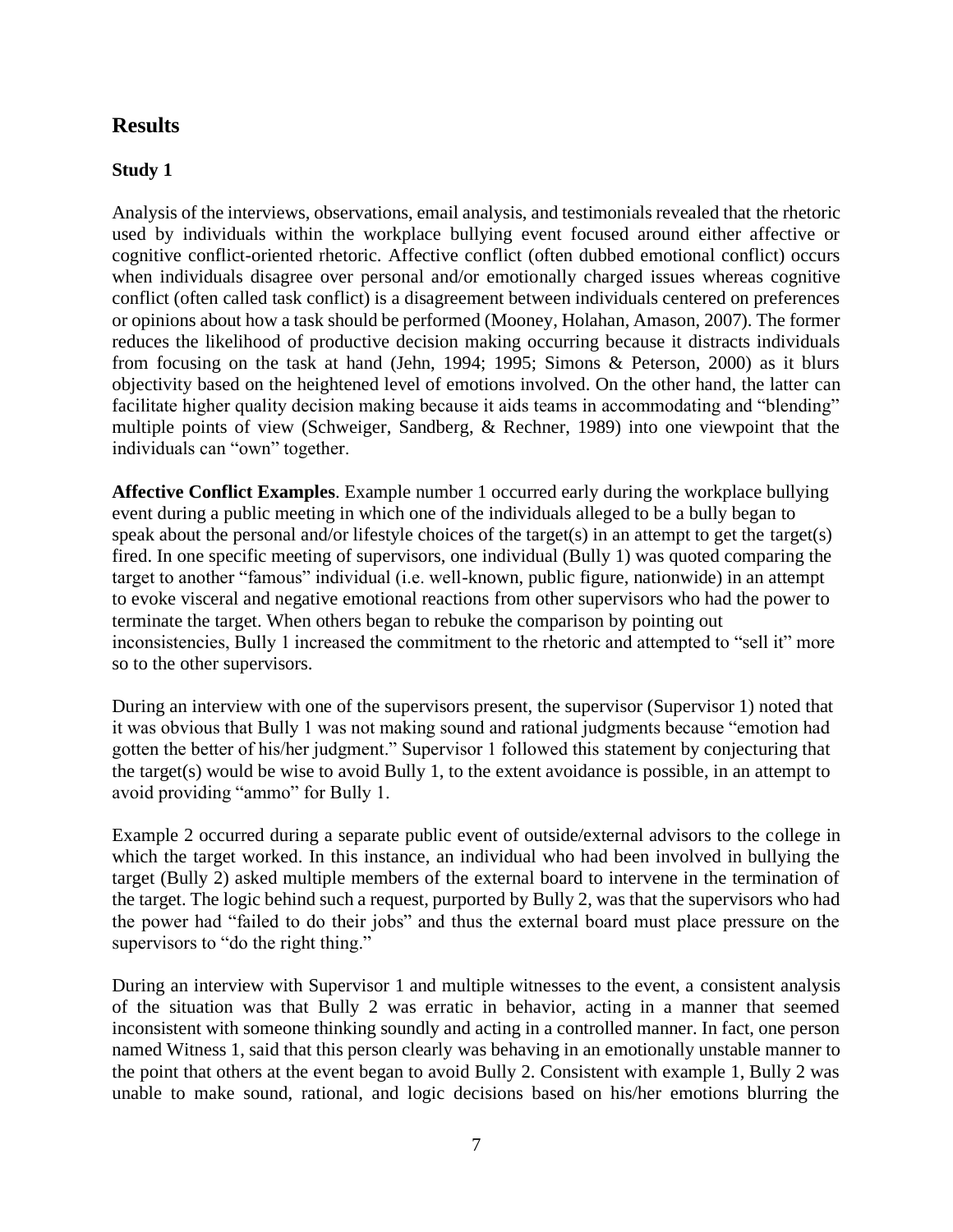situation. Furthermore, despite multiple supervisors acting in a consistent manner of not taking action against the target, Bully 2 began to believe this non-action meant that a dereliction of duty or collaboration on the part of the target and supervisors was transpiring (as opposed to accepting that the target had not done anything wrong).

Example 3 occurred during another public event in which Bully 2 began to verbally attack a "friend" of the target thus making this friend (dubbed Target 1) a non-victim target. Bully 2 derided the individual, calling names, yelling, insulting, calling Target 1's decision making into question, all in an attempt to (*seemingly*) get a reaction from either Target 1 or the Victim.

After speaking with Supervisor 1, the supervisor concurred with the assumption of the lead author that Bully 2 seemingly was attempting to provoke a reaction that would support Bully 2's assertions about the victim thus justifying punishment of the individual. Supervisor 1 also added that Bully 2 did not seem to care that any reaction by the victim, or even Target 1, likely would have been justified as Bully 2 had instigated the situation.

With all three of the scenarios listed, the emotions of the bully became so intense that the ability of the bully to engage in objective and rational decision making was blurred. After speaking with multiple supervisors and the victim of the bullying event, this type of rhetoric only intensified the perceptions of the victim and others that the bullying was getting worse as opposed to "dying down."

**Cognitive Conflict Examples**. Another type of rhetoric that became prevalent during the workplace bullying event was the utilization of sound and rational thought on the part of multiple individuals (Bully 3 and Bully 4) in attempt to use data to cause the victim to be punished (i.e. terminated).

Example 1 of cognitive conflict occurred toward the beginning of the bullying event when Bully 3 approached Supervisor 1 about a claim that the victim was derelict in his/her duties as a teacher. Bully 3 cited a story from a student and observations of classroom lights being off. This incident led Bully 3 to assert the conclusion that the victim was not doing his/her job and thus needed to be terminated. While speaking with Supervisor 1, the lead author found that Bully 3 was "simply taking things at face value and skewing data in an attempt to promote a specific message." In other words, Bully 3 was interpreting the data in a manner that would support Bully 3's attempts to get the victim fired. Supervisor 1 explained that upon speaking with the victim of the bullying event, each and every concern was easily and justifiably explained (in the supervisor's opinion). Supervisor 1 also noted that it was shocking that highly educated individuals, trained in research, did not utilize their training when bringing accusations against another. Supervisor 1 noted that this situation could have easily been explained by Bully 3 speaking with the victim to address any concerns.

Example 2 occurred when Bully 3 and Bully 4 approached Supervisor 1 in an office setting in an attempt to bring another accusation against the target that would justify termination. Bully 3 and Bully 4 noted that a student had come forward claiming a "personal" relationship between another student and the faculty member was occurring. According to Bully 3 and Bully 4 this relationship was deemed highly unethical and inappropriate and thus required immediate action.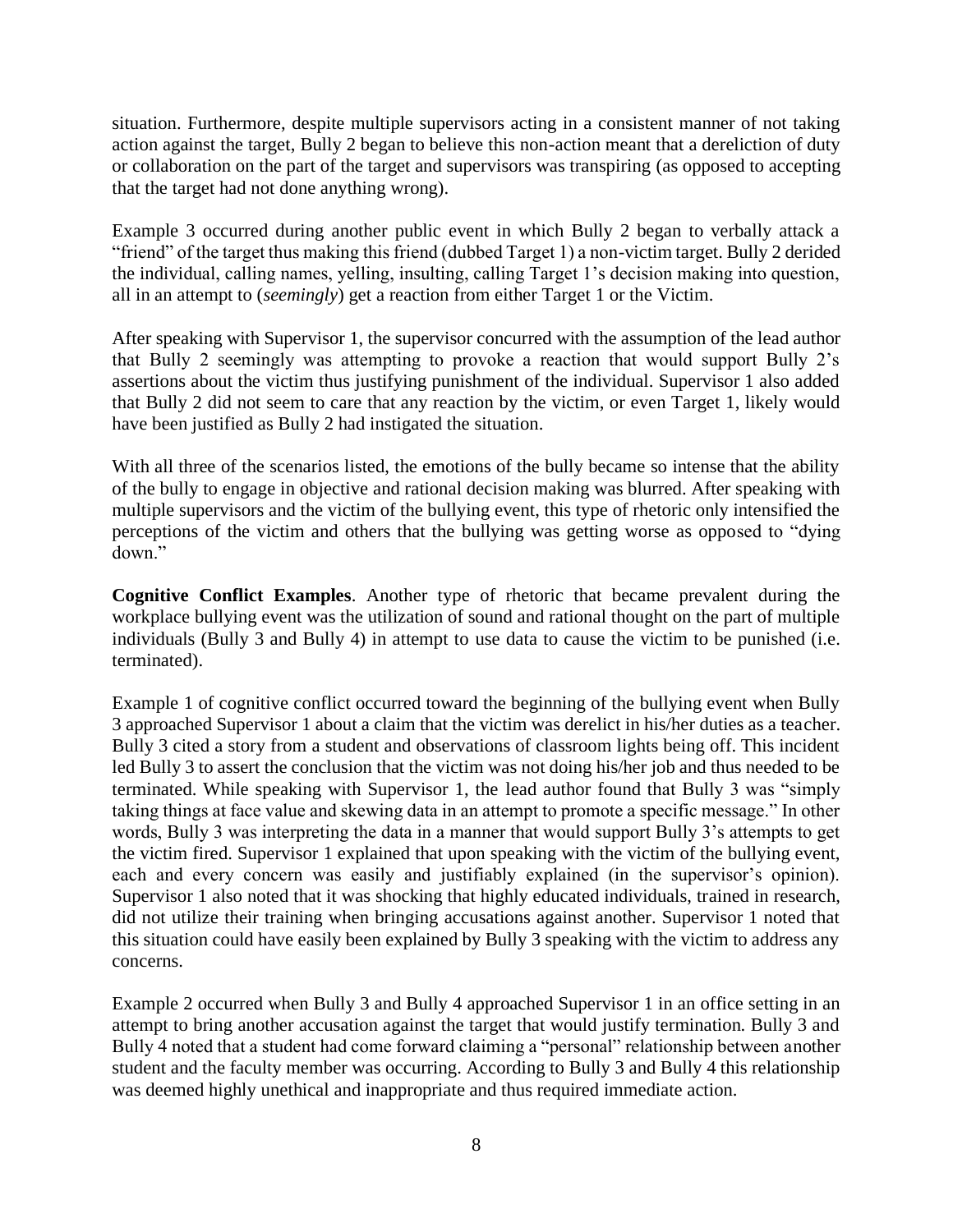During an interview with Supervisor 1, he/she explained to the lead author that, once again, had the individuals "engaged in any actual research of the situation instead of believing every single instance that supported the punishment of the victim that they wanted," both Bully 3 and Bully 4 would have found "holes" in the stories. Specifically, the student making the accusation had been turned down by the victim (i.e. the student asked the faculty member to go out on a date and the faculty member said no), the student discovered that Bully 3 and Bully 4 had a "mission to terminate" the target (i.e. during public comments about not liking the victim, the student overheard and took the cause to Bully 3), and that the faculty handbook did not "outlaw" any such relationship between a faculty member and a student (i.e. the relationship, provided both individuals are adults, would have *NOT* been considered "illegal").

The theme that became clear during these examples was that while Bully 3 and Bully 4 were focused on valid concerns with the victim (i.e. they perceived an issue with performance of the job and reputation of the organization), this logic and rationale fell short of the rigor one would expect from faculty at a university. Instead, the scrutiny one would engage in during research stopped short of disconfirming the preconceived notion the individuals had about the victim.

*Subsequent analysis*. Further analysis for any other trends in the rhetoric used during the workplace bullying event showed that the rhetoric was also divided by whether the individuals admitted (openly or privately) to using said rhetoric to intentionally or unintentionally make the situation worse *and/or* if the targets of the bullying felt the rhetoric was perceived as being intentional or unintentional.

In each of the examples discussed previously, the intentionality versus unintentionality of the rhetoric had a profound impact on the perception of the event. In fact, while speaking with the victim of the bullying events, when intentionality was perceived (i.e. Example 2 of the affective conflict section) to be high, felt emotions by the victim became more intense as "the hurt experienced by the victim became more intense." On the other hand, if the individual felt that the intentionality of the action was also "masked" by more objective concerns (i.e. example 1 of cognitive conflict) the level of hurt (and anxiety felt) by the victim was not as intense.

#### **Discussion**

The current work has provided a small percentage of the bullying events observed in an attempt to begin to paint a picture of the importance of how affective-versus cognitive-oriented rhetoric can influence a workplace bullying event. The focus of the analysis for this study centered around the words being used in an attempt to analyze the importance of what is being said. In the next study reported, the analysis switches to focus on "who" is engaged in the workplace bullying event by analyzing his/her position within the organizational hierarchy and how that position influences perceptions of the workplace bullying event.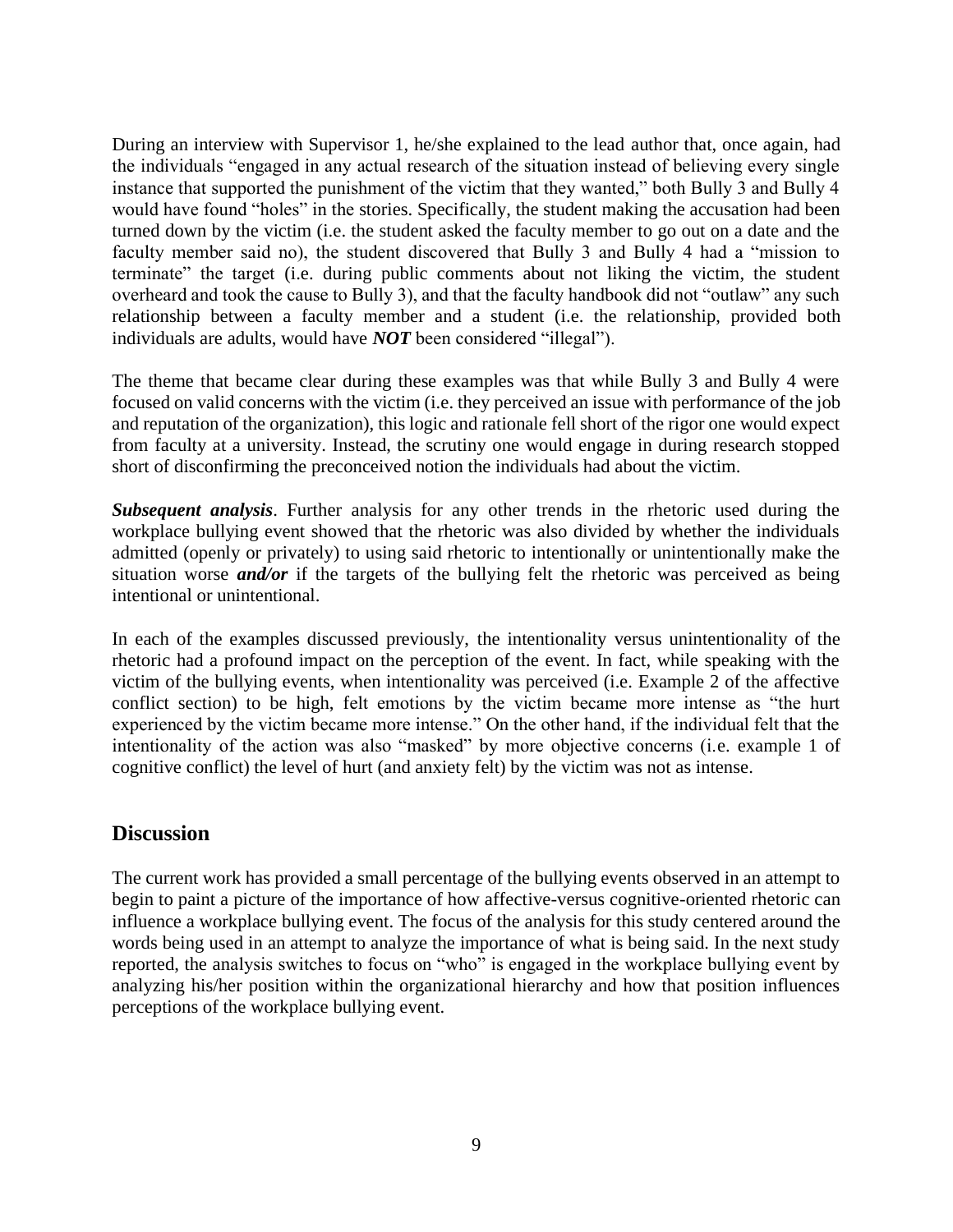#### **Study 2**

Analysis of over 100 hours of interviews, observations, testimonials, and emails (analysis of obtained emails) revealed two overarching themes: 1) hierarchical position of individuals within a workplace bullying event had "common" and consistent response mechanisms to the workplace bullying, and 2) the rhetoric being used conformed to an inclusive-versus exclusive-oriented rhetoric in an attempt to "seemingly" support one's case. As such, the following section will report these findings with examples to better explain this phenomenon.

**Organizational Hierarchy.** Results suggest that those individuals directly above the victim according to the organizational hierarchy (i.e. whether by formal position or rank via promotion), at least in this academic setting, either were combative and/or noncommittal whereas individuals at the same level as the victim were either supportive or noncommittal. Furthermore, administration (those at least two levels higher than the victim) were mainly noncommittal (likely in an attempt to avoid taking sides or opening the organization to legal culpability) and thus seemed to utilize a belief system that the behavior would "just stop." The three main themes of behavior observed were 1) supportive, 2) combative, and 3) noncommittal. Supportive behavior was typified by individuals within the workplace bullying setting who were willing to "stand-up" against the perpetrators (both bullies and non-bully perpetrators [see Author, 2017 for a complete discussion]). For example, one such individual had frequent verbal altercations with at least one of the bullies in an effort to tell the bullies to "back off." In fact, at one point, this supporter suggested the bullies "focus on doing their jobs and leave others alone who were doing their jobs already." Combative behavior was typified, typically, by individuals either that were bullies or non-bully perpetrators (specifically, those who seek to instigate). These individuals were willing to go to any lengths to see the victim punished including but not limited to climbing the "organizational ladder" in an attempt to find someone who would agree with the bullies' assessment. For example, one of the bullies spoke with a department chair, two deans, a provost, chancellor, external advisory board, and legal for the university all in an effort to get the victim fired. The noncommittal behavior was typified by responses of "not my problem," "I don't care," and/or "I don't want to be involved in this issue." Hierarchically, individuals on the same level as the bullies were more likely to respond with "I don't care" or "This isn't my problem" whereas individuals who were on the same level as the victim (and thus suspecting they also could become targets) were more likely to respond with "I don't want to be involved in this issue" as they were concerned with reprisal.

**Subsequent analysis**. After reflecting upon these three behavioral responses, another trend became obvious to the lead author that seemingly exacerbated the situation: the omission versus commission of behavior. While commission of a behavior is the actual performance of an action, omission is the withholding of an action, and in this instance can be just as serious and facilitate a workplace bullying event as much, if not more, than the actual commission by the bullies. For example, during a peer review of the victim, multiple individuals had the opportunity to ask for proof of accusations on the part of the bullies about the victim. However, instead of asking for proof (something academics should be used to doing), they accepted the claims and were willing to "write-up" a negative review on the word of a colleague, thus perpetuating the bullying behavior as the bully(ies) were not "called" on his/her(their) actions. In fact, in multiple instances, the bullies engaged in slanderous and libel behavior and no one was willing to "push" against the bully(ies). Despite the fact that all individuals were on the same organizational level (i.e. tenured and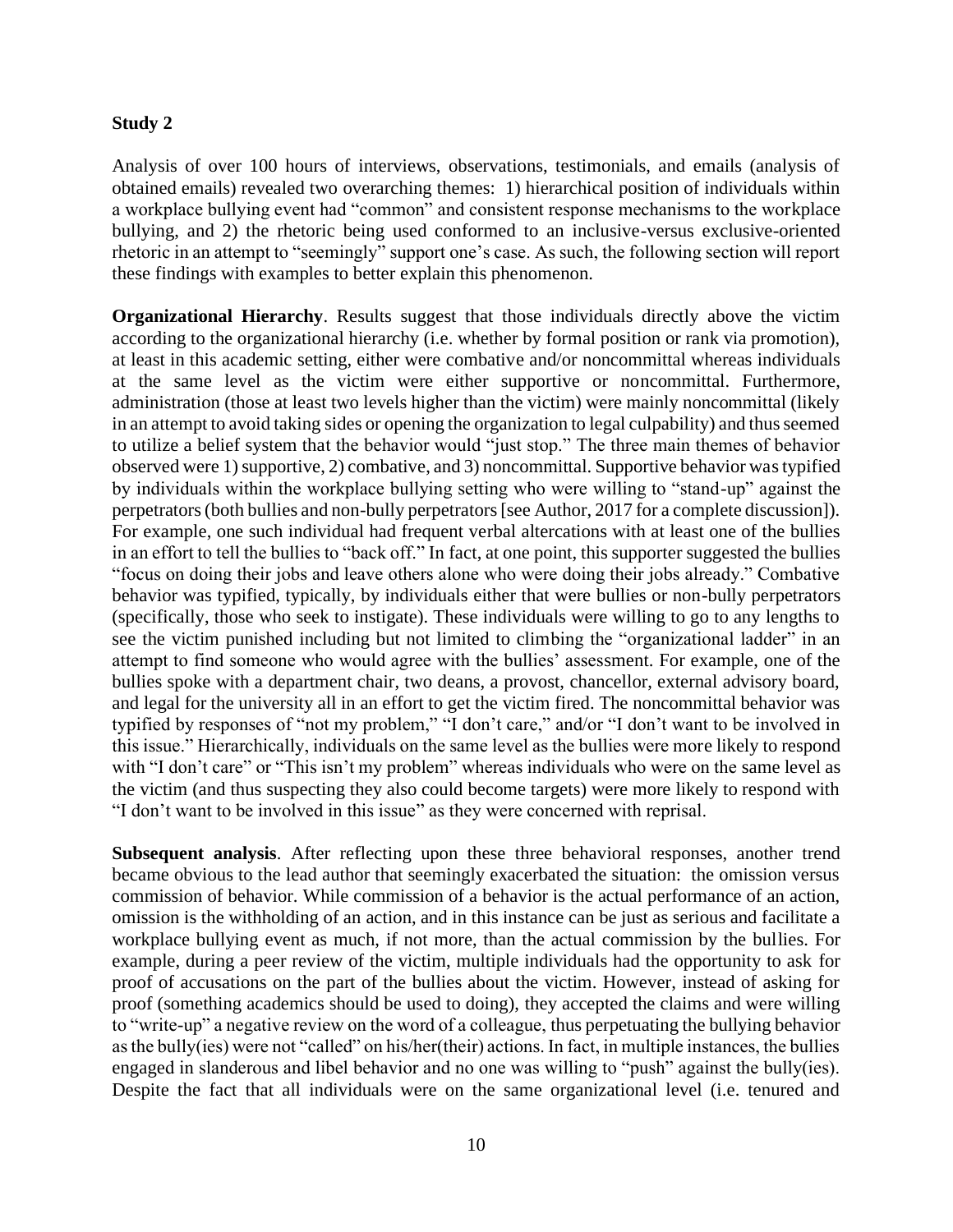promoted) and thus could suffer no real reprisal, these individuals refused to act in a way that would impede the bullying and thus resulted in exacerbating (through the rewarding of bad behavior) the bullying event. Another act of omission observed was the omission of any proof of accusations on the part of the bully(ies). After speaking with an independent, third party investigator brought into the case, the investigator stated, "these individuals felt they could say anything they wanted without providing any support for such claims, which omits the need for burden of proof." While the investigator was not strictly speaking from a legal means, the investigator did highlight a second instance of the omission of behavior. In fact, during interviews with the bullies, the investigator reported comments such as "well, I don't have any proof, but..." or "I believe" or "I don't have to prove my case, the target must prove I am wrong." All of these examples are instances that show that the bully(ies) felt they could omit actually proving their claims and expected action to be taken based on their words.

**Inclusive versus Exclusive Rhetoric**. Another theme that became apparent upon reviewing all of the interviews, emails, and materials was a distinct difference in terminological used by individuals who were against the victim versus those in either support of, or those who were neutral. Although assessing rhetoric was not the focus of this current analysis, as Study 2 sought to focus on more contextual factors, this analysis would not be complete without reporting these findings. Inclusive terminology such as *we*, *our*, *ours*, *us* embolden the reader/listener to feel that people are on the same level and thus in this issue together. Examples included, but are not limited to the following: "We will make it through this problem," "It is our responsibility to solve this problem together," "We all share in the burden of resolving this issue," and "We must be patient as we seek to resolve this issue." All four examples exemplify a rhetoric seeking to evoke feelings of togetherness and reassure the victim that he/she is not alone. Furthermore, all four examples were generated from administrators in low to middle level positions who seemed genuinely concerned about the situation and willing to try to help. Exclusive terminology such as *I*, *you*, *your*, *yours*, *me*, and *my* evoke emotions and feelings of being alone in a situation. In fact, when asking the victim how it felt to be exposed to such words, it was described as being in "solitary confinement", "adrift on a ship without a crew", or "being on a deserted island without Wilson" (a reference to the Tom Hanks movie, *Castaway*). Examples of exclusive rhetoric included, but are not limited to the following: "I feel that you need to be open-minded to the issue (a comment from an administrator seeking to stop the complaint from going to the next level), "I am unwilling to discuss this matter with you (a comment from an administrator who did not want to be involved with the situation)," and "If you take legal recourse, you will be fired (a comment mentioned by a top-level administrator in response to the query by the victim as to whether the victim should seek legal guidance)."

#### **General Discussion**

#### **Study 1**

From a practitioners' standpoint, the current work suggests that words truly do matter. Study 1 showed that the rhetoric utilized by organizational members, specifically when centered around the context of affective versus cognitive conflict, had significant impacts on the perceptions of workplace bullying events. While most research focuses on more "substantial" antecedents and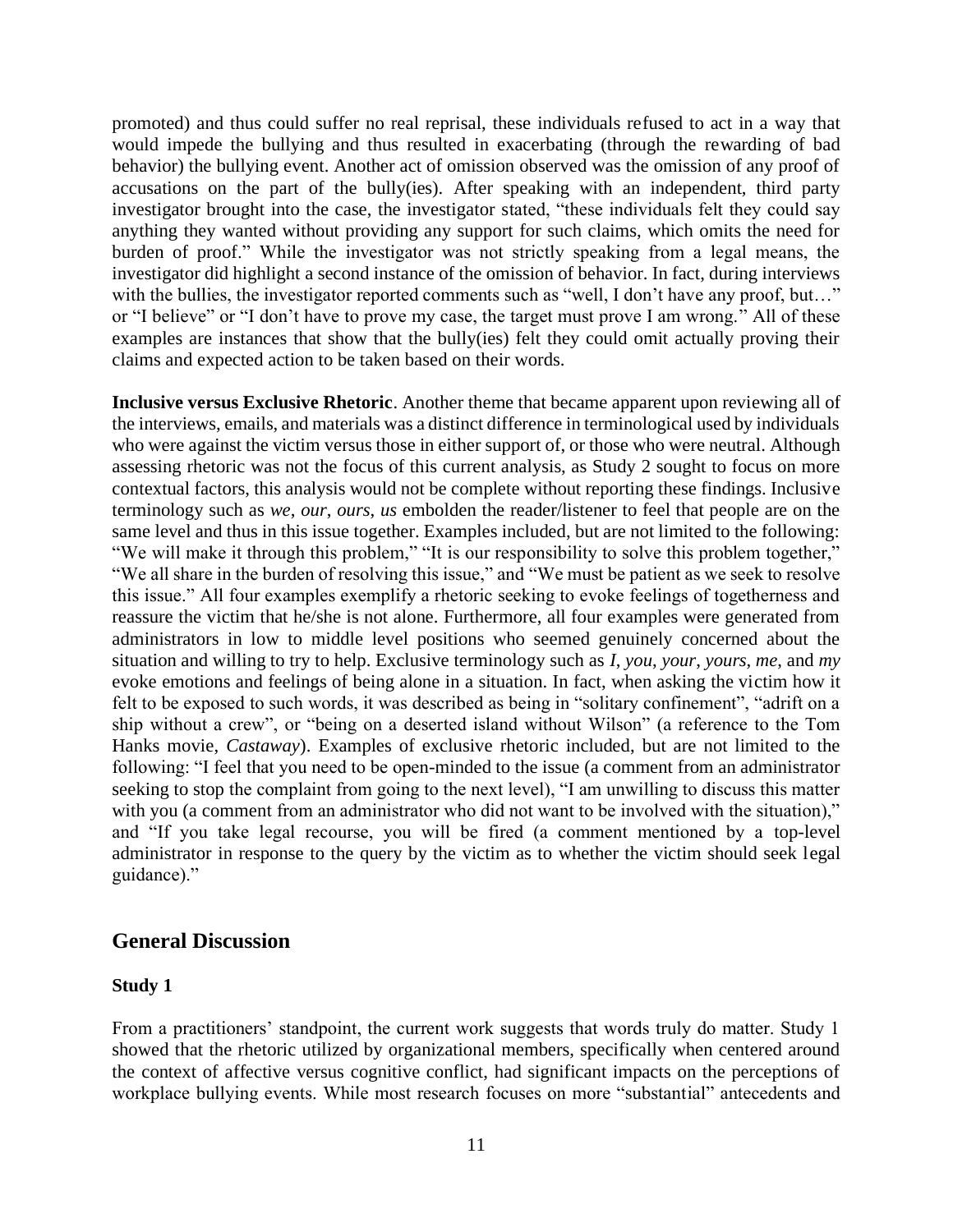mitigating factors of workplace bullying, this analysis suggests the very cheap, quick, and simple words that emanate from one's mouth may have significant impact. In fact, in Ephesians 4:29 of the King James Version Bible says, "Let no corrupt communication proceed out of your mouth, but that which is good to the use of edifying, that it may minister grace unto the hearers." This verse represents a concept organizational members should focus on more before acting/speaking by asking themselves the question, "What good will this do?" The idea is that if something being said/done will not add value or help the situation then the statement/action probably does not need to be stated/done. Furthermore, Proverbs 15:1 states, "A soft answer turneth away wrath: but grievous words stir up anger," thus suggesting that the only purpose of some rhetoric such as affective conflict-oriented rhetoric is to exacerbate the situation. As such, managers need to train themselves and all organizational members on the effective and efficient ways of communicating by engaging in intellectual discourse in which differences of opinions may be stated but respected. In other words, you do not have to like the person or what he/she says but you should respect his/her right to believe a certain way and to voice his/her opinion.

Theoretically, this analysis suggests the importance of rhetoric on important organizational events such as workplace bullying. It emphasizes the need to further study rhetoric such as inclusive versus exclusive (see Study 2) and the intentional versus unintentional nature of the rhetoric being utilized (see Study 2). Future research should focus on other important rhetoric or terminology. Future research should also focus on the specific position of individuals and how that position moderates and/or mediates perceptions of the rhetoric being used. In other words, if a bully who is at the same level of an organization as the victim utilizes affective conflict-oriented rhetoric, would this be perceived significantly differently if mid-level management, top-level management, or even an owner/ceo used the same rhetoric? Finally, other contextual variables should be assessed, such as the location of the events, timing (both day of week, time of day, but also following meetings, before meetings, during meetings, etc.).

#### **Study 2**

In a continuation of Study 1, Study 2 sought to further analyze important contextual factors with a specific focus on the wording/rhetoric used at different organizational levels and how that relationship of key variables impacted workplace rhetoric. What the analysis demonstrated was a significant influence on perceptions of the event and a significant difference in the types of rhetoric used at the different levels. First and foremost, the nature of the rhetoric was different from one level of the hierarchy to the next. Specifically, this analysis showed that the rhetoric centered around three differing behavioral types: 1) supportive, 2) combative, and 3) noncommittal. Subsequent analysis of the situations also identified that the omission versus commission of rhetoric by important organizational members also had a significant impact on the perceived outcomes of the workplace bullying events. Finally, the inclusive versus exclusive terminology used seemingly alleviated versus exacerbated perceptions of workplace bullying. In the Book of James, Chapter 3, verse 8 of the King James Version of the Bible the statement is made, "But the tongue can no man tame; it is an unruly evil, full of deadly poison." While this particular scripture is not arguing intentionality of the words, the thought is consistent with the findings in this analysis. The words used during important organizational events, such as workplace bullying, while often discounted and assumed to be insignificant, do in fact have a significant impact on how these organizational events "play out." Research has shown that being the subject of workplace bullying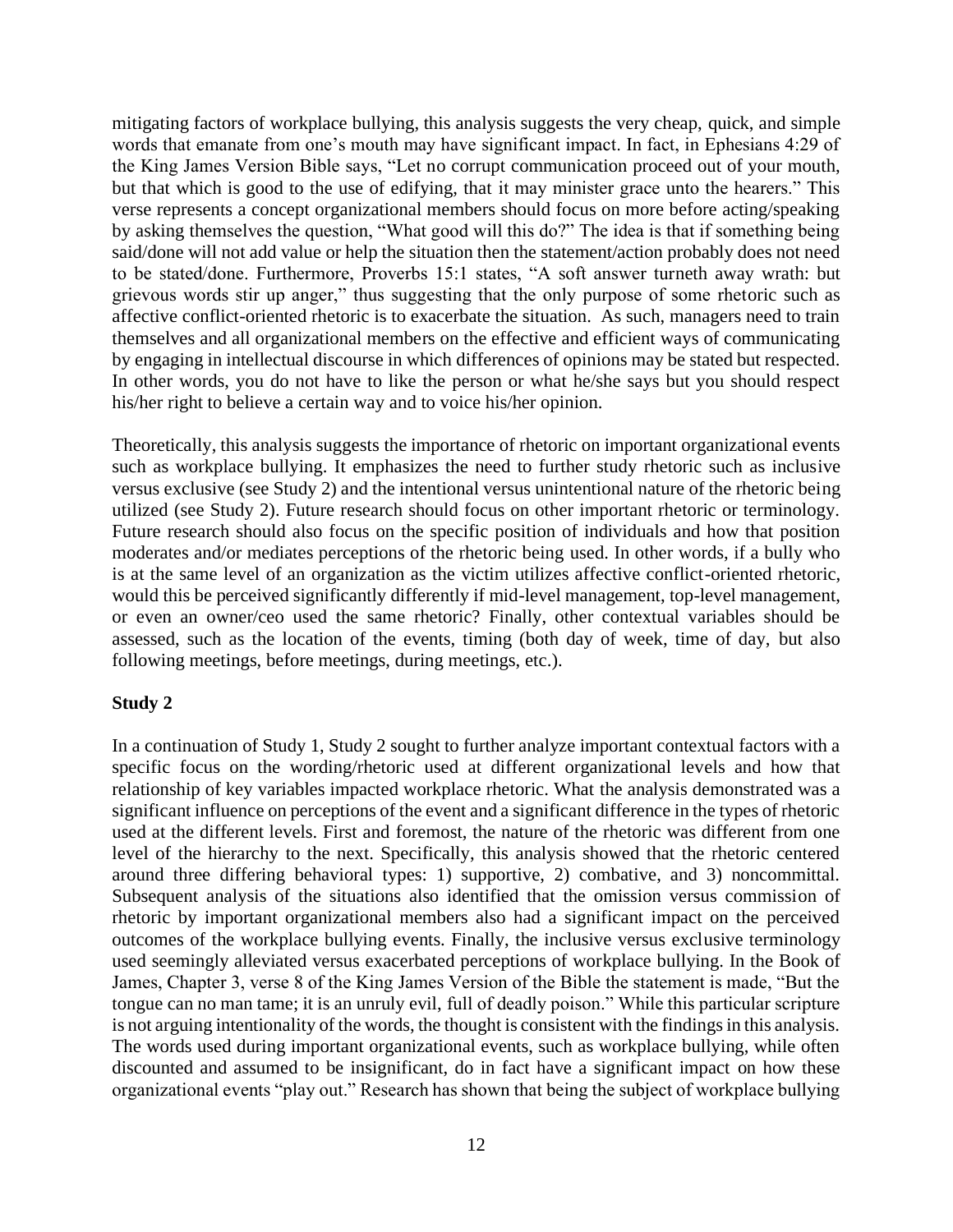can lead to victims experiencing psychological effects (e.g. lack of focus, depression, dissatisfaction), physiological effects (e.g. stress and coronary issues), performance effects (e.g. performance dips/drops), and organizational effects (e.g. higher attrition). In the context of the current study, this information suggests that the words organizational members use can be very costly to organizations and their members.

This analysis also suggested that *telling* becomes *showing* when behavior is reinforced by the omission of a punishment for individuals who are perpetuating workplace bullying (or any organizational deviant behavior). Furthermore, when individuals are allowed to refer to noncommittal emails or dialogue from organizational management, this act also reinforces the behavior of the bully(ies) as they do not perceive any real punishment for their behavior and/or they assume a lack of punishment may mean they are perfectly within their means/rights to behave in such a manner.

Finally, this analysis suggests the importance of sensing shifting paradigms within the organizational context. Rhetoric is likely to change as individuals within the workplace bullying event (i.e. witnesses and/or management) begin to change their opinions of the ethical and/or just nature of the behavior. Specifically, one would expect to a see a shift in rhetoric to be more supportive/noncommittal as opposed to combative or just noncommittal, and more inclusive as opposed to exclusive in nature. Individuals must remember that the initial gut reaction by management will always be to reject that such an event is happening inside of the workplace (as is human tendency, i.e. this [*insert negative event*] will never happen to me or this will never happen where I live/work fallacy) and thus will only be willing to accept that workplace bullying exists and is taking place once it is proven beyond the normal and expected means. Once workplace bullying has been proven, the shift in acceptance is slow, as the organization will want to make sure it does not assume any legal culpability.

Future research should analyze how the wording in organizational policies and public statements are able to influence workplace bullying events. Furthermore, how does the punishment (i.e. if it is given, frequency, and intensity/magnitude) chosen against a bully or bullies impact the workplace bullying culture within the organization. Future research needs to focus on further exploration of this important topic as there is still much to understand about this "elementary" behavior within the organization. This work sought to help elucidate practitioners and scholars on the very important component of rhetoric and perceptions of workplace bullying. The current work hopefully will serve as a springboard for future research.

#### **References**

- Barry, D., & Elmes, M. (1997). Strategy retold: Toward a narrative view of strategic discourse. *The Academy of Management Review*, 22, 429-452.
- Brousse, G., Fontana, L., Ouchane, L., Boisson, C., Gerbaud, L., Bourguet, D., Perrier, A., Schmitt, A., Llorca, P.M., and Chamoux, A. (2008). Psychopathological features of a patient population of targets of workplace bullying, *Occupational Medicine,* 58, 122-128.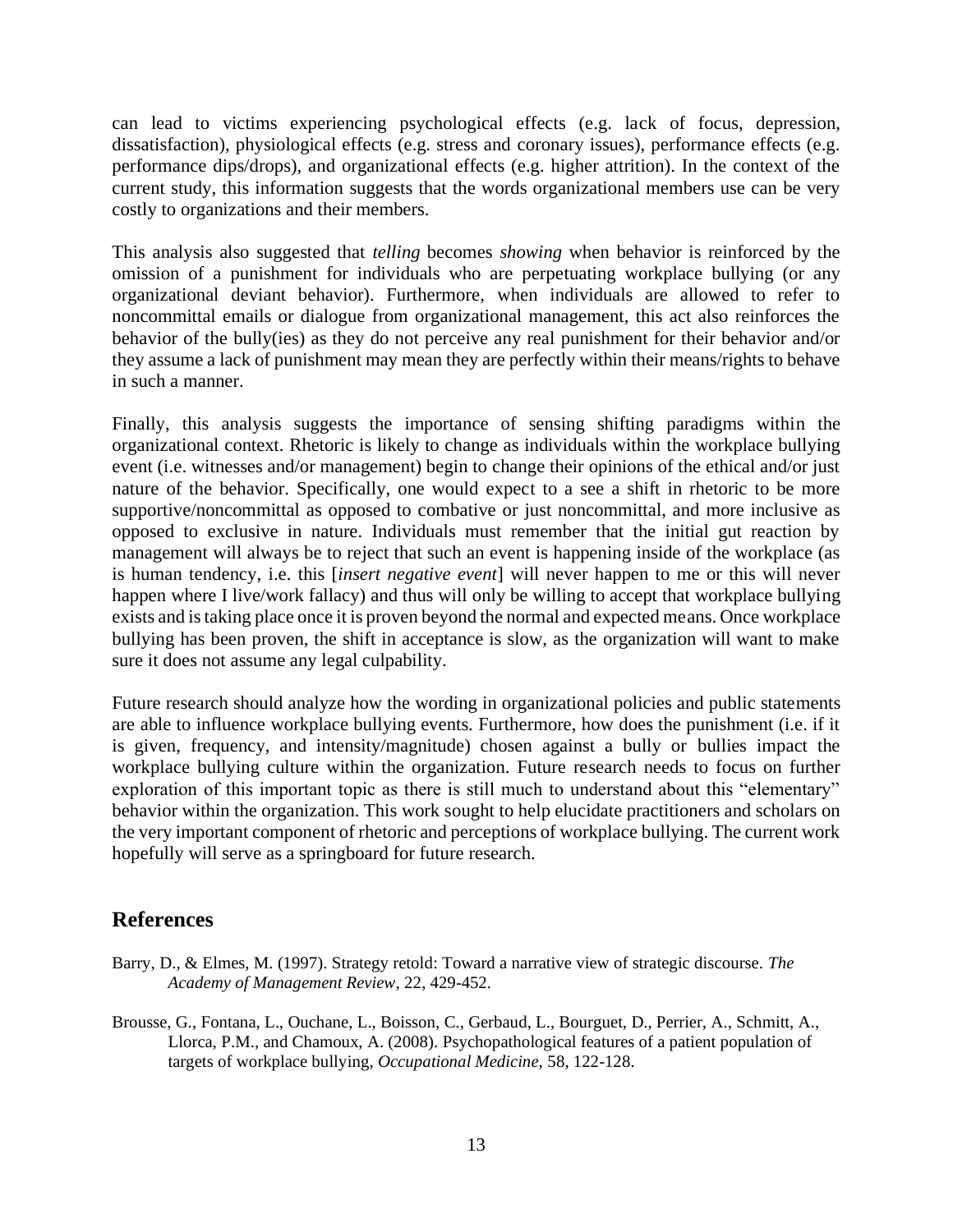- Brown, A.D. (1998). Narrative, politics and legitimacy in an IT implementation. *Journal of Management Studies*, 35, 35-68.
- Conference Committee report on House Bill no. 1981/ Senate Bill no. 2226 (2014). In *Healthy Workplace Bill*. Retrieved from: http://www.healthyworkplacebill.org/states/tn
- Felbinger, D.M. (2008). Incivility and bullying in the workplace and nurses' shame responses, *Journal of Obstetric, Gynecologic, and Neonatal Nursing*, 37, 234-242.
- Fiol, M.C. (2002). Capitalizing on paradox: The role of language in transforming organizational identities. *Organization Science*, 13, 653-666.
- Gergen, K.J., & Gergen, M.M. (1997). Narratives of the self. In L. Hinchman & S. Hinchman (Eds.), *Memory, identity, community: The idea of narrative in the human sciences*: 161-184. Albany: State University of New York.
- Gergen, K.J., Gergen, M.M., & Barrett, F.J. (2004). Dialogue: Life and death of an organization. In D. Grant, C. Hardy, C. Oswick, & L. Putnam (Eds.), *The sage handbook of organizational discourse*: 39-59. London: Sage.
- Giola, D.A., & Chittipeddi, K. (1991). Sensemaking and sensegiving in strategic change initiation. *Strategic Management Journal*, 12, 433-448.
- Hallberg, L. R-M., & Strandmark, M. (2006). Health consequences of workplace bullying: Experiences from the perspective of employees in the public service sector. *International Journal of Qualitative Studies of Health and Well-being*, 1, 109-119.
- Jehn, K. A. (1994). 'Enhancing effectiveness: an investigation of advantages and disadvantages of value based intra-group conflict'. *International Journal of Conflict Management*, **5**, 223–8.
- Jehn, K. A. (1995). 'A multimethod examination of the benefits and detriments of intragroup conflict'. *Administrative Science Quarterly*, **40**, 256–82.
- Kivimaki, M., Elovainio, M., and Vahtera, J. (2000). Workplace bullying and sickness absence in hospital staff, *Occupational Environmental Medicine*, 57, 656-660.
- Lewis, D. (1999). Workplace bullying interim findings of a study in further and higher education in Wales, *International Journal of Manpower*, 20, 106-118.
- Lutgen-Sandvik, P. (2006). Take this job and…: quitting and other forms of resistance to workplace bullying, *Communication Monographs*, 73, 406-433.
- Mooney, A. C., Holahan, P. J., & Amason, A. C. (2007). Don't take it personally: Exploring cognitive conflict as a mediator of affective conflict. *Journal of management studies*, *44*(5), 733-758.
- Pentland, B.T. (1999). Building process theory with narrative: From description to explanation. *The Academy of Management Review*, 24, 711-724.
- Privitera, C. & Campbell, M.A. (2009). Cyberbullying: The new face of workplace bullying? *CyberPsychology and Behavior*, 12, 395-400.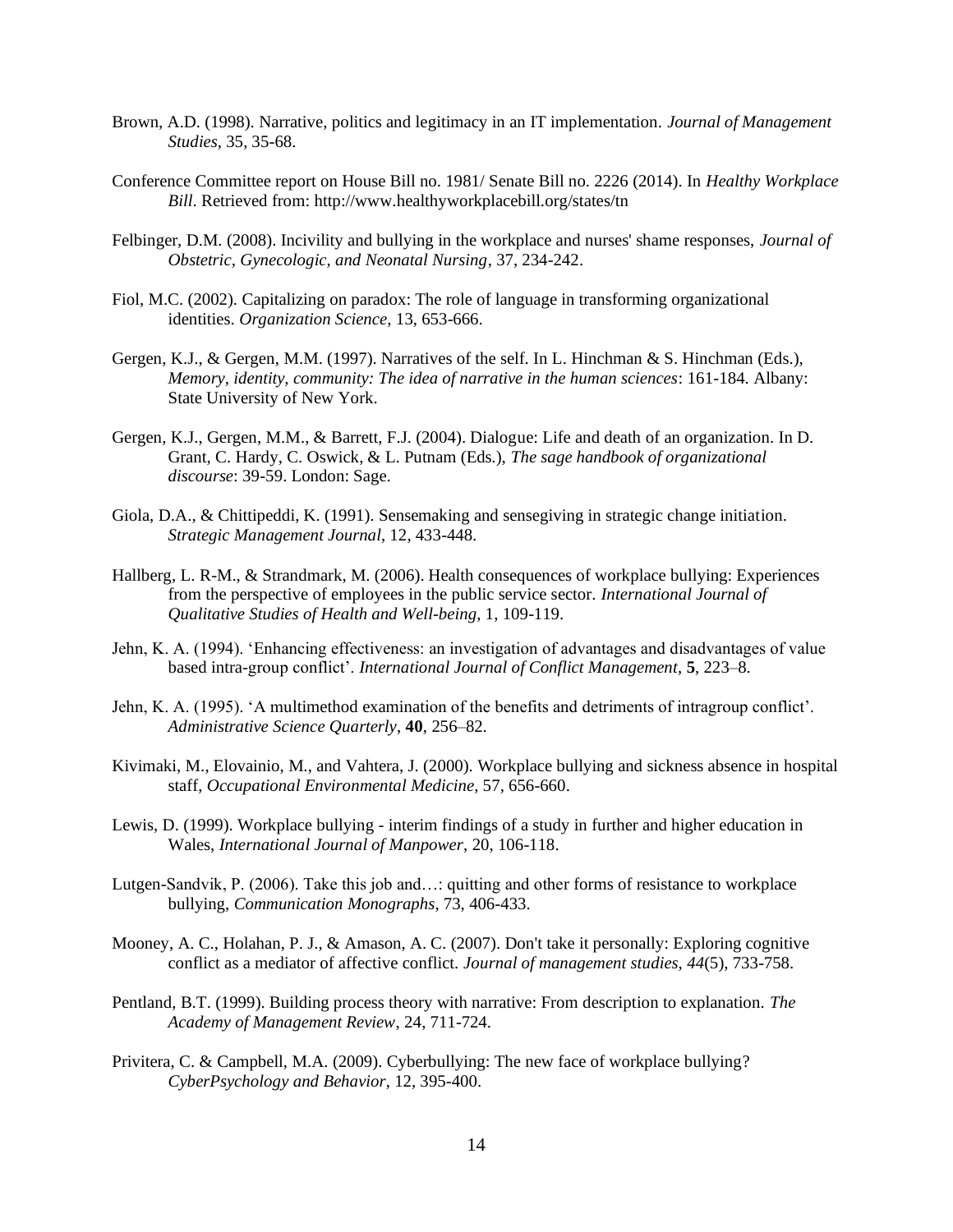- Quine, L. (1999). Workplace bullying in NHS community trust: staff questionnaire survey. *BMJ*, 228- 232.
- Quine, L. (2001). Workplace bullying in nurses. *Journal of Health Psychology*. 6, 73-84.
- Schweiger, D. M., Sandberg, W. R. and Rechner, P. L. (1989). 'Experiential effects of dialectical inquiry, devil's advocacy, and consensus approaches to strategic decision making'. *Academy of Management Journal*, **32**, 745–72.
- Simons, T. and Peterson, R. (2000). 'Task conflict and relationship conflict in top management teams: the pivotal role of intragroup trust'. *Journal of Applied Psychology*, **85**, 102–12.
- Sonenshein, S. (2010). We're changing-or are we? Untangling the role of progressive, regressive, and stability narratives during strategic change implementation. *The Academy of Management Journal*, 53, 477-512.
- Vartia, MA-L. (2001). Consequences of workplace bullying with respect to well-being of its targets and the observers of bullying, *Scandinavian Journal of Work, Environment, and Health*, 27, 63-69.
- The WBI definition of workplace bullying (n.d.). In *Workplace Bullying Institute*. Retrieved from: http://www.workplaceullying.org/individuals/problem/definition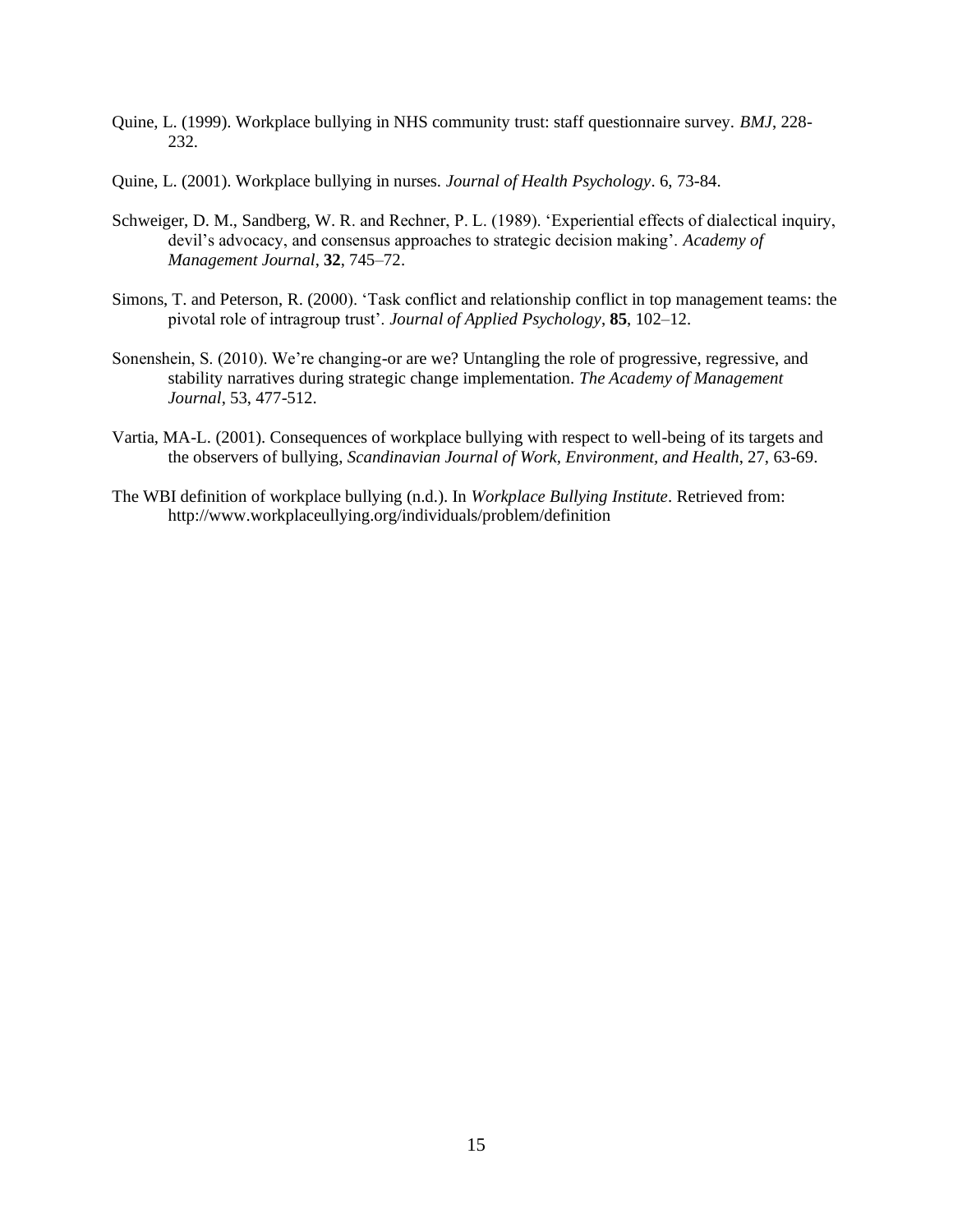#### The Chilly Climate Gets Warmer: Perceptions of Classroom Experience in a Newly Coeducational College

Michelle McCoy Barrett College of Saint Elizabeth

Chloe G. Bland College of Saint Elizabeth

#### **ABSTRACT**

*Women's colleges have decreased by more than 80% over the past 50 years, with 230 colleges in the 1960s and about 36 today (Women's College Coalition, 2019). The current study examines how young women perceive the classroom environment during the transition year in a small liberal arts college moving from single sex to coeducational. Researchers hypothesized that today's young women would be less vulnerable to the negative effects of coeducational classrooms that have been well documented in the literature on chilly climate (Hall & Sandler, 1982, 1984; Sandler & Hall, 1986). Ninety-nine undergraduate students completed a questionnaire designed to assess students' perceptions of comfort when participating in coeducational classes as well as the BEM Sex Role Inventory (Bem,1974). Results indicated that 72% of our sample reported feeling just as comfortable participating in coeducational classrooms, as they were in single-sex classrooms. The results of this study can be viewed through an optimistic lens and perhaps be attributed to the awareness and attention given to issues of "chilly climate" and gender inequity in the past several decades. While the findings in this study were hopeful, the researchers point to the need for college faculty and staff to encourage young women to transfer confidence and assertiveness skills from the classroom to the workplace.* 

*Keywords:* gender, chilly climate, classroom participation, women's college, coeducational classroom

### **Introduction**

According to the Women's College Coalition (2019), the number of women's colleges have decreased more than 80% over the past 50 years and as of fall, 2019 there were only 36 active women's colleges in the United States. Given this shift toward a national norm of coeducational higher education, it is important to understand how women in these newly co-educational colleges feel in their new environment. For many, these single-sex colleges represented an opportunity for young women to develop self-confidence and adopt leadership roles in a supportive, all-female environment.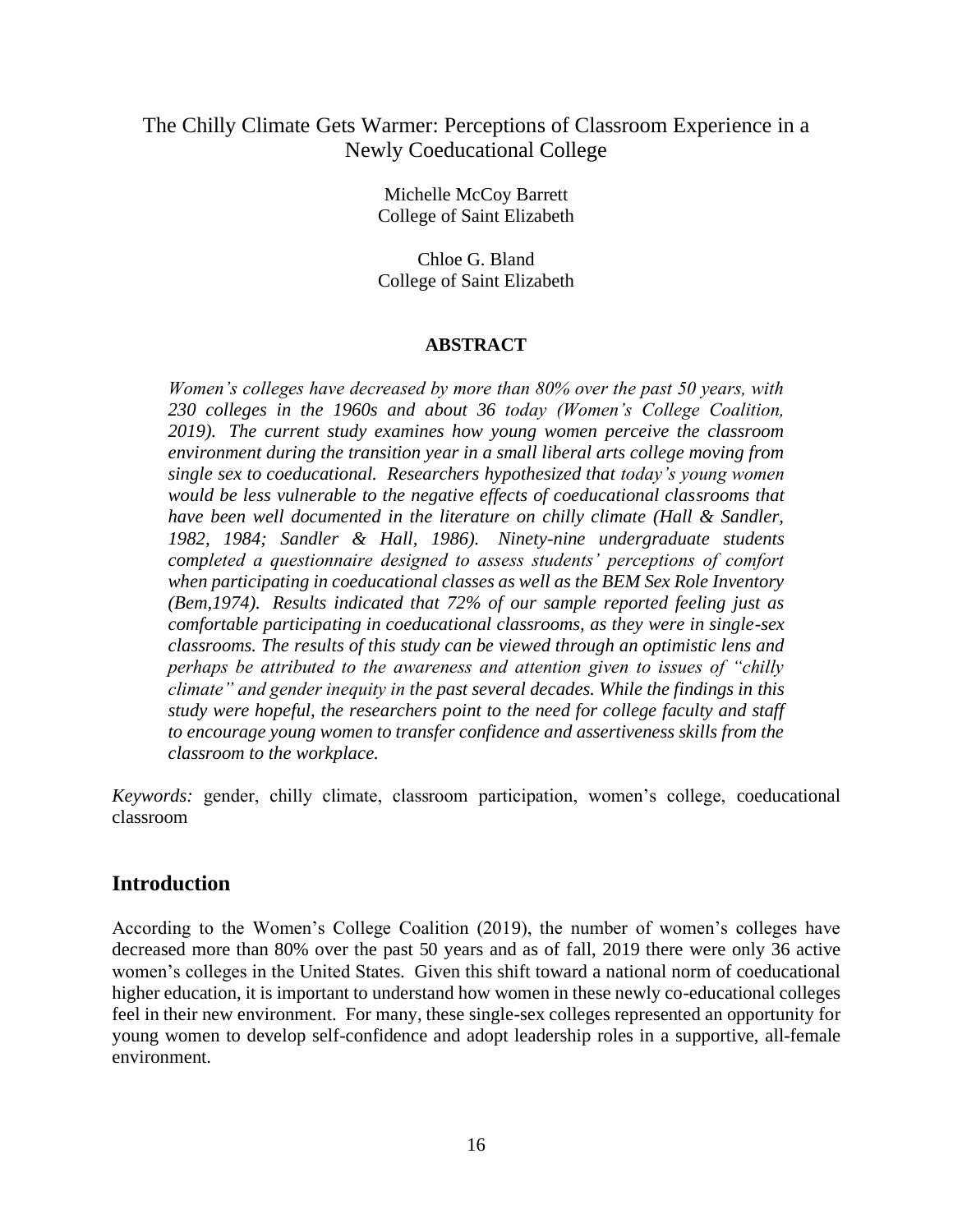Very often the decision to move to a coeducational institution is a financial one, based on decreasing enrollment trends. While the financial bottom line does improved by these changes, how are the female students affected? Has their classroom changed to a chilly climate now that their classmates are both men and women?

What we have learned from decades of research on the chilly climate is that the factors which contribute to the environment often occur in subtle and unnoticed ways. In fact, these factors often remain out of conscious awareness and are therefore, difficult to address. There is a particular concern about the prevalence of "microinequities," a term originated by Mary Rowe of MIT to describe "apparently small events which are often ephemeral and hard-to-prove, events which are covert, often unintentional, frequently unrecognized by the perpetrator, which occur wherever people are perceived to be different." In her 1972 work exploring underrepresented individuals at MIT, Rowe spoke to the "cumulative, corrosive effect" that these "little issues" have over time. Sandler (2005) points out that while there has been a reduction in the most blatant forms of sexism in the classroom, there are subtle ways women are treated differently and over time these microinequities take a toll on women.

Over the years the topic of single-sex education, especially for women, has been explored. This has been an important area of research looking at both K-12 education and higher education. A 2017 article, "Can Women's Colleges Attract Women? Can Ex-Women's Colleges Attract Men" states that while the elite Seven Sisters Institutions are doing well, many smaller women's colleges are struggling to stay open due to low enrollment (Inside Higher Ed). The article also describes the alumni backlash that many of these institutions face with the decision to admit men. Without these institutions, many worry that today's young women will never have the opportunity to experience the benefits of a women's college. The question that has emerged is whether there is still a need for these environments, particularly for today's young women who have been raised in a culture that has been strongly influenced by decades of the women's rights movement.

Historically, there has been concern about academic institutions having a "chilly climate." The construct, developed by Hal and Sandler (Hall & Sandler, 1982, 1984; Sandler & Hall, 1986) describes how female and male faculty treat men and women differently in the classroom and create an educational environment that discourages female participation, devalues women, and ultimately lowers their educational confidence, and self-esteem. The construct has also been applied to female faculty in academic institutions and researched in STEM (science, technology, engineering, math) environments where women are significantly underrepresented. Morris (2003) reviews the literature on this topic and points to conflicting evidence on whether the "chilly climate" exists, both in and outside of the classroom. In her review, Morris cites empirical evidence with support for both sides of the argument. Less research exists on whether this environment is still in existence for young women of the millennial generation (born between 1983-2000). This question is particularly relevant in a society where women's colleges are essentially disappearing and the long-term effects of these closures are yet to be determined.

Many factors impact classroom participation including gender of the student and professor, balance of gender in the classroom, and academic disciplines. A study by Crombie, Pyke, Silverthorn, Jones, and Piccinin (2003), explored multiple contextual factors when examining perception of classroom participation in 541 undergraduate students. In addition to student gender,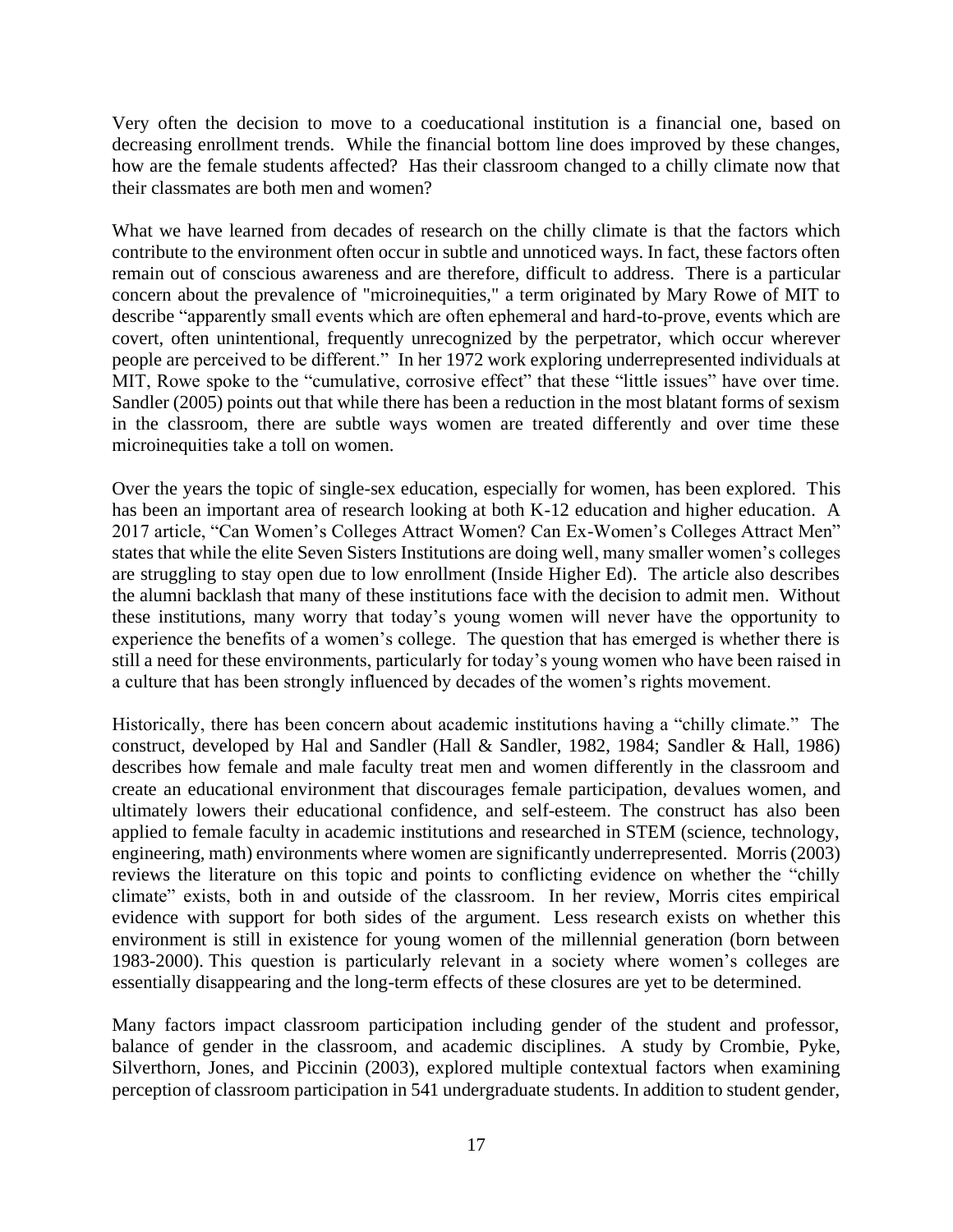the researchers looked at class size, gender balance in class composition, discipline, gender of the instructor and particular instructor behaviors, student age, perceived level of participation, and perception of specific student behaviors. The researchers found partial support for the chilly climate model. Male students rated their participation as higher than females from the same classes and active males perceived themselves as participating more and interrupting more than female students who perceived themselves as active.

Morris and Daniel (2008) examined perception of a chilly climate between students majoring in traditionally female dominated majors versus male dominated majors. The researchers administered the Perceived Chilly Climate Scale (PCCS) to students in nursing and education (female) and information technology and engineering (male). Results indicated that students in the traditionally female dominated majors perceived the environments to be chillier than students in traditionally male dominated majors.

A study by Salter and Persaud (2003) examined classroom climate in 142 undergraduate females majoring in either education or engineering. Using a Jungian framework, the researchers looked at the Thinking-Feeling dimension on the MBTI in order to explore the fit of learning style and classroom participation and chilly classroom phenomenon. They looked at Thinking vs. Feeling oriented classrooms in terms of encouraging or discouraging participation. The researchers found that feeling-oriented classes seemed to be a better fit for female students and to encourage more female participation. Most importantly, they found that instructors played a crucial role in creating a positive classroom environment for women.

One area that goes beyond the scope of this study, but is nevertheless important to address is the fact that women in STEM are greatly underrepresented in academia. With regard to choice of major, there is a body of literature addressing women's underrepresentation in STEM majors. In particular, many have studied the environments of STEM classroom climate. Simon, Wagner, and Killion (2016) looked at masculine and feminine personality characteristics in STEM majors and ultimately careers. They found that masculine personality characteristics are not especially rewarded in STEM majors, but there was a cost for women in STEM who possessed feminine characteristics. While this larger issue is beyond the scope of the current study, it is important to explore classroom environments for women in STEM majors following a transition to a coeducational institution.

The current study focuses on undergraduate women's perceptions of the climate in a coeducational classroom during the transition year of moving from a women's liberal arts college to a coeducational liberal arts college. This is an exploratory study to explore initial effects.Therefore, this study was designed with an intentionally narrow focus to capture the immediate reaction to the transition. It is important to continue exploring the impact this transition has for young women as the institution moves toward having a more equitable gender distribution.

Based on classroom discussions with college-aged women, who reported confidence in classroom participation in previous single-sex settings, the researchers were curious about how comfort levels in classroom participation might change during a transition period from single-sex to coeducational. Specifically, the researchers hypothesized: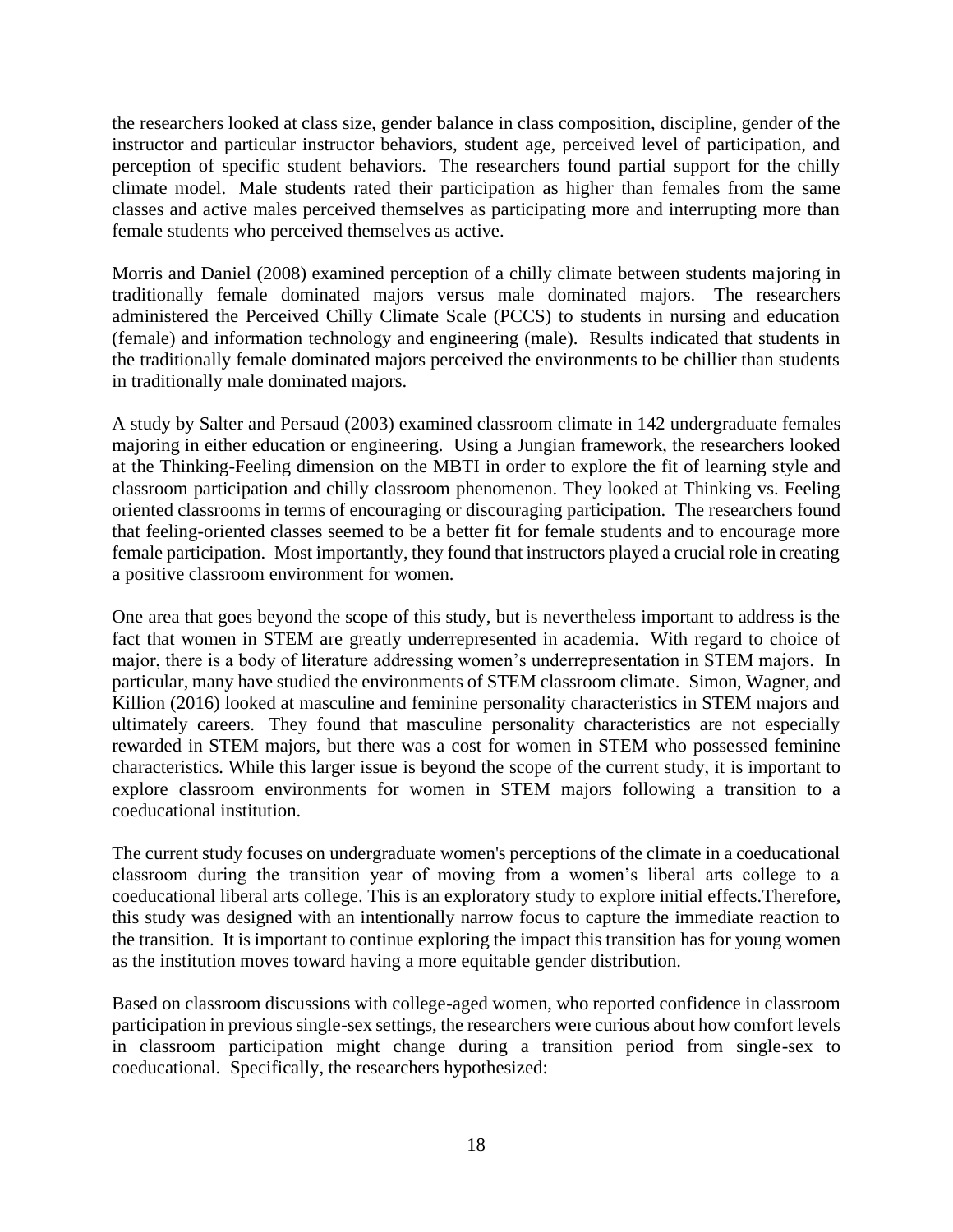- 1. College-age women in a newly coeducational school will report rarely feeling discomfort when participating in coeducational classes.
- 2. College-age women will be more likely to participate in a class where they feel it is equally likely for men and women to be called on by the professor.
- 3. Character traits of masculinity and femininity will influence the perception of comfort in a coeducational setting.

#### **Method**

Figure 1.

#### **Participants**

Ninety-nine undergraduate students between the ages of 18-25 were recruited via email at a private, liberal arts college in the northeastern United States. The college serves approximately 2000 students in graduate and undergraduate programs. For the purposes of this study, only undergraduate students were sampled. The college was chosen because it was undergoing a transition from a women's college to a coeducational college the year data-collection was scheduled. Thus, a quasi-experimental design was created using first year freshman who were entering a coeducational college as the control group, and the sophomore, junior, and senior students as the experimental group. The experimental group had between one and three years in a single-sex women's college and were expereincing a coeducational college setting for the first time. Thirty-six percent of the sample were first year students who had entered the college during its transitional year.

Respondents reported diverse ethnicities, 35% African Diaspora/African American/Black, 26% Latin@, 27% White/Caucasian, 2% Asian, 1% Other, 6% No response, 1% Native American, 2% Multi-racial, and 1% Bi-racial. However, 90% of participants were female. Ninety percent of the participants attended a coeducational high-school prior to entering college. Sixty-four percent of respondents entered the college when it was a women's college, while 36% of the respondents entered during the coeducational transition year (Figure 1). Therefore, despite only 64% of our sample entering a women's college prior to the coeducational transition, the vast majority of our sample had experienced a coeducational environment in high-school.



19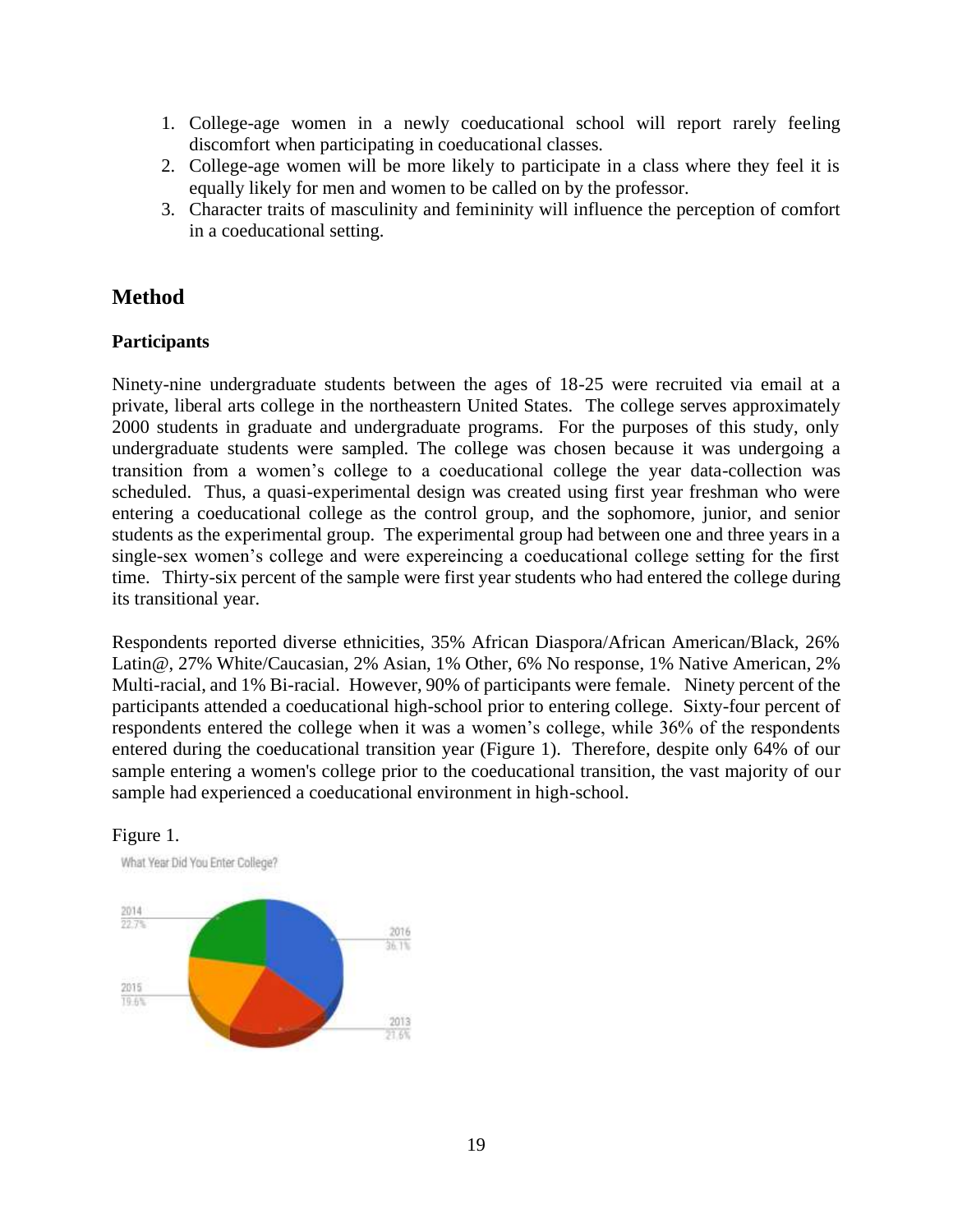#### **Materials and Procedure**

Participants were sent a weblink to the anonymous online Survey Monkey questionnaire. No IP addresses or identifying details were collected. The online questionnaire was comprised of a fifteen-item questionnaire that was designed to assess students' perceptions of comfort when participating in coeducational classes. The four questions used to directly assess comfort in coeducational classes were: 1) I feel less likely to participate in co-ed classes, 2) I feel more nervous asking a question in a co-ed class, 3) I feel more nervous answering a question in a co-ed class, and 4) I think one gender gets called on more frequently by my professors at this college. These questions were reverse coded on a 7-point likert scale with 1=always or almost always and 7=never or almost never.

In addition to the 15 item questionnaire, participants completed the BEM Sex Role Inventory (Bem, 1974). Participants self-report how much they identify with each of 60 character traits are rated by participants on a scale of 1-7, with 1= never or almost never applies to me and  $7=$  always or almost always applies to me. The character traits are divided into three categories: feminine, masculine, and androgynous. Despite the fact that the validity of the BSRI has been contested over the years, (Hoffman & Borders, 2001), it met the needs of this study by providing a well researched set of character traits that map on to gender identity that is non-binary. The purpose of adding this measure was to explore whether self-reported character traits of masculinity and femininity influenced comfort in a coeducational setting differently than binary gender identities of male and female.

### **Results**

An average comfort score was calculated for each participant using the 3 comfort questions: *I feel less likely to participate in co-ed classes, I feel more nervous asking a question in a co-ed class, I feel more nervous answering a question in a co-ed class, where a 1 = always or almost always* uncomfortable in a coeducational setting and 7=never or almost never uncomfortable in coeducational classes. The resulting average *Comfort* score gave us an overall measure for how each participant felt participating in coed classes. The overall *Comfort* score demonstrated that 55% of our sample reported feeling generally comfortable participating in coed classes. In addition, 72% of our sample are just as likely to participate in a coed class as a single-sex class. Only 5.4% of our sample reported feeling like they were less likely to participate in co-educational classes. We interpreted these findings as supportive of the hypothesis that our female students reported rarely feeling discomfort when participating in coeducational classes.

To test whether there was a relationship between students' perception of faculty calling on one gender more than another and the students' reported comfort level of students we ran a Pearson Correlation. We found a moderate positive correlation between whether or not a participant perceived *one gender was called on more than the other* and their *level of reported comfort in participating in co-educational classes,*  $r_s = 0.428$ *,*  $p < 0.01$ *.*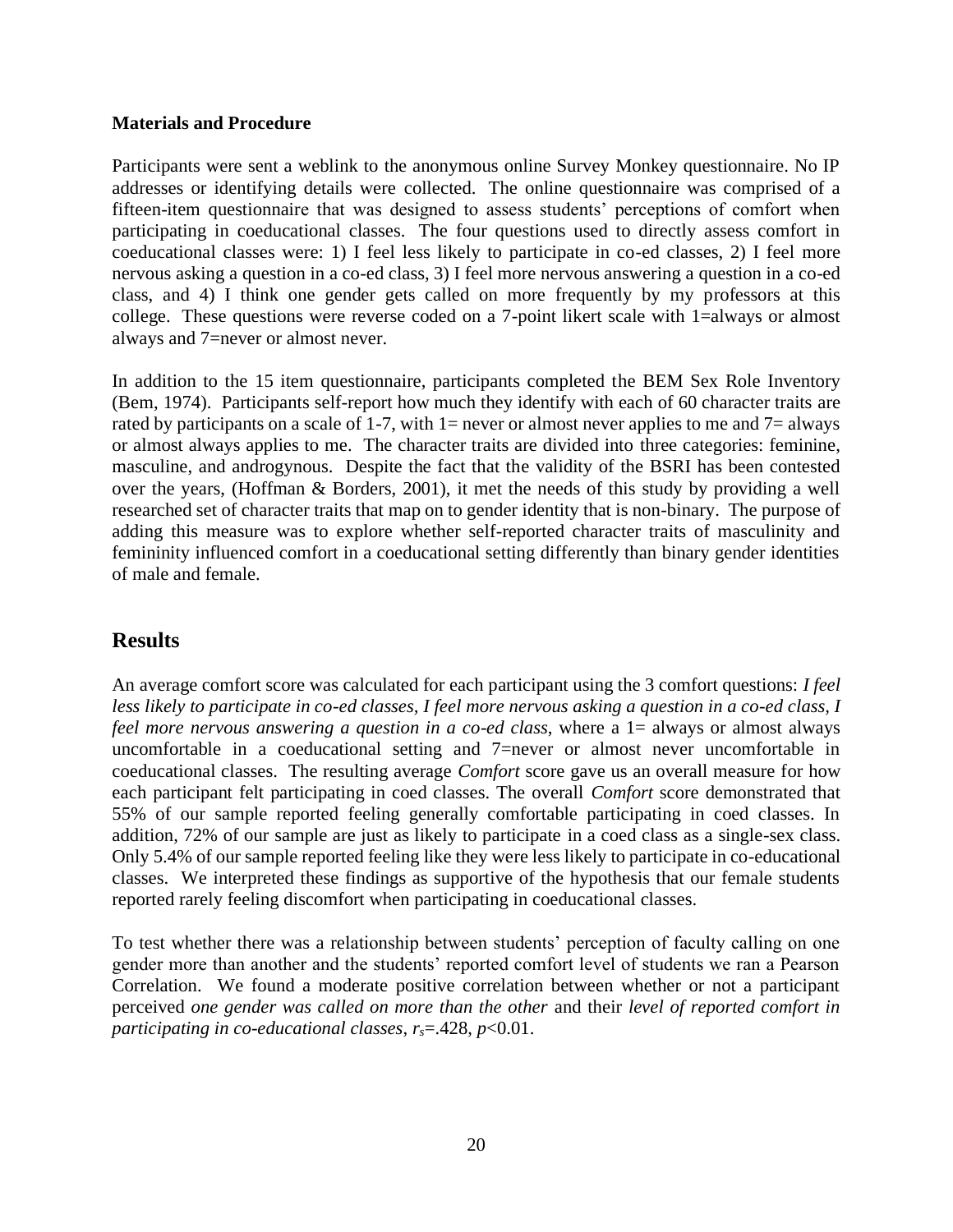To explore if women who reported more masculine character traits felt more comfortable in a coeducational setting than women who reported feminine character traits we calculated three scores for each participant: a masculinity score, a femininity score, and an androgyny score. Once each participant was scored, they were placed into a single category based on which scale they scored the highest. Using the median-split method, (Hoffman & Borders, 2001), participants were assigned to either masculine, feminine, or androgynous. If their score on the masculine subscale was above the median, they were categorized as *masculine*, if their score on the feminine subscale was above the median, they were categorized as *feminine*, and if both scores were either below or above the median, they were categorized as *androgynous*. We thought this might be a more nuanced way to look at gender roles in the classroom than traditional binary gender identity. We then used the BSRI categories as the independent variable with three levels (*masculine*, *feminine*, and *androgynous*) to compare participants' comfort in coeducational classrooms. We conducted an ANOVA looking at the effect of Self Identified Character Traits on comfort with participation in coed classes. We found no difference between students who reported more feminine traits, more masculine traits, and more androgynous traits.

There was some speculation that self-identified ethnicity might play a role in the level of comfort reported by participants. There were no significant differences between the different ethnicities in how comfortable they reported feeling when participating in co-educational classes, general class participation, or their perception of one gender being called on more than the other gender.

Further ancillary analysis revealed a weak but significant negative correlation between the year a student entered the college and feelings of discomfort in a co-educational classroom, *I feel more nervous asking a question in a coed class rs*=-0.234, *p*<0.05, *I feel more nervous answering a guestion in a coed class r<sub>5</sub>=-0.295, p<0.05, I feel less likely to participate in coed classes*  $r_s$ *=-0.222,*  $p<0.05$ . These results suggest that while a majority of students reported feeling comfortable participating in college classes, those students who entered the college when it was co-ed generally felt more comfortable in co-ed classrooms than students who began at the school when it was a women's college (Figure 2).

#### Figure 2.



Comfort in Co-ed Classroom by Year of Entry to College

 $i$ =almost always true  $7$ =almost never true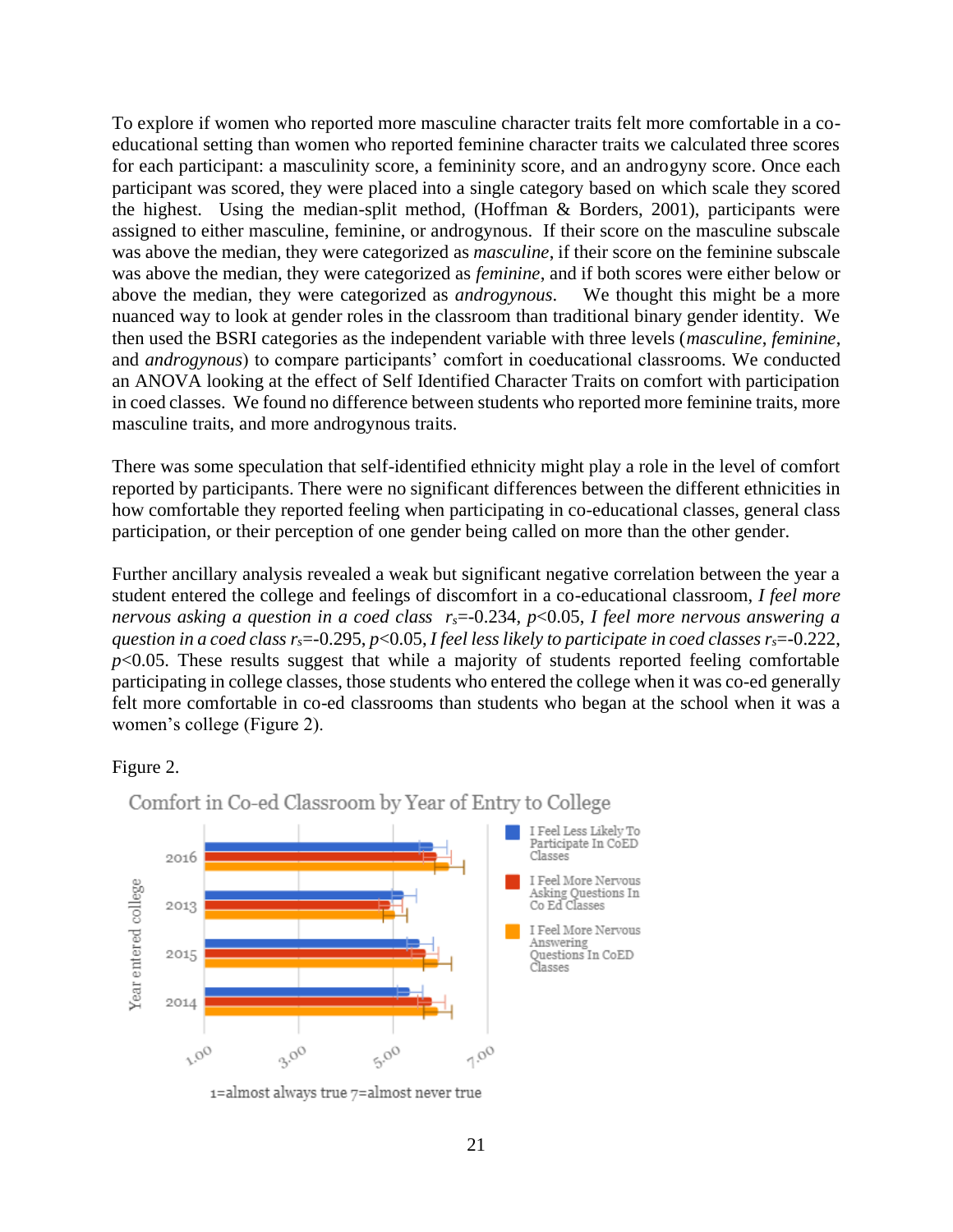#### **Discussion, Limitations, Further Study**

Our findings suggest some support for the first hypothesis; female students reported feeling equally comfortable in coeducational classrooms as they were in single-sex classrooms. We also found support for the idea that there is a relationship between a student's perception that one gender was called on more than the other and their level of reported comfort in participating in coeducational classes. The more frequently a student feels both genders are equally called on in a class, the more comfortable they feel participating in the class. While we hypothesized that more masculine traits might be related to more comfort participating in classes, we found no difference between students who reported more feminine traits, more masculine traits, and more androgynous traits.

As ancillary analysis indicated, students who entered the school when it was still a women's college reported less comfort participating in coeducational classes than students who entered the school during the transition year. This result may point to the fact that those students who chose to enter the college during the transition year did so knowing that they were choosing a coeducational school, while students entering prior to the transition had purposely chosen a women's college. However, despite the lower levels of reported comfort in coeducational classes, overall rates of comfort with class participation was high, indicating that the majority of students do feel comfortable participating in their classes, regardless of when they entered.

The results of this study can be viewed through an optimistic lens and perhaps be attributed to the awareness and attention given to issues of "chilly climate" and gender inequity in the past several decades. The work of many individuals, such as Bernice Sandler, seems to have brought crucial awareness to these issues and perhaps positively influenced classroom climates in academic institutions encouraging young women to possess strong voices, even in coeducational settings.

There are many limitations to the current study. The classroom gender balance was still heavily weighted in the direction of women. While men were in attendance, the majority of classes were still female. It is possible that if the gender balance were more equitable, women would have felt differently about their classroom experiences. Further research should be conducted in classrooms that have a more equitable gender balance or where women are underrepresented in the classroom, in particular, women in STEM majors.

While the current sample size is small, 99 participants represent approximately one third of the college's undergraduate student body. While the sample is likely a good representation of this college, it is not necessarily representative of other colleges who have undergone the transition from single sex to coeducational. In addition, 90% of our sample attended a coeducational high school and were perhaps entering the institution with an inherent degree of comfort in coeducational settings. However, it is important to distinguish high school and college settings. While intimidation and feelings of academic inferiority happen in every educational setting, it is safe to say that the status of college can intensify these feelings for many. So even if a young woman was comfortable in a coeducational high school, that comfort may not translate to a college classroom.

Another limitation was that students were reporting perceptions, and not faculty behaviors. Assessing behaviors would have been important given what we know about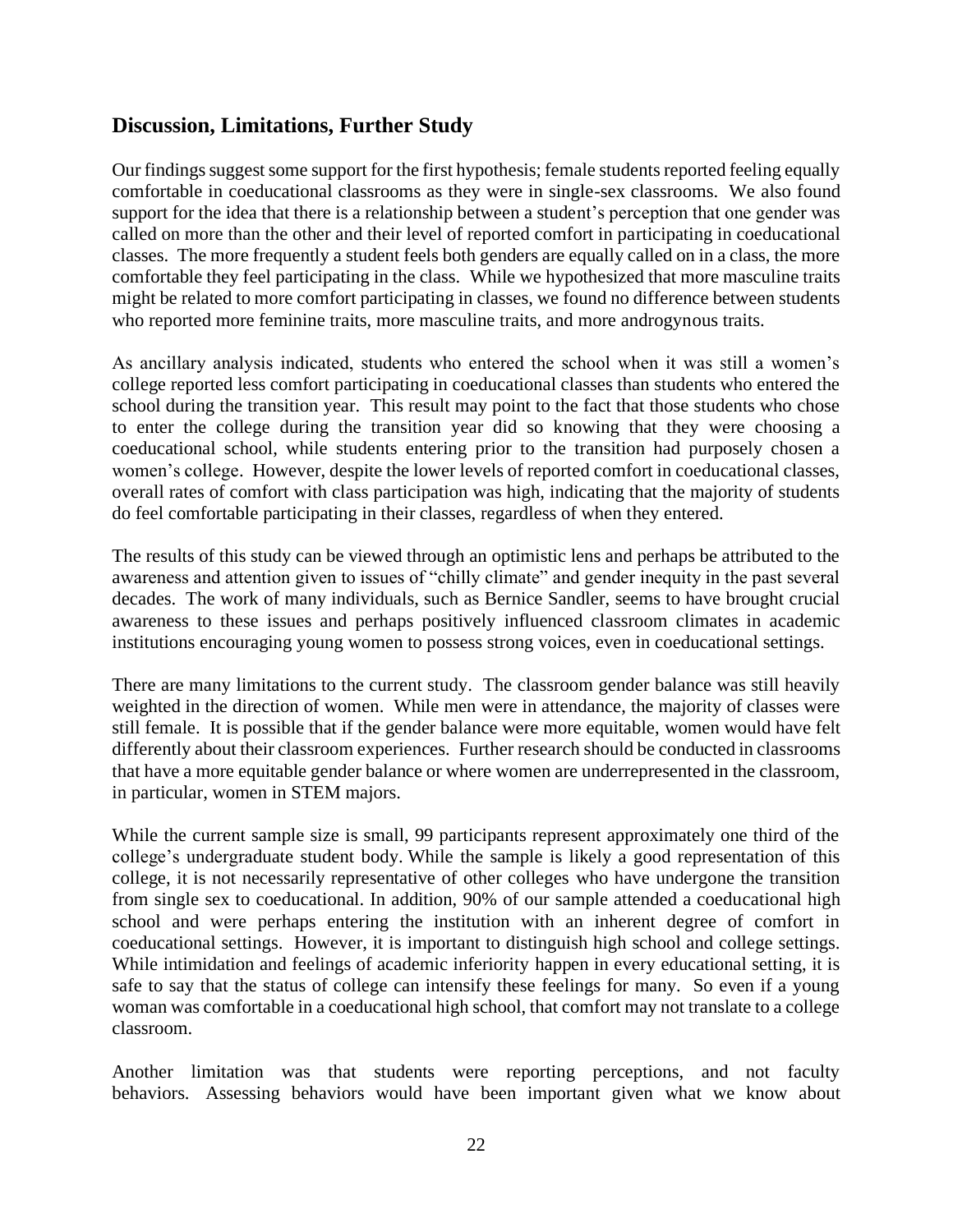microinequities often being outside the awareness of both faculty and students. Finally, academic major and faculty gender and age were not assessed.

While the findings in this study were hopeful, it's important to remember that much more needs to be done in terms of gender equality. If in fact, classroom environments are becoming more supportive of women's voices, the question remains why women are still subject to so many inequities in society, in particular, in the workplace. The Bureau of Labor Statistics "Highlights of Women's Earnings in 2015" reports that women who were working full-time were paid 80 percent of what men were paid. "The Simple Truth About the Gender Pay Gap" (AAUW, Spring 2017 edition) states that if the rate of change in the pay gap continues at the rate is has been since 2001, it will be 2152 before women's pay is equitable with men's pay. The pay gap exists at every level of academic achievement, and in fact, the gender gap is sometimes larger in those with advanced academic degrees.

If today's young women are feeling more empowered in the classroom, how do we help them bring those skills to life outside of the classroom? More attention needs to focus on empowering women to feel assertive in situations following graduation, particularly entrance to the workforce. If we are noticing that women feel less intimidated in a coeducational classroom, it's imperative that we think about what's next and encourage faculty to find ways to help young women bring that confidence to life beyond the classroom.

#### **References**

- American Association of Women (Spring, 2017). The simple truth about the gender pay gap. Retrieved from [http://www.aauw.org/aauw\\_check/pdf\\_download/show\\_pdf.php?file=The-Simple-Truth](http://www.aauw.org/aauw_check/pdf_download/show_pdf.php?file=The-Simple-Truth)
- Bem, S. L. (1974). The measurement of psychological androgyny. Journal of Consulting and Clinical Psychology, 42, 155–162. doi:10.1037/h003621[5](http://scholar.google.com/scholar_lookup?publication_year=1974&pages=155-162&author=S.+L.+Bem&title=The+measurement+of+psychological+androgyny&) [Google Scholar](http://scholar.google.com/scholar_lookup?publication_year=1974&pages=155-162&author=S.+L.+Bem&title=The+measurement+of+psychological+androgyny&) [CrossRef](http://journals.sagepub.com/servlet/linkout?suffix=bibr3-0361684316634081&dbid=16&doi=10.1177%2F0361684316634081&key=10.1037%2Fh0036215)[,](http://journals.sagepub.com/servlet/linkout?suffix=bibr3-0361684316634081&dbid=8&doi=10.1177%2F0361684316634081&key=4823550) [Medline](http://journals.sagepub.com/servlet/linkout?suffix=bibr3-0361684316634081&dbid=8&doi=10.1177%2F0361684316634081&key=4823550)
- Bureau of Labor Statistics (November, 2016). Highlights of women's earnings in 2015. Retrieved from<https://www.bls.gov/opub/reports/womens-earnings/2015/pdf/home.pdf>
- Crombie, G., Pyke, S., Silverthorn, N., Jones, A., Piccinin, S. (2003). Students' Perception of their classroom participation and instructor as a function of gender and context. The Journal of Higher Education, Vol. 74, No.1, 51-76.
- Hall, R.M., Sandler, B.R. (1982). The classroom climate: A chilly one for women? Project on the Status and Education of Women. Washington, DC: Association of American Colleges.
- Hoffman, R. M., & Borders, L. D. (2001). Twenty-five years after the Bem Sex-Role Inventory: A reassessment and new issues regarding classification variability. *Measurement and Evaluation in Counseling and Development, 34,* 39-55.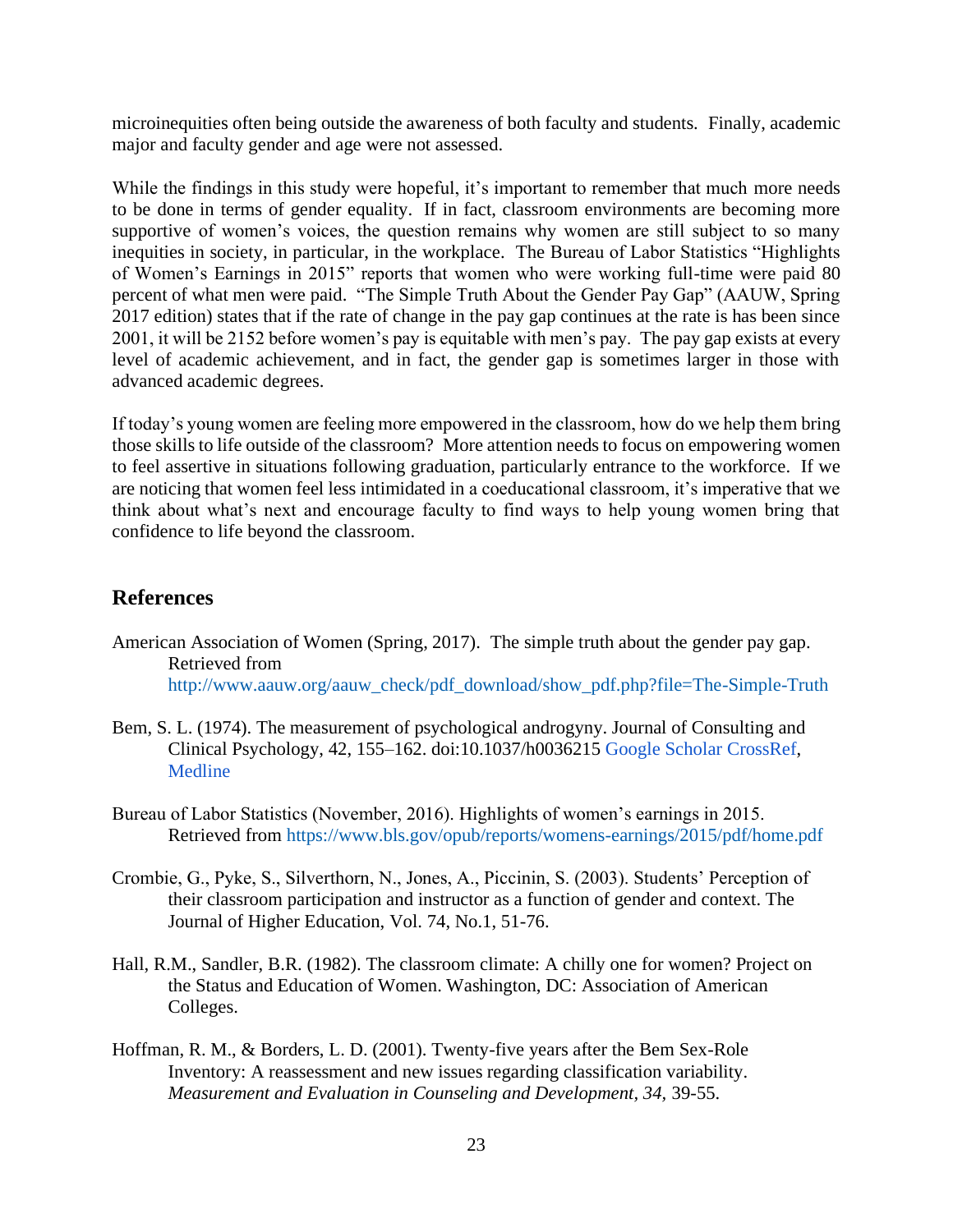- Jaschik, S. (June 19, 2017). Can Women's Colleges Attract Women? Can Ex-Women's Colleges Attract Men? *Inside Higher Ed.* Retrieved from [https://www.insidehighered.com/admissions/article/2017/06/19/another-womens-college](https://www.insidehighered.com/admissions/article/2017/06/19/another-womens-college-shifts-coeducation-institutions-consider)[shifts-coeducation-institutions-consider](https://www.insidehighered.com/admissions/article/2017/06/19/another-womens-college-shifts-coeducation-institutions-consider)
- Morris, Ladonna K. (2003). The chilly climate for women: A literature review. Paper presented at the Annual Meeting of the Mid-South Educational Research Association, Biloxi,. MI 1-24
- Morris, L. K., Daniel, L (2008). Perceptions of a chilly climate: Differences in traditional and nontraditional majors for women. Research in Higher Education. Vol. 49, Issue 3, 256- 273.
- Pahlke, E., Hyde, J., Allison, C. (2014). The effects of single-sex compared with coeducational schooling on students' performance and attitudes: A meta-analysis. Psychological Bulletin, Vol. 140, No.4, 1042-1072.
- Row, M. (2008). Micro-affirmations and Micro-inequities. Journal of The International Ombudsman Association, Vol. 1, No.1, 45-48.
- Salter, D., Persaud, A. (2003). Women's Views of the factors that encourage and discourage classroom participation. Journal of College Development. Vol. 44, No. 6, 831-844.
- Sandler, B. (2005). "The Chilly Climate" in Best Practices Guidebook: The Classroom, based on the Best Practices Workshop, May 19-21,1997, Purdue University sponsored by the Committee on Institutional Cooperation and the Women in Science and Engineering Initiative. Jane Zimmer Daniels, Editor, pp. 1-6.
- Simon, R., Wagner, A., Killion, B. (2016). Gender and choosing a STEM major in college: Femininity, masculinity, chilly climate, and occupational values. Journal of Research in Science Teaching, Vol. 54, Issue 3, 299-323.
- Yang, Y.L., Carroll, D.W. (2016, June), Understanding female STEM faculty experiences of subtle gender bias from microaggressions perspective paper presented at 2016 ASEE Annual Conference and Exposition, New Orleans, LA. 10.18260/p.27098.

#### **Author Notes**

This research is not funded and has been approved by an Institutional Review Board.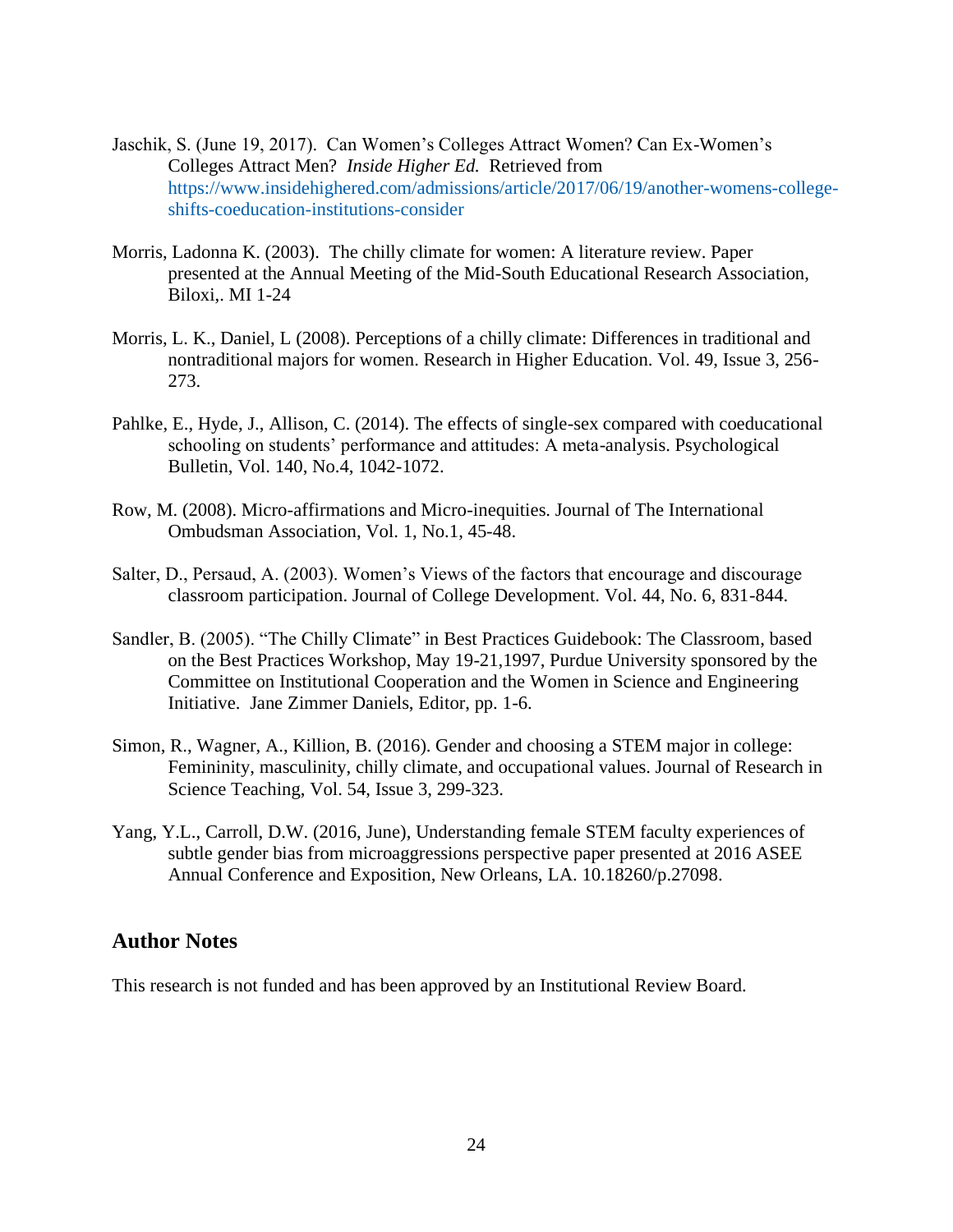#### Children's Behavior Problems and Parental Mental Health Issues: Practice and Research Implications

Yawo Bessa University of North Carolina at Pembroke

Porter Lillis University of North Carolina at Pembroke

#### **ABSTRACT**

*This study is based on a review of the literature investigating the relationship between children's behavior problems and parental mental health issues. The study has three purposes: 1-review the literature on the relationship between children's behavior problems and parental mental health issues; 2-identify factors associated with mental health issues among parents whose children exhibit behavior problems; 3- design a theoretical framework. A review of relevant literature dealing with parental mental health issues and children's behavior problems was conducted on MEDLINE, Alt HealthWatch, Health Source, ERIC, Psychology and Behavioral Sciences Collections, PubMed, ProQuest, and Sociological Abstracts. Research evidence suggests that three sets of factors are associated with mental health issues of parents who are dealing with children's behavior problems: parents' characteristics, children's characteristics, and mediating factors. The authors developed a theoretical framework that captures the connections among these sets of factors and discussed implications for practice, research, and future studies.*

Keywords: parents, mental health, mental illness, children's behavior problems, qualitative approach

#### **Introduction**

The causes of mental health among parents are complex and multifactorial (Bessa, 2012a; Bessa, Eldemire, & Pleth-Suka, 2015; Bessa, Brown, & Hicks, 2013). However, the analysis of relevant literature has found several major factors such as child characteristics, mediating factors, and parental characteristics that are associated with mental health issues of parents who are dealing with their children's behavior problems. The present study is based on a review of relevant literature conducted on several databases such as MEDLINE, Alt HealthWatch, Health Source, ERIC, Psychology and Behavioral Sciences Collections, PubMed, ProQuest, and Sociological Abstracts using the following phrases: 1) parental mental health issues and children's behavior problems; 2) parents' mental illness and children's antisocial behaviors; and 3) parents' stress and children's challenging behaviors.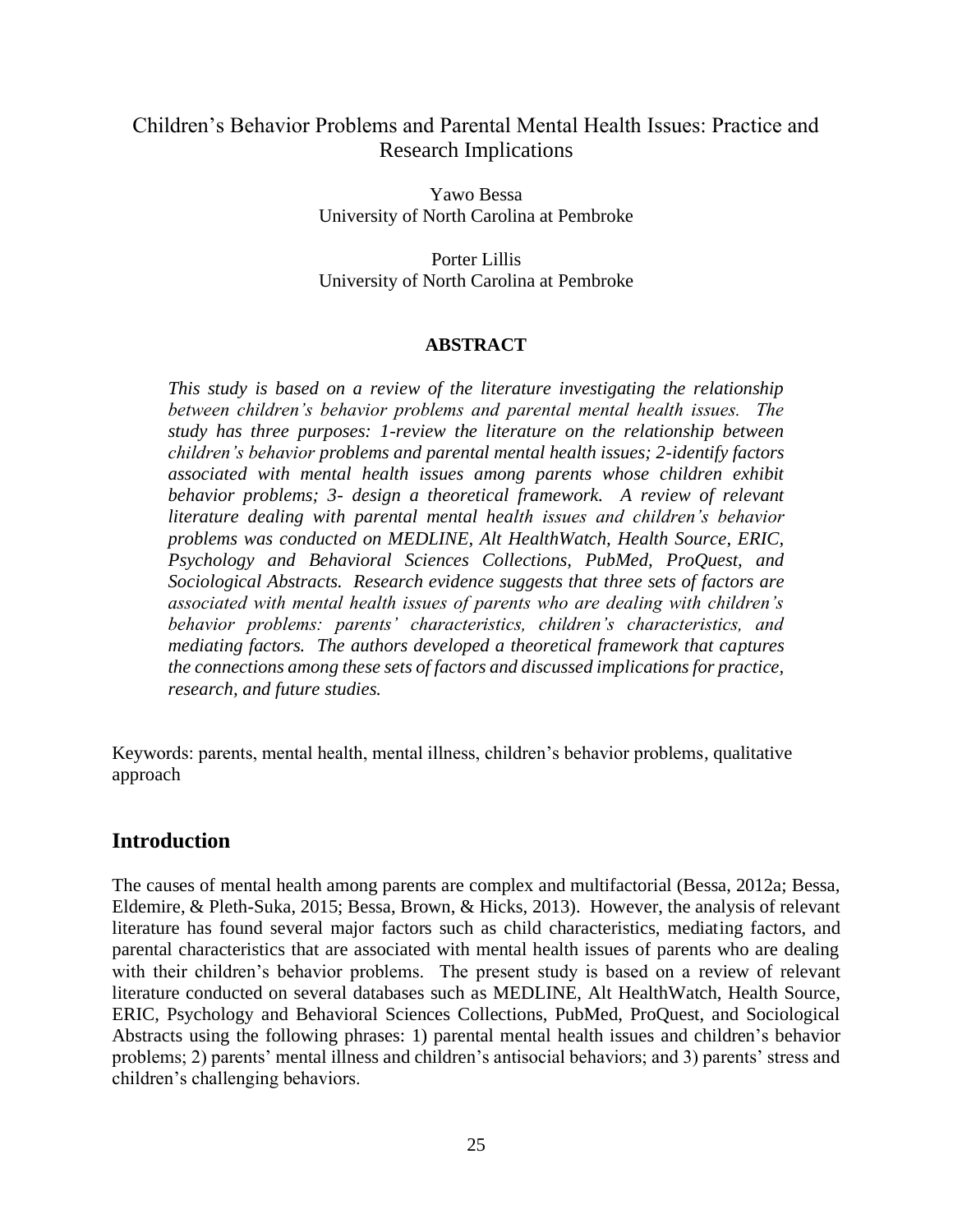The purposes of the study are threefold: 1) review the literature on the relationship between children's behavior problems and parental mental health issues, 2) identify factors associated with mental health issues among parents whose children exhibit behavior problems, and 3) design of theoretical model and potential policies which will help reduce mental health issues among parents who are dealing with behavior problems of their children.

This article is subdivided into four major parts. The first part focuses on the literature dealing with parents' characteristics affecting parental mental health issues. The second part deals with literature investigating the influence of child characteristics on parental mental health issues. The third part presents the analysis of mediating factors affecting the relation between parental mental health issues and children's behavior problems. The fourth part contains the synthesis of the first three parts in the form of a theoretical model and the study implications.

#### **Clarification of Concepts: parental mental health issues and children's behavior problems**

While most studies on the topic have drawn similar conclusions as to the relationship between children's behavior problems and parental mental illness, they have differed in terms of their conceptualization of the children's behavior problems (Baker, Blacher, Crnic, & Edelbrock, 2002; Baker et al., 2003; Bessa, 2012b; Fidler, Hodapp, & Dykens, 2000; Greenbaum & Auerbach, 1998; Hauser-Cram, Warfield, Shonkoff, & Krauss, 2000; Stores, Stores, Fellows, & Buckley, 1998). Within the context of this paper, the concept of children's behavior problems refers to externalized and internalized behaviors such as emotional reactions, depression/anxiety, withdrawal, somatic, sleep problems, delinquency, attention, aggression (Baker et al., 2003), irritability, lethargy, hyperactivity (Store et al., 1998), defiance (Mash & Johnson, 1990), deviance, conduct disorder (Lang, Pelham, Atkeson, & Murphy, 1999; Pelham & Lang, 2000) restless, inattention, impulsivity, and noncompliance (Fischer, 1990).

As with the case of children's behavior problems, researchers have conceptualized parental mental health issues in various ways. However, the concept of parental mental health issues will be used interchangeably with parental mental problems, parental mental illness (Bessa et al., 2015; Duchovic, Gerkensmeyer, & Wu, 2009), including depression and stress (Baker, Blacher, Crnic, & Edelbrock, 2002; Baker et al., 2003; Fidler, Hodapp, & Dykens, 2000; Hauser-Cram, Warfield, Shonkoff, & Krauss, 2000).

#### **Factors of Parental Mental Health Issues Associated with Children's Behavior Problems Parents' Characteristics**

**Gender***.* One important characteristic of parents that affects parental mental health issues is gender. Many studies have focused more on mothers than on fathers (Baker et al., 2003; Fischer, 1990; Haskett, Ahern, Ward, & Allaire, 2006). According to Haskett and colleagues (2006), the heavy focus on mothers can be attributed to two major factors. First, most single parents are mothers, meaning that mothers are more likely to be dealing with child behaviors than fathers. Second, in most societies, mothers do more in the socialization process of a child, even in twoparent families (Bessa, 2012b; Haskett et al., 2006).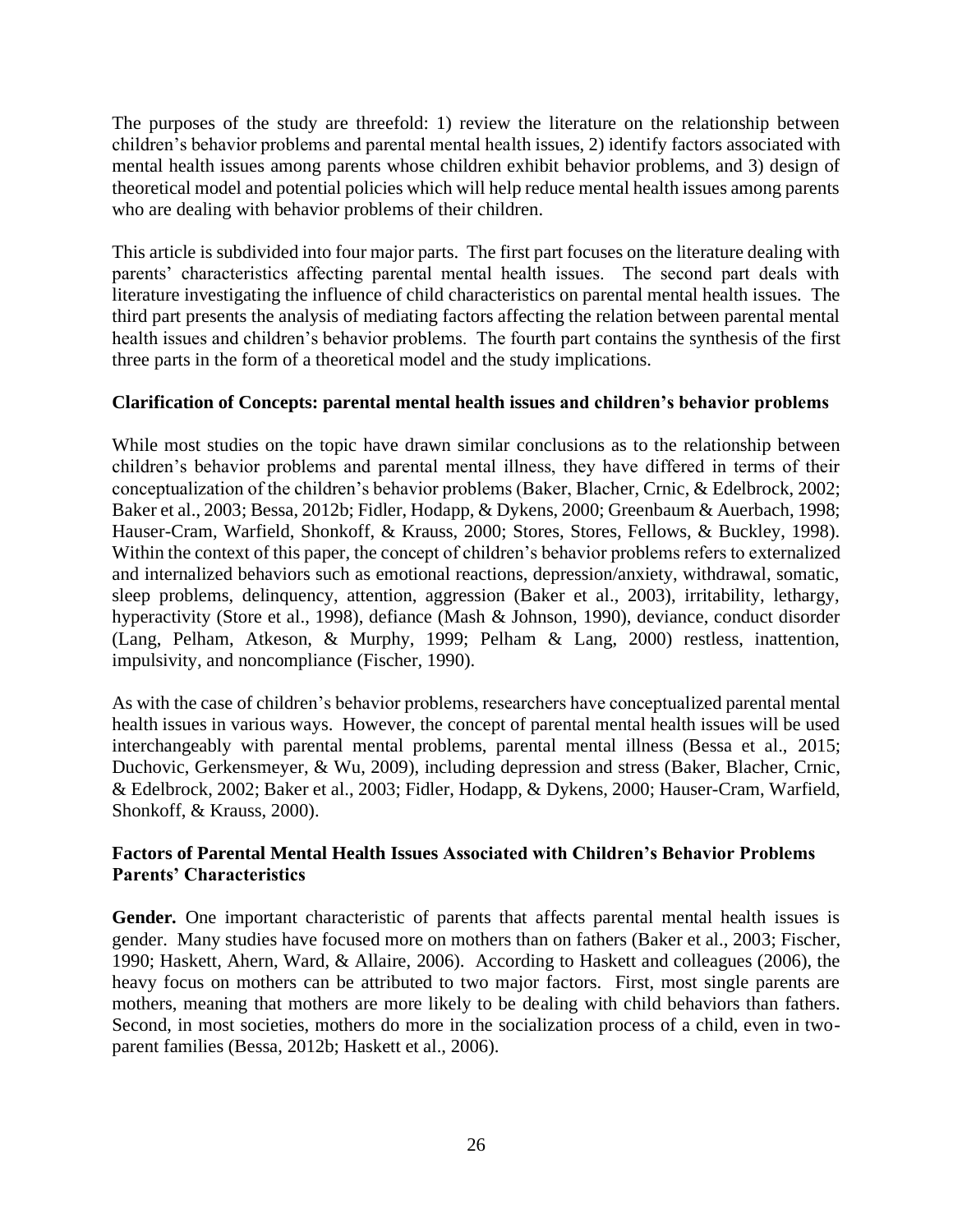In general, most studies on parental mental health issues and children's behavior problems have reported higher rates of stress among mothers than fathers (Aneshensel, Frerichs, & Clark, 1981; Bird & Rieker, 1999; Campell, Converse, & Rogers, 1976; Essex et al., 1999; Glenn & McLanahan, 1981; Hastings, 2003; Moes, Koegle, Schreibman, & Loos, 1992). For Essex et al. (1999) and Hastings (2003) the differential rate of stress among parents is linked to the fact that mothers are more heavily involved in everyday activities than are fathers and are consequently more exposed to the challenging behaviors of the child. It follows that mothers are more affected by those behaviors (Sloper, Knussen, Turner, & Cunningham, 1991) and as a result are more likely to have higher levels of depression than fathers.

Four general theoretical perspectives have been offered to explain the differential levels of stress among parents of both genders (Bessa, 2012b). First, according to gender-biased perspectives, the discrepancy is due to differences between women and men or mothers and fathers in seeking help and reporting symptoms (Bekker, 1996; Kessler, 1979; Kessler, Brown, & Broman, 1981; Piccinelli & Simon, 1997; Piccinelli & Wilkinson, 2000; Silverstein, 1999; Wilhelm & Parker, 1994). Second, the gendered-response theory shares some points in common with the first but is diametrically opposed to it in terms of its conclusion. This theory postulates the existence of gender differences in the expression of stress. Being socialized to express their emotions, women are not only willing to report but also more likely to seek help when experiencing mental health issues, compared to male their counterparts (Tausig, Michello, & Subedi, 2004). The third perspective applies factors such as socioeconomic status (SES) and social roles to account for the differences in stress levels (Bebbington, 1996, 1998; Bekker, 1996; Bird & Rieker, 1999; Kornstein, 1997; Mirowsky & Ross, 2003; Piccinelli & Wilkinson, 2000; Tausig et al., 2004). To avoid redundancy, the paper will later discuss in some detail in the section title titled "Socioeconomic status" the role of SES and social roles play in the differential levels of mental health problems among genders (fathers and mothers).

The fourth perspective, related to the third, is built around the dominance-dependence argument, and shares some similarities with conflict theory. According to this theory, the position of dominance of fathers at a societal as well as familial level can explain the gender differences in depression. For example, the position of the head of the household often occupied by fathers gives them power, control, and dominance over mothers. That is mothers, for the most part, are not only subjugated but also subordinated and dependent of fathers. This dominance-dependence relationship is consequential for the depression levels of both fathers and mothers, as the former are more likely to dominate and more importantly to vent frustrations toward the latter (Horwitz, 2002).

In opposition to studies reporting differential levels of depression among mothers and fathers are those supporting the argument of no difference (Heller, Hsieh, & Rowitz, 1997; Rousey, Best, & Blacher, 1992; Sloper, Knussen, Turner, & Cunningham, 1991; Trute, 1995). Pelham and colleagues (1997) too reached the conclusion of no difference in the level of distress between mothers and fathers in their research investigating the association between deviant child behavior, paternal distress, and alcohol consumption. For them as many other researchers supporting the no difference argument, the differential levels in stress between mothers and fathers reported by other studies is socially constructed. That is, the difference can be linked to the formulation of the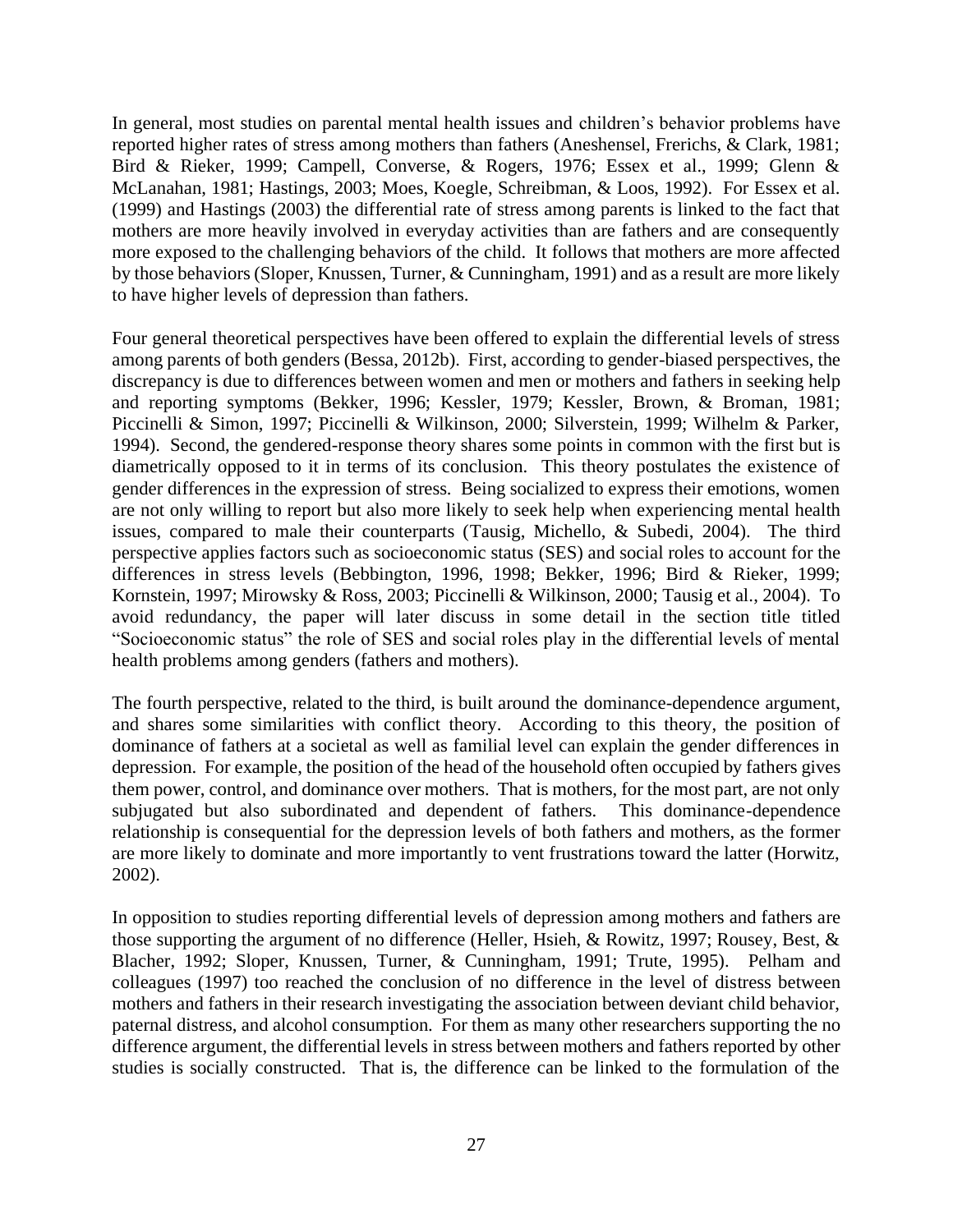interview questions, or in the conceptualization and operationalization of key concepts (Hubbard, 1990; Umberson & Williams, 1999).

**Age**. Unlike gender, age, has not been well documented in the literature. There is inconsistency in the literature with regard to the effect of parents' age on their mental health. Most past studies either have shown that age of parents has no significant influence on their mental health levels (Duchovic et al., 2009; Klose& Jacobi, 2004) or have simply ignored it (Helbig, Lampert, Klose, & Jacobi, 2006; Lang, Pelham, Atkeson, & Murphy, 1999; Pelham & Lang, 2000). However, there is evidence arising from community surveys suggesting an age effect (Horwitz, 2002; Mirowsky & Ross, 2003).

The importance of age in mental health problems was also shown in a study conducted by Glidden and Schoolcraft (2003) on depression among mothers of children with intellectual disabilities. The authors found that older mothers are less likely to be depressed compared to younger ones. One possible explanation of this difference in depression by age can be found in adaptational theory. The main assumption of this theory is that, as years pass, mothers or parents become accustomed to their children's behavior problems and consequently adjust more easily to them (Heller et al., 1997; Townsend, Noelker, Deimling, & Bass, 1989). Apart from this process of acclimatization, this theory also stresses the notion of maturity. As parents age, they mature, accumulate a great deal of experience and, as a result, are better equipped to effectively cope with the behavior problems of their children. Opposed to the adaptational theory explanation is the "Wear and Tear" theory, which postulates that parental stress levels increase over time. The main argument of this theory is that the adverse effects of the challenging behavior problems of the children wear parents down over time (Birenbaum, 1971; Johnson & Catalano, 1983).

**Race***.* As with age, discussions of the effect of parents' race on their mental health levels related to children's behavior problems are scarce in the literature (Bessa, 2012b). However, the few studies which have examined the influence of race on parental mental health have a tendency to confirm to a general pattern found in mental health studies whereby racial-ethnic minority groups are more at risk than the majority group (Mirowsky & Ross, 2003). This vulnerability of racialethnic minority groups to mental health problems has be linked to their disadvantaged conditions. Black parents, for example, are more likely to be less educated as compared to white parents (Evenson & Simon, 2005). Being less educated, black parents are limited to certain types of jobs, such as menial or unskilled work. The effects of such jobs include low incomes which can lead to living in poor neighborhoods (Caughy, Nettles, & O'Campo, 2008; Elliott, 2000; Xue, Leventhal, Brooks-Gunn, & Earls, 2005). The confounded influence of all these unfortunate conditions frequently increases parents' distress levels (Pinderhughes, Bates, Dodge, Pettit, & Zelli, 2000).

**Socioeconomic status**. Another factor influencing parental mental health is the socioeconomic status (SES) of parents (Emerson, 2003; Hastings, 2002; Horwitz, 2002; Mirowsky & Ross, 2003; Simon, 2000). In most social research, SES is defined in terms of education, income, employment, and/or types of work. Using the components education and income, Breslau, Staruch, and Mortimer (1982), in their study on psychological stress among mothers, found that the depression level of mothers decreases with an increase in income and education levels. Mirowsky and Ross (2003) explained this negative relationship between parental mental health levels and SES using the concepts of power and control. A higher level of education gives parents a sense of power.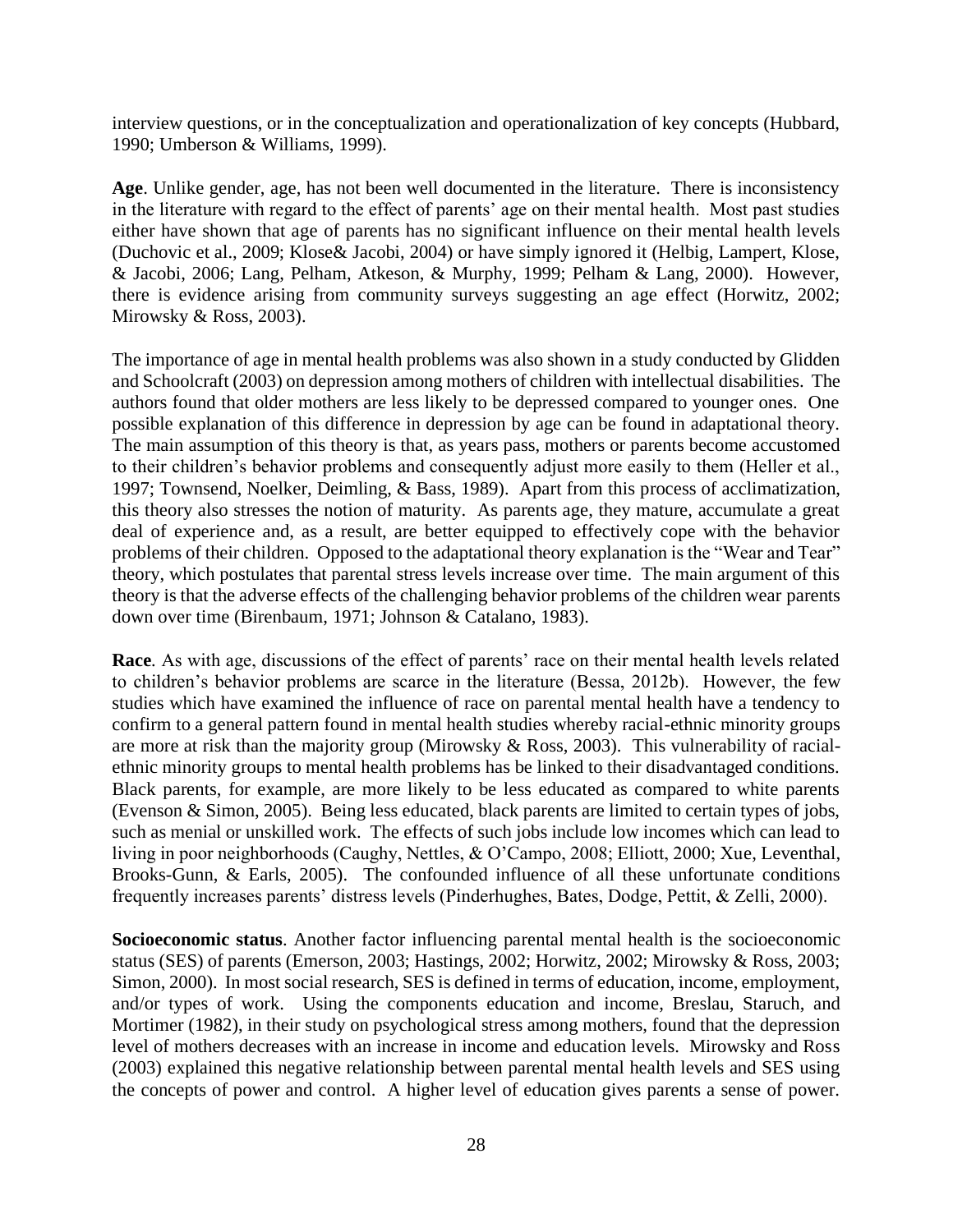The knowledge accumulated through education gives parents the feeling of being masters of their lives. As the level of education increases, the attendant higher income gives parents a feeling of power and being in control, which helps them adjust to distress. As high SES is associated with low distress levels, the inverse relationship also holds. That is, parents with low SES experience higher stress levels (Hudson, 2005). This inverse relationship explains why parents from certain social groups are more vulnerable than others.

The link between being in a minority and vulnerability to stress can be explained through education, which is found to be the most influential component of SES (Bessa, 2012b; Mirowsky & Ross, 2003). One of the merits of education is to give individuals the ability to think in order to solve problems. Thus, parents from majority racial-ethnic groups, who are more likely to have higher levels of education, are better equipped to deal with mental health problems than their minority racial-ethnic group counterparts to think through problems caused by the behavior problems of their children and find ways to deal with them (Dix, 1991; McLoyd, 1990). This aptitude for thinking when faced with problems gives parents a sense of power which ultimately leads to self-esteem, self-worth, and thus to good mental health (Horwitz, 2002; Schlosser, 1990). Another no less important impact of a higher level of education is related to its attendant phenomenon, higher income. As parents from the majority racial-ethnic groups are more likely to have higher education, their income is also likely to be higher. Higher income has been shown to be associated with lower mental health problems (Aneshensel & Sukoff, 1996; Ross, Reynolds, & Geis, 2000). No wonder parents from minority racial-ethnic groups have tended to report more stress than parents from the majority (McLoyd, 1990; Myers & King, 1983). Black parents, for instance, experience higher levels of mental health problems as compared to their white counterparts (Pinderhughes et al., 2000).

Education can also explain differences between fathers' and mothers' stress levels. Given their social context, fathers are more likely to have a higher level of education than mothers. As a result, fathers are also more likely to have better employment as compared to mothers and can explain in part why they report less stress than mothers.

The impact of paid vs. unpaid work not only explains part of the differential levels of stress between fathers and mothers, but also affects depression levels among mothers. Even though mothers as a group report more distress than fathers, those with paid work experience fewer mental health problems compared to those who have unpaid work or who are housewives (Helbig et al., 2006).

The difference between paid work and unpaid work is not the only characteristic of employment that determines differential levels of distress. Whether work is full-time or part-time also influences stress levels among parents. Full-time employment is associated with less distress than part-time (Kessler & McRae, 1982; Kessler, Turner, & House, 1989). The beneficial effect of fulltime employment is not exclusive to the American population only; it has been found in other societies as well. For example, Helbig and colleagues (2006), reached a similar conclusion using a representative sample of the German population. They emphasized the mental health advantages of parents working full-time compared to those working part-time or being unemployed.

Even though most studies investigating the effects of employment on parental mental health have demonstrated the benefits attached to employment compared to unemployment, the literature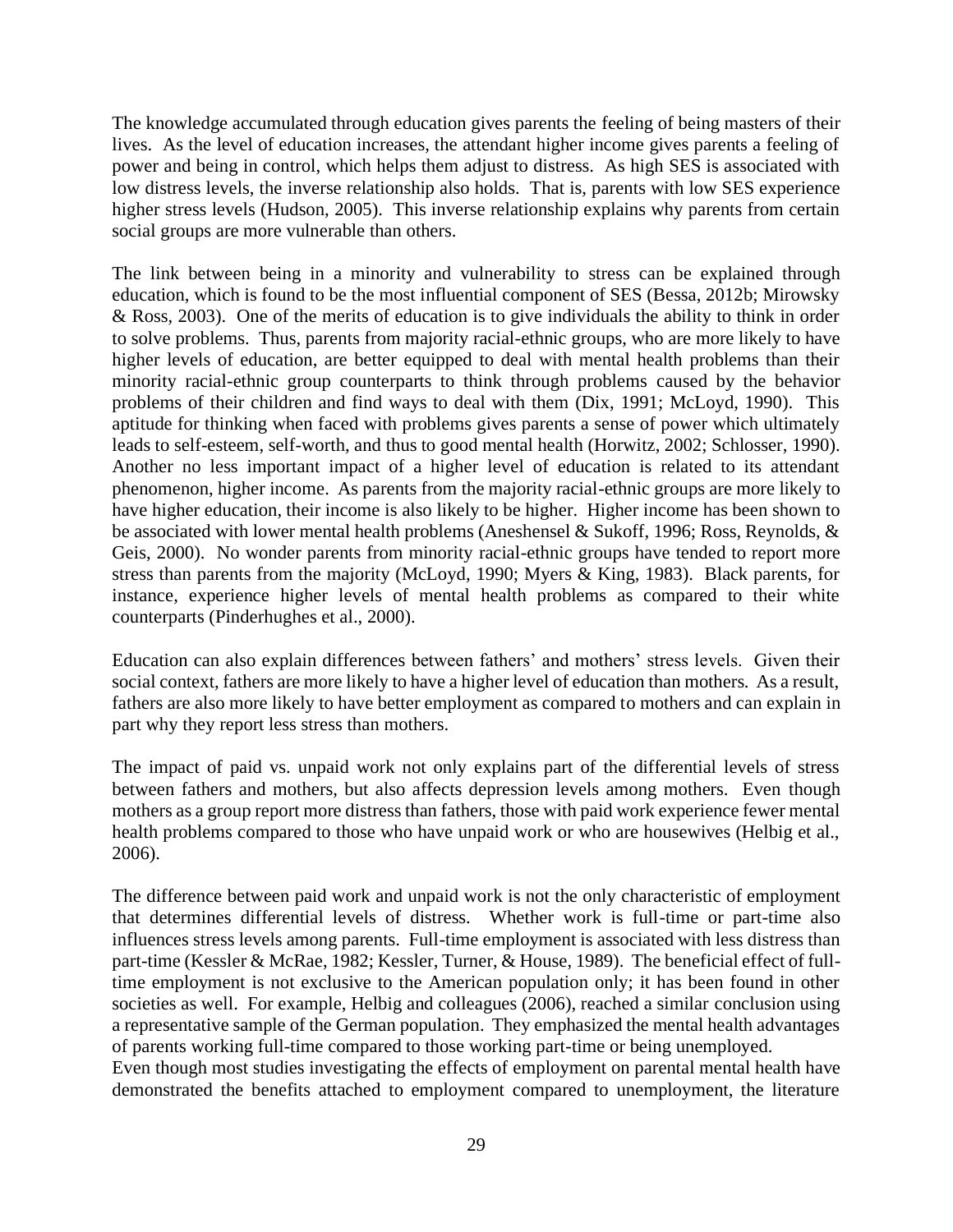review presents some inconsistency when it comes to full-time vs. part-time work. Klose and Jacobi (2004) have shown that full-time work is not always synonymous with low risk of stress for all parents. In fact, they argued that only fathers with full-time employment reported lower levels of stress. For mothers, on the other hand, full-time employment was associated with a higher risk of depression (Brown & Bifulco, 1990; Klose & Jacobi, 2004). Another study which has questioned the impact of SES on parental stress is one by Olsson and Hwang (2001). In their study of parents of children with intellectual disabilities, Olsson and Hwang evaluated parental depression levels in Sweden and compared the results to findings in other countries such as the United States and the United Kingdom. They found that even though parents in Sweden did not report economic strain, they were almost as depressed as parents in the other two countries. Such a finding indicates that the protective effect associated with higher income or wealth should be reevaluated. That is, higher income does not necessarily always constitute a buffer against parental mental health problems.

**Religion***.* While the literature is quite scarce on several factors related to parental mental health issues associated with children's behavior problems, none but one of the past studies has examined the impact of religion (Bessa, 2012b; Bessa et al., 2015). This omission is quite surprising given that religion often involves intense emotion, which is of major interest in the field of mental illness and/or mental health (Roberts, 2004). Conversely to the literature on the current topic, studies on caregiving and/or coping have underlined the importance of religion as a coping mechanism (Bessa, Moore, & Foster, 2012; Schwab, 1990). Religious service attendance is negatively correlated to parental distress. That is, one average, distress level of parents decreases when parents attend one or more religious services (Bessa, 2012b; Bessa et al, 2015). Moreover, studies on classical sociology offer examples documenting the influence of religion on individuals' behaviors (Ritzer & Stepnisky, 2010; Roberts, 2004; Yinger, 1970).

**Marital relations**. The effect of parents' marital status on their mental health related to parenting is also not well-documented in the literature. Findings in community surveys have indicated that parents who are married have a lesser risk of mental health problems as compared to single parents (Mirowsky & Ross, 2003). The absence of the immediate social support in addition to the economic hardship stemming from lower education levels and unemployment explain the high vulnerability of single parents to mental health problems as compared to married parents (Helbig et al., 2006; Umberson & Williams, 1999). The elevated risk of mental health problems of single parents accounts for their unhealthy lifestyle behaviors, including smoking and alcohol abuse (Baker & North, 1999; Pelham et al., 1997; Shouls, Whitehead, Burstrom, & Diderichsen, 1999).

Not all the studies have consensus toward an association between marital status and mental health levels among parents. Umberson and Williams (1999) argued that some of these findings supporting the existence of correlation between the two variables might be the result of a miscategorization and miscomparison. They pointed out that sometimes studies compare married parents with unmarried parents, a category which includes divorced, separated, widowed, or never married parents. This problematic categorization of both concepts (married and unmarried), can mislead to the difference found between single parents' and married parents' mental health levels (Evenson & Simon, 2005).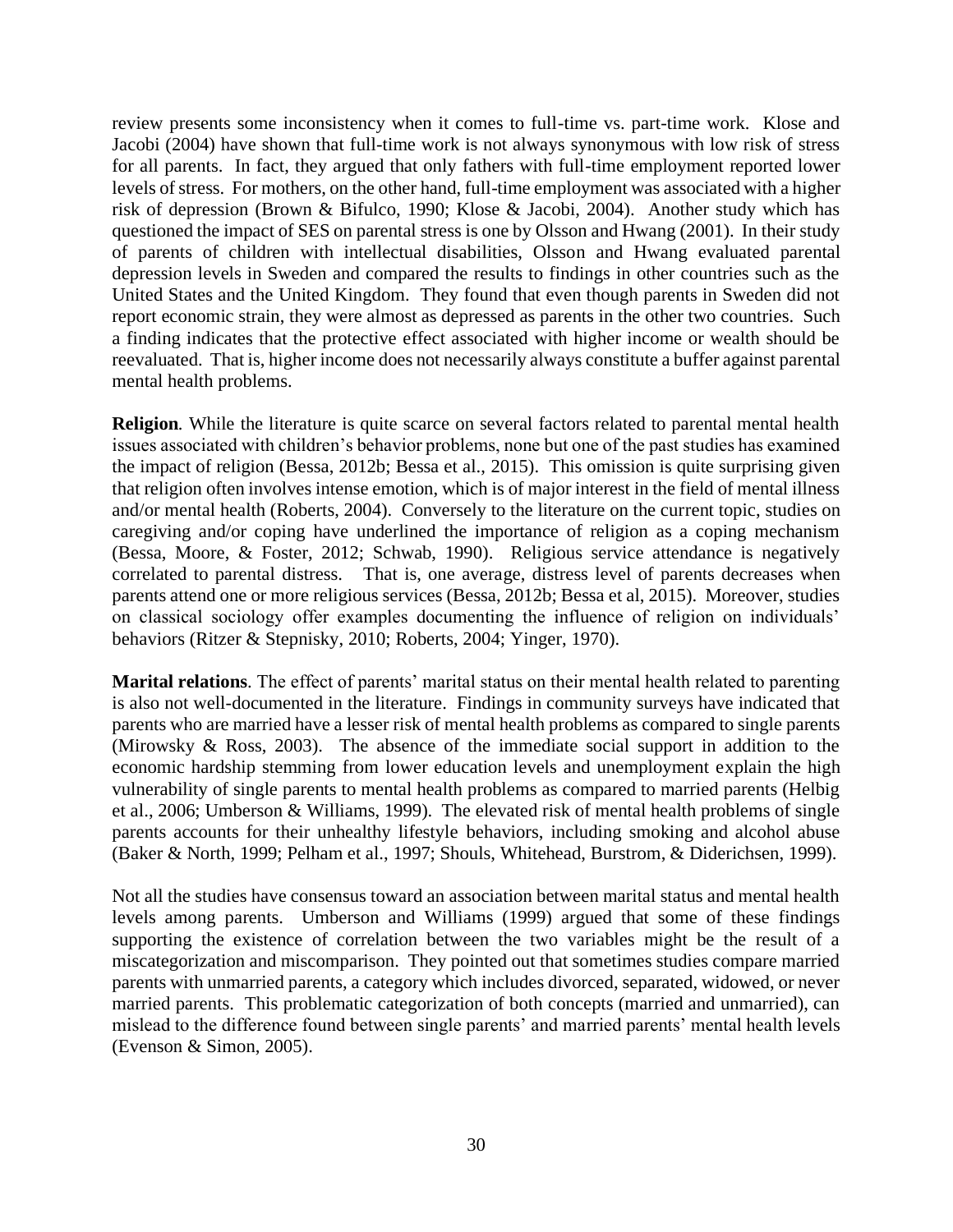#### **Children's Characteristics**

**Gender***.* Parental mental health problems are affected by the gender of a child. Studies which controlled for the gender of the child, had overwhelming indications that parents are more distressed with boys than girls (Bessa, 2012b; Crnic & Greenberg, 1990; Turner & Sloper, 1996). Emerson (2003) has shown, for instance, that maternal distress levels vary with the child's gender. Stores and colleagues (1998) have reported similar findings pointing out that, as compared to girls, boys exhibit more behavior problems, which is a contributing factor of their mothers' high depression levels.

This association between parental mental health problems and a child's gender seems to be a crosscultural phenomenon. In fact, Molteno, Finchilescu, and Dawes (2001) found the same results when studying children and their parents in South Africa. The consistency in the results of crossnational studies has led some researchers to the conclusion that boys are more likely to increase their parents' mental health problems. This conclusion likely explains why some studies have focused on boys only when investigating parental mental health issues (Lang et al., 1999; Pelham et al., 1997).

**Age***.* There is evidence in the literature suggesting that the age of the child influences the parents' mental health. In general, studies have concluded that parents' mental health problems decrease as the age of their child increases (Stores et al., 1998). In other words, having younger children with behavior problems is associated with increased mental health problems in parents than having older children (Hastings, 2002; Umberson & Williams, 1999). Some studies have investigated this correlation further in detail by categorizing ages of children into groups, such as below 9 years, between 9 and 13 years, and 13 and over (Einfeld & Tongue, 1996). Molteno et al. (2001) also applied that idea but with different cut-off points. In their case, they used only two categories, children below 14 and above 14. Working with these categories, they reported that parents of children above 14 years of age showed lower levels of stress compared to those whose children were younger than 14. However, one of the problems with these studies is that they did not provide a rationale for adopting the categories of group age used in their analyses.

The correlation between the age of a child and parental mental health issues can be explained through the concept of developmental stages. Using this theory, Crnic and Acevedo (1995) showed the adverse impacts of the inattentive, overactive, and defiant behavior of the "terrible twos" have on their parents. Fortunately, most children abandon these challenging behaviors as they age (Mills & Rubin, 1990). As children age and become more independent in terms of doing things for themselves, such as going to the toilet, feeding themselves, or cleaning up their own messes, parents perceive and report fewer mental health problems (Kandel, Davies, & Raveis, 1985; Umberson & Gove, 1989). Mash and Johnston (1983), too corroborated the negative correlation between the age of the child and the mental health issues of parents. They argued that behavior problems of younger children are associated with higher depression levels in mothers. They clarified their finding by specifying that mothers of younger children (around 5 years) reported more depression than those of older children (around 8 years of age). Conversely to all the above studies suggesting that parental mental health levels vary according the age of the child, the one by Helbig et al. (2006) found evidence to the contrary. Helbig et al. posited child's age has a negligible effect on parental levels of stress.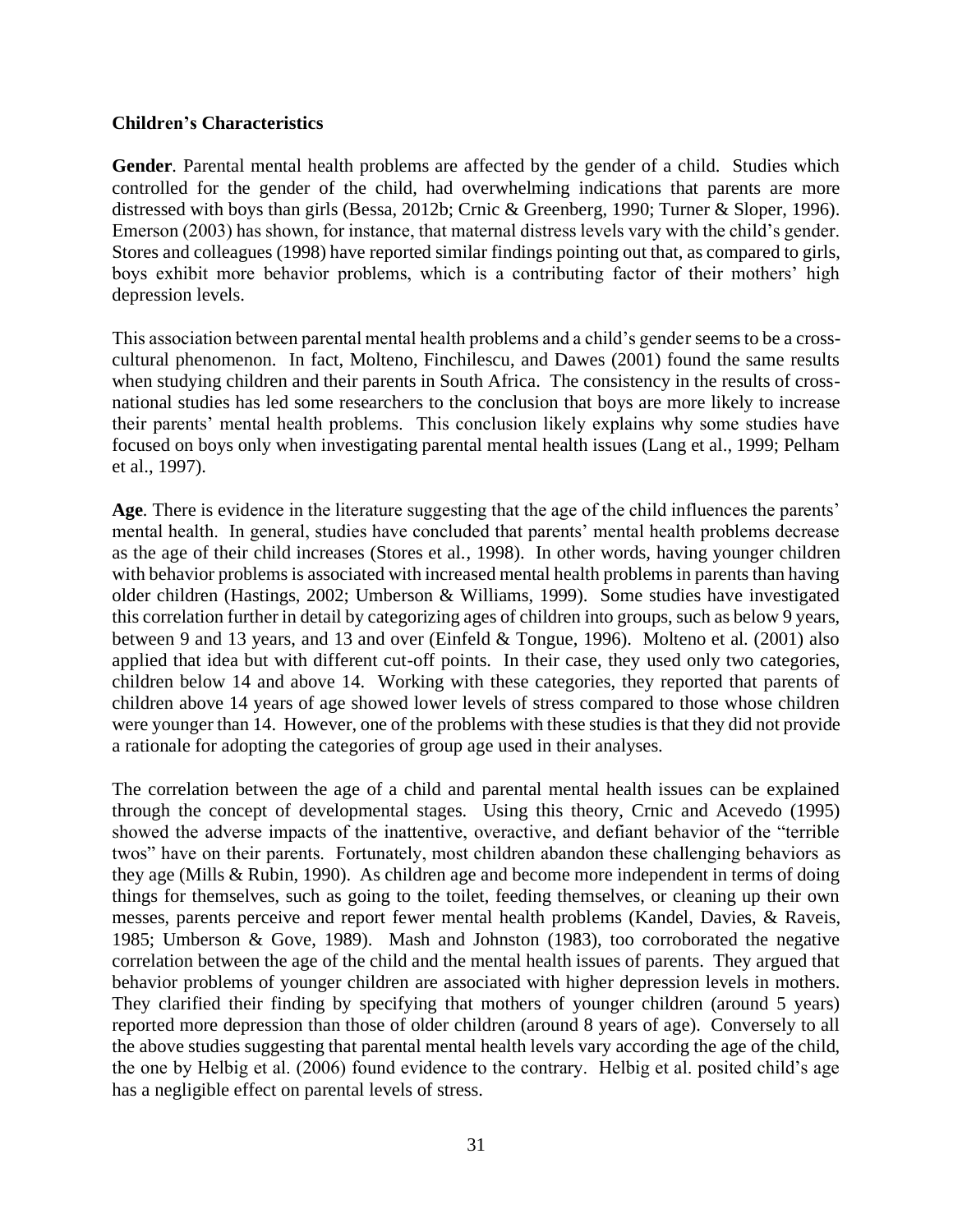#### **Mediating Factors**

**Parents' coping.** When experiencing stressful events, people develop or activate their coping mechanisms (George, 1980; Turner, 1999; Turner, Wheaton, & Lloyd, 1995). Coping mechanisms refer to a repertoire of personal options individuals have to help prevent, avoid, or control distress (Wiess & Lonnquist, 2009). The individual's coping is affected by his or her levels of self-esteem. Self-esteem refers to the idea that individuals have concerning their self-worth, which has been shown to be related to stress (Kendler, Gardner, & Prescott, 1998; Lazarus & Folkman, 1984; Mirowsky & Ross, 2003; Mash & Johnston, 1983; Pearlin et al., 1981; Pearlin, 1999; Rosenfield, 1999; Weiss & Lonnquist, 2009). As in the case of control, high self-esteem or positive selfesteem is associated with less maternal distress whereas low self-esteem or negative self-esteem is correlated to a higher level of distress among mothers living with delinquent children (Bessa et al., 2015).

**Parents' support system***.* In addition to these coping mechanisms, parents can draw on social support when experiencing stress (Bessa, 2012b). While a coping mechanism constitutes personal attempts, support systems are social resources from the individuals' network on which they can rely on in time of stress (Pearlin & Aneshensel, 1986). Often, individuals call upon their support systems only in a case where their own coping strategies have failed to effectively fight the stressful situation. Duchovic et al. (2009) conceived two types of social support: tangible and intangible. Tangible support includes respite, loans, gifts, and information. Intangible support refers to emotional support and empathy. Working from these conceptualizations of social support, Duchovic et al. (2009) found that parental support systems did not help them in mediating or moderating the effects of distress associated with their children's behavior problems. However, they cautioned against this result being taken to indicate there being no influence of social support on maternal distress with reference to the small number of parents who reported on their support system.

In any case, this finding of Duchovic et al. (2009) is in sharp contrast with the general pattern of studies on social support. Frequently, most studies documenting the influence of social support on parental mental health have concluded to the existence of a correlation between the two variables. For example, Hastings (2003) found a slight difference between the stress levels of mothers and fathers which was linked to social support. Looking at the stress levels among parents of children with behavior problems, Hastings noticed that mothers' stress, even though higher, is unusually close to the levels of fathers' stress. This closeness of the level of the stress mothers to the one of fathers, according to Hastings, is the result of the supporting role that grandparents might have played in assisting mothers. One conclusion of this study is that social support is important and can make a difference in dealing with stressful situations. The study by Pelham et al. (1997) also depicted the crucial effect of social support on distress by showing the cost associated with its insufficiency or absence. As an example, it has been shown that single mothers have elevated distress levels as indicated by their increased alcohol consumption because they are less likely to have adequate social support systems (Pinderhughes et al., 2000).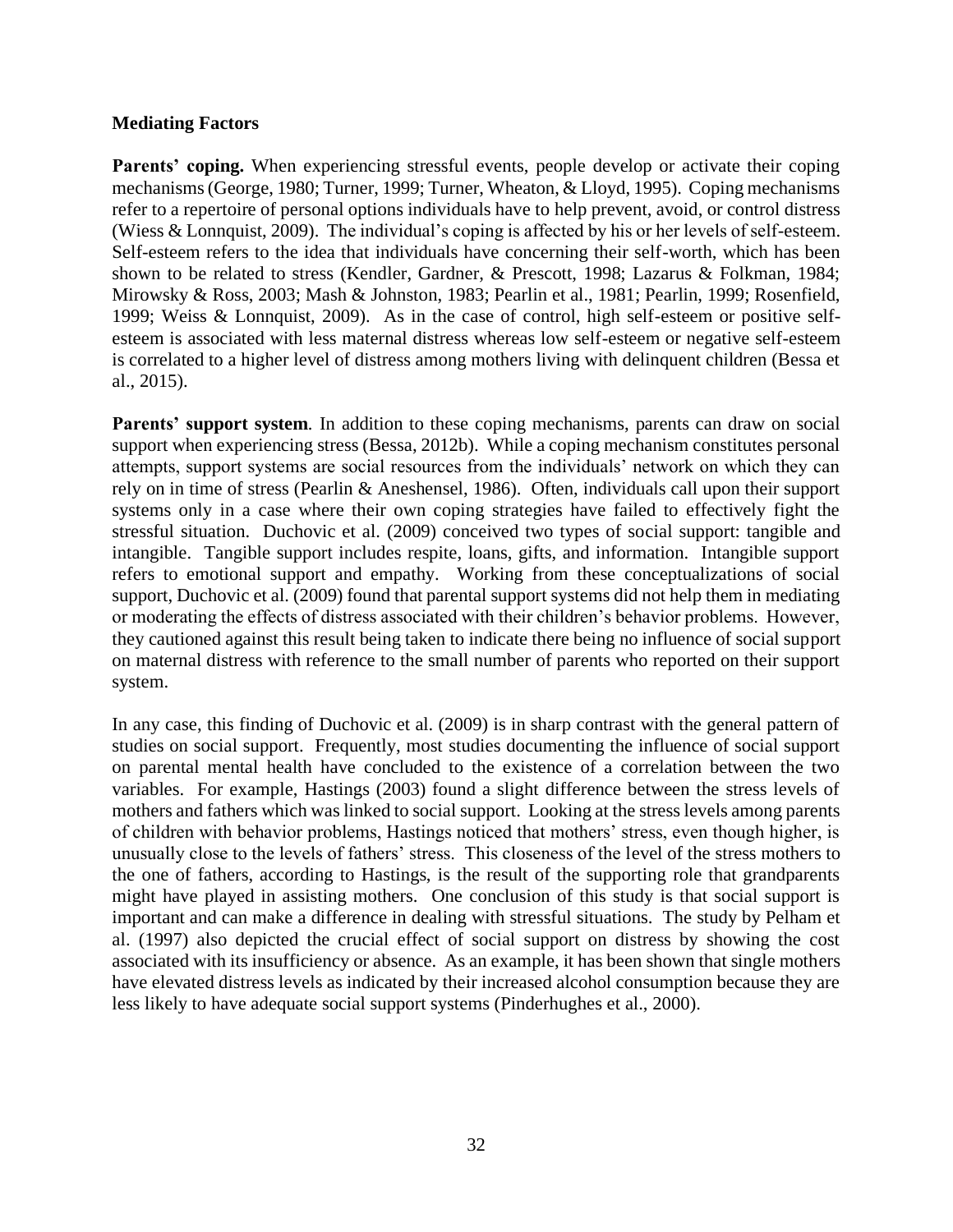#### **Theoretical Framework**

The articles reviewed in this study suggests that three sets of factors (child characteristics, parents' characteristics, and mitigating factors) are associated with mental health issues of parents who are dealing with children with behavior problems. Some of the reviewed articles found a link between children's characteristics and parental mental health issues, while others indicated the existence of correlation between parents' own characteristics and their mental health problems. Other still identified the influence of mitigating factors on parental mental health. The analysis of the combined findings of all the articles reviewed in the current paper suggests that the three sets of factors of mental health issues of parents with children exhibiting behavior problems can be linked together (Figure 1). More specifically, the reviewed articles indicated that parents' characteristics and children's characteristics are interrelated, and both variables affect the mitigating factors, which in turn influence parental mental health problems (Bessa et al., 2015; Heaven et al., 2003). That is, the mitigating factors (parents' coping mechanisms) modulate the effects of parents' characteristics and children's characteristics on parental mental health issues.

Figure 1. Theoretical model showing the relationship between the factors of mental health of parents who are dealing children's behavior problems.



<sup>a</sup>Gender, age, race, socioeconomic status, religion, and marital relations.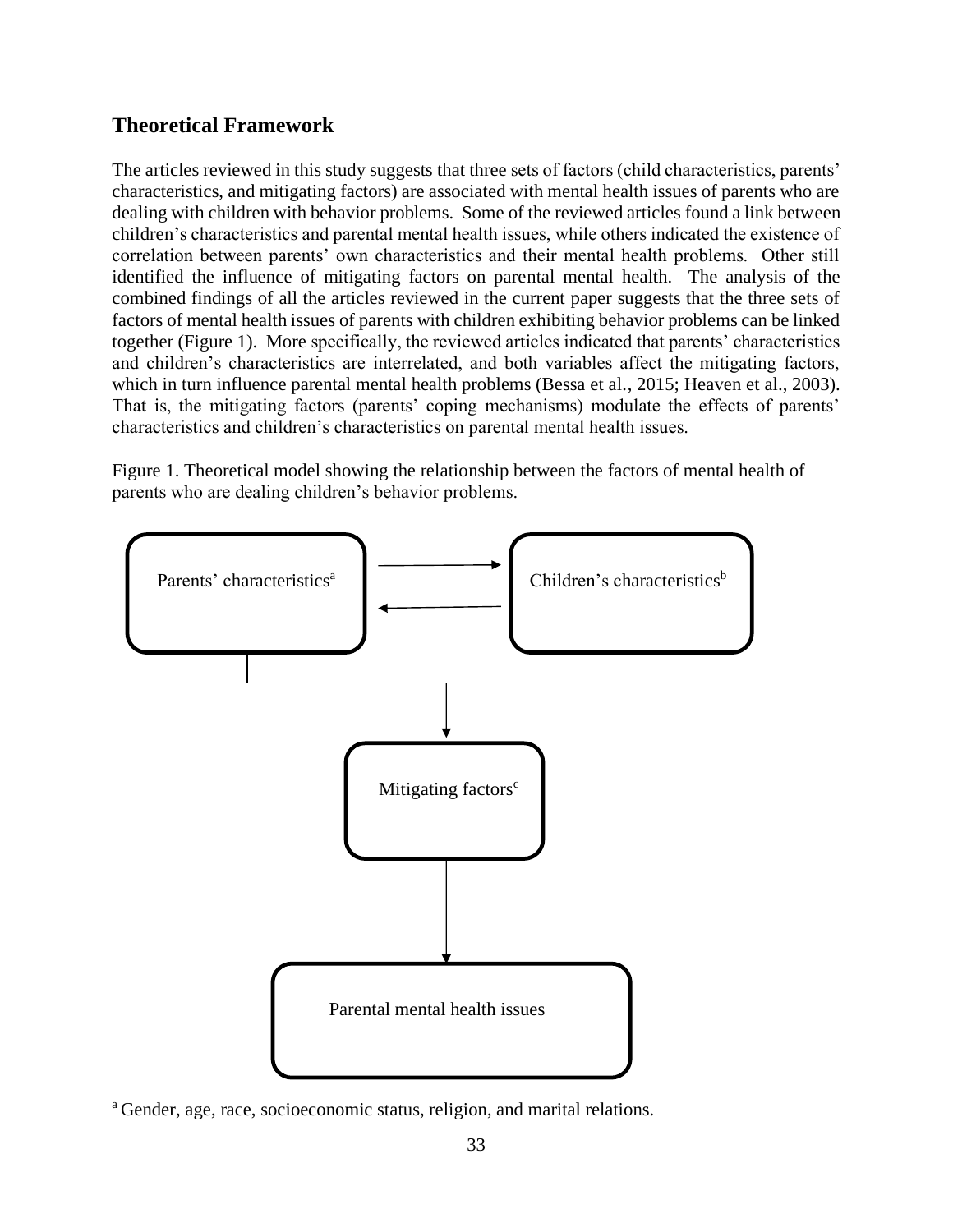<sup>b</sup> Gender and age.  $\degree$  parents' coping and support system.

#### **Practice and Research Implications**

#### **Practice Implications**

The review of the literature on the mental health of parents who are dealing with children's behavior problems leads to practice implications. The findings of this paper lead to two possible intervention plans–two different trainings–to solve parental mental health issues. The first type of training will target future and new parents. During this training, practitioners should provide relatively comprehensive information and tips to future and new parents regarding techniques for caring effectively for their children. This training will be helpful against parental mental health problems associated with the frustration stemming from the confusion and conflicting information regarding the appropriate parenting techniques.

In addition to appropriate parenting caregiving activities, parents should be trained to identify and handle children's behavior problems. The goals of this second type of training are twofold: 1) to teach parents effective ways to handle children's behavior problems. 2) to provide an opportunity for parents to interact with each other and share their challenges as well as their success stories.

#### **Research Implications**

The literature indicates three main problems with past studies. First, the analysis of the literature reveals some understudied factors related to parental mental health associated with their children's behavior problems such as age, race, religion, and marital status. Second, the majority of the studies reviewed is based on quantitative methods. Third, the literature has also revealed that almost all the studies on the topic have been conducted in the area of mental disability. Consequently, additional studies are needed to untangle the influence of children's behavior problems on parental mental health. Future studies should address the problems identified in the current paper.

### **Conclusion**

The purpose of this paper is to review relevant literature on the factors of mental health issues of parents who are dealing with children's behavior problems. The analysis of the literature suggests that three set of factors are associated with parental mental health issues. The first set of factors is related to the characteristics of parents (gender, age, race, socioeconomic status, religion, and marital relations). The second set deals with the characteristics of children (gender and age). The third set includes the mediating factors (coping and support system of parents). The paper, ultimately, leads to the identification of risk and protective factors of mental health of parents who are dealing with children's problem behavior. Aggravating factors of mental health among parents are being young, mothers, single, having low SES, low social support, and dealing with a boy or a younger child. Examples of protective factors include high SES, high social support, and being a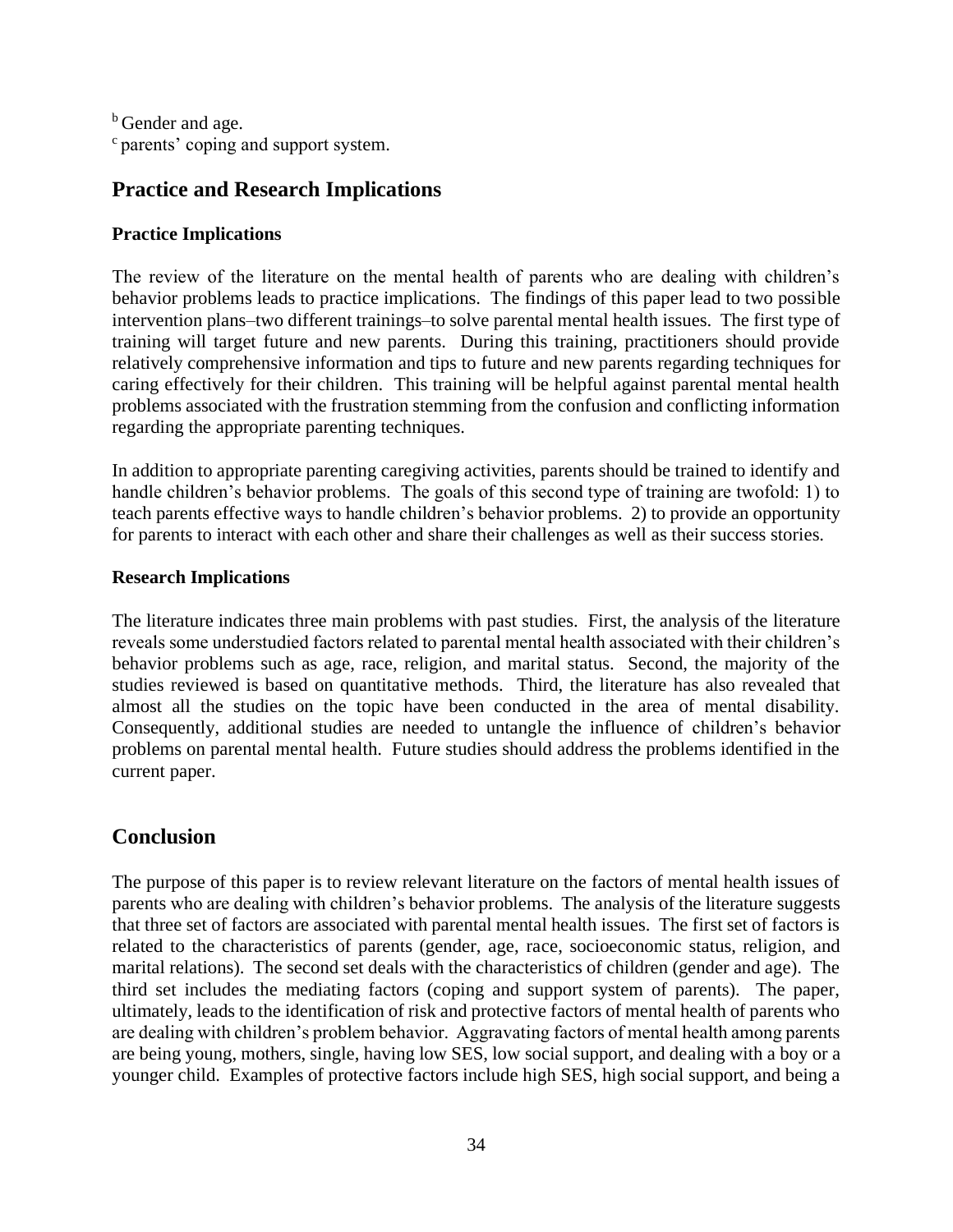mature parent. Knowing these risk factors will help design effective intervention programs and avoid the pitfalls of a one-size-fits-all approach to the problems of mental health among parents.

#### **References**

- Aneshensel, C. S., Frerichs, R. R., & Clark, V. A. (1981). Family roles and sex differences in depression. *Journal of Health and Social Behavior*, *22*, 379-393.
- Aneshensel, C. S., & Sukoff, C. A. (1996). The neighborhood context of adolescent mental health. *Journal of Health and Social Behavior*, *37*, 293-310.
- Baker, B. L, Blacher, J., Crnic, K., & Edelbrock, C. (2002). Behavior problems and parenting stress in families of three-year-old children with and without developmental delays. *American Journal on Mental Retardation*, *107*, 433-444.
- Baker, B. L., Mclntyre, L. L., Blacher, J., Crnic, K., Edelbrock, C., & Low, C. (2003). Pre-school children with and without developmental delay: Behaviour problems and parenting stress over time. *Journal of Intellectual Disability Research*, *47*(4/5), 217-230.
- Baker, D., & North, K. (1999). Does employment improve the health of lone mothers? *Social Science and Medicine*, *49*(1), 121-131.
- Bebbington, P. E. (1996). The origins of sex differences in depressive disorder: Bridging the gap. *International Review of Psychiatry*, *8*, 295-332.
- Bebbington, P. E. (1998). Sex and depression. *Psychology Medicine*, *28*, 1-8.
- Bekker, M. H. J. (1996). Agoraphobia and gender: A review. *Clinical Psychiatry Review*, *16*, 129-146.
- Bessa, Y. (2012a). Modernity theories and mental illness: A comparative study of selected sociological theorists. *International Journal of Humanities and Social Science*, *2*, 31-38.
- Bessa, Y. (2012b). *Impacts of postmodernity factors on the association between maternal distress and children's delinquency among low-income families* (Unpublished doctoral dissertation). University of North Texas, Denton.

Bessa, Y., Brown, A., & Hicks, J. (2013). Postmodernity theories and mental illness: A comparative analysis of selected social theorists. *American International Journal of Contemporary Research*, *3*, 64-70.

- Bessa, Y., Eldemire, F., & Pleth-Suka, K. (2015). Impacts of children's delinquency on maternal distress among low-income families. *Journal of Child and Family Studies*, *24*, 3552-3560.
- Bessa, Y., Moore, A., & Foster, A. (2012). Caring for a loved one with cancer: It is my job. *Journal of Psychosocial Oncology*, *30*, 217-238.
- Bird, C., & Rieker, P. P. (1999). Gender matters: An integrated model for understanding men's and women's health. *Social Science & Medicine*, *48*(6), 745-755.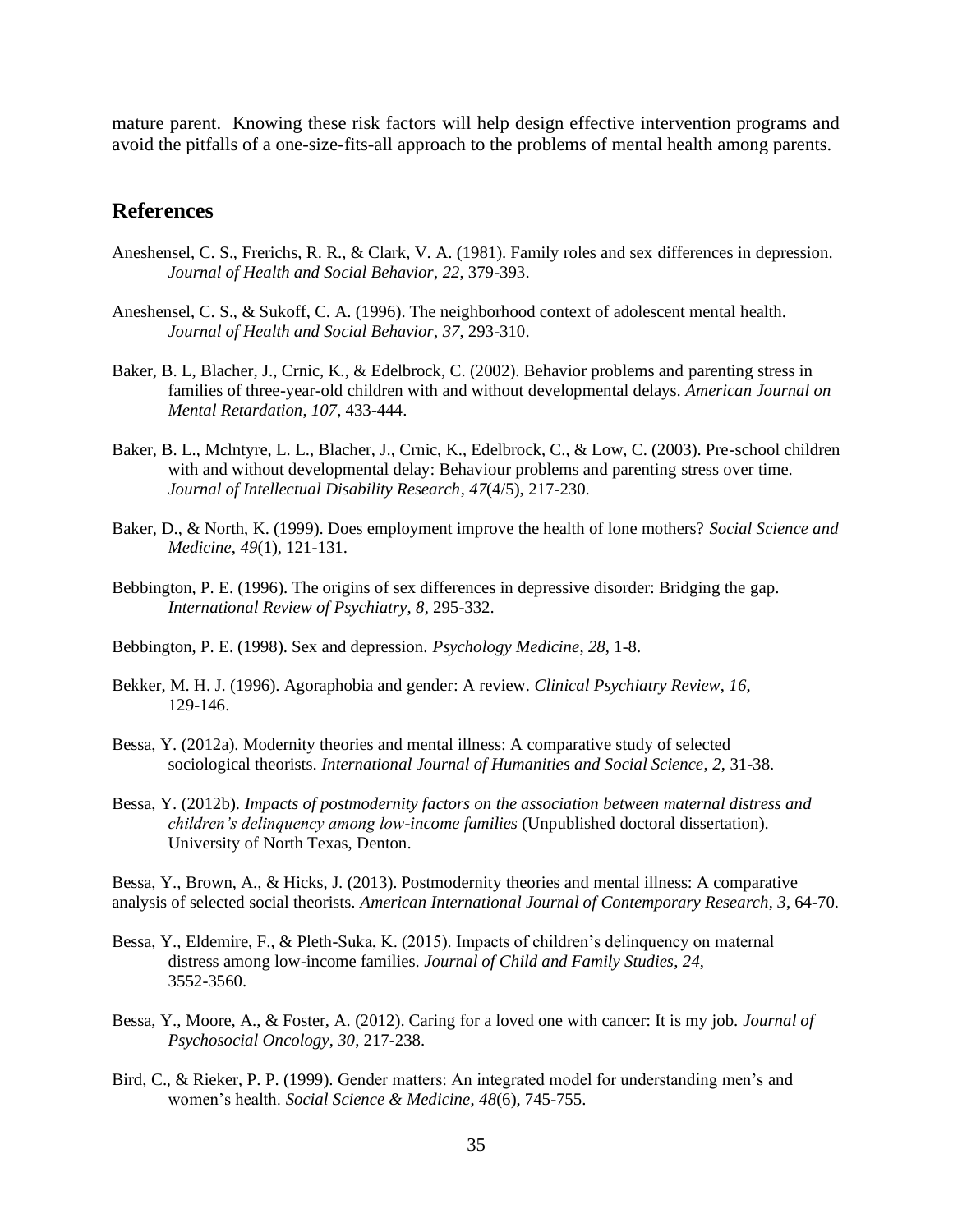- Birenbaum, A. (1971). The mentally retarded in the home and the family cycle. *Journal of Health and Human Behavior*, *12*, 55-65.
- Breslau, N., Staruch K. S., & Mortimer, E. A. (1982). Psychological distress in mothers of disabled children. *American Journal of Diseases of Children*, *136*, 682-686.
- Brown, G. W., & Bifulco, A. (1990). Motherhood, employment and the development of depression: A replication of finding? *British Journal of Psychiatry*, *156*, 169-179.
- Campell, A., Converse, P. E., & Rogers, W. L. (1976). *The Quality of American life*. New York: Sage.
- Caughy, M. O., Nettles, S. M., & O' Campo, P. J. (2008). The effect of residential neighborhood on child behavior problems in first grade. *American Journal of Community Psychology*, *42*, 39-50.
- Crnic, K. A., & Acevedo, M. (1995). Everyday stress and parenting. In M. H. Bornstein (Ed), *Handbook of parenting: Vol. 4. Applied and practical parenting (pp. 277-297). Mahwah, New* Jersey: Lawrence Erlbaum Associates.
- Crnic, K. A., & Greenberg, M. T. (1990). Minor parenting stress with young children. *Child Development*, *45*, 209-217.
- Dix, T. (1991). The affective organization of parenting: Adaptive and maladaptive process. *Psychological Bulletin*, *120*, 3-25.
- Dohrenwend, B., & Dohrenwend, B. S. (1976). Sex differences in psychiatric disorders. *American Journal of Sociology*, *81*, 1447-1459.
- Duchovic, C. A., Gerkensmeyer, J. E., & Wu, J. (2009). Factors associated with maternal distress. *Psychiatric Nursing*, *22*(1), 40-48.
- Einfeld, S. C., & Tonge, B. J. (1996). Population prevalence of behavioural and emotional disturbance in children and adolescents with mental retardation. 2. Epidemiological findings. *Journal of Intellectual Disability Research*, *40*, 99-109.
- Elliott, M. (2000). The stress process in neighborhood context. *Health & Place*, *6*, 287-299.
- Emerson, E. (2003). Mothers of children and adolescents with intellectual disability: Social and economic situation, mental health status, and the self-assessed social and psychological impact of the child's difficulties. *Journal of Intellectual Disability Research*, *44*(4/5), 385-399.
- Essex, E. L., Seltzer, M. M., & Krauss, M. W. (1999). Differences in coping effectiveness and well-being among aging mothers and fathers of adults with mental retardation. *American Journal on Mental Retardation*, *104*, 545-563.
- Evenson, R. J., & Simon, R. W. (2005). Clarifying the relationship between parenthood and depression. *Journal of Health and Social Behavior*, *46*, 341-358.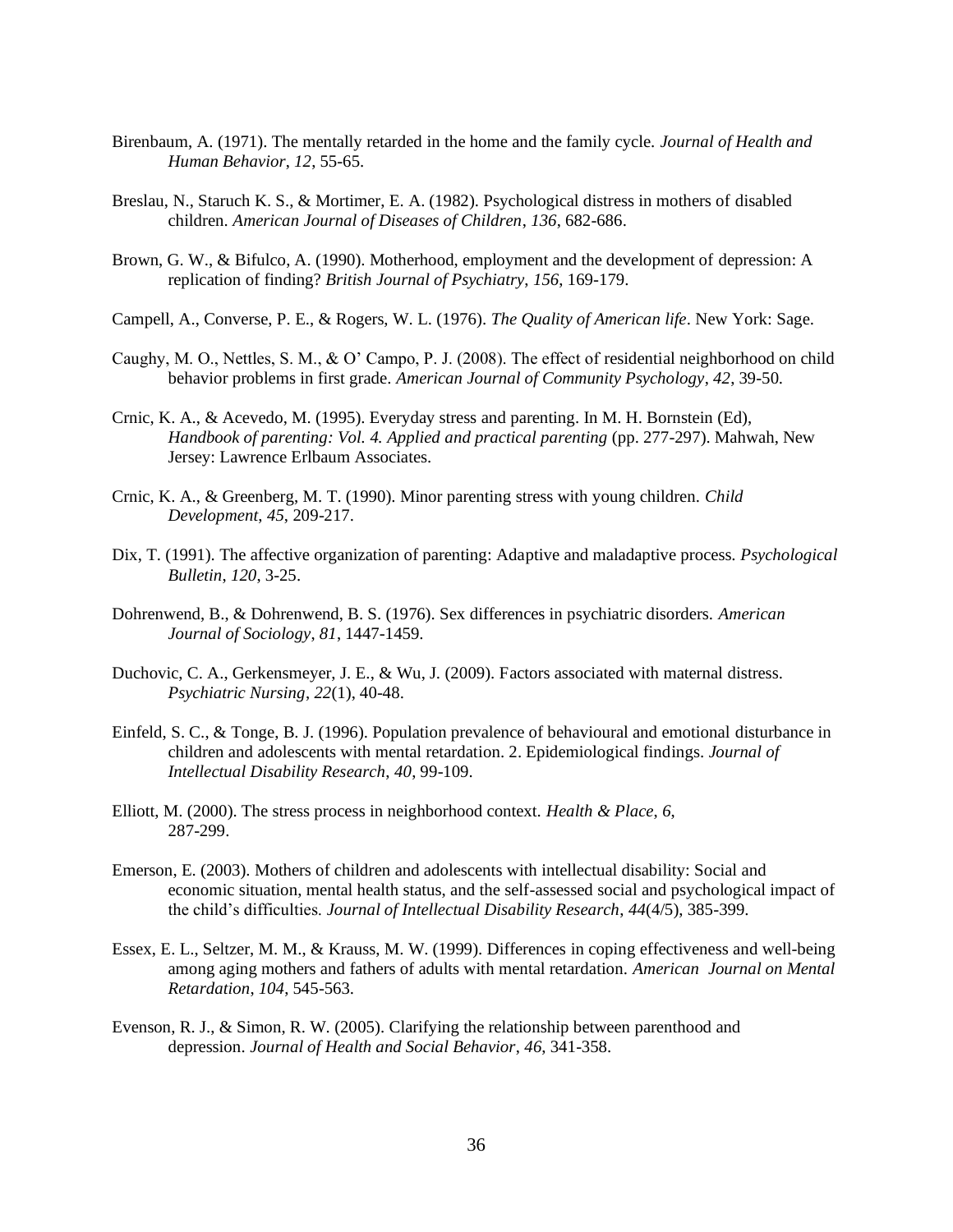- Fidler, D. J., Hodapp, R. M., & Dykens, E. M. (2000). Stress in families of young children with Down syndrome, Williams syndrome, and Smith-Magenis syndrome. *Early Education and Development*, *11*, 395-406.
- Fischer, M. (1990). Parenting stress and the child with attention deficit hyperactivity disorder. *Journal of Clinical Child Psychology*, *19*(4), 337-346.
- George, L. K. (1980). *Roles transitions in later life*. Monterey, CA: Brooks/Cole.
- Glenn, N. D., & McLanahan, S. (1981). The effect of children on the psychological well-being of older adults. *Journal of Marriage and Family*, *43*, 409-421.
- Glidden, L. M., & Schoolcraft, S. A. (2003). Depression: Its trajectory and correlates in mothers rearing children with intellectual disability. *Journal of Intellectual Disability Research*, *47*(4/5), 250-263.
- Greenbaum, C. W., &Auerbach, J. G. (1998). The environment of child with mental retardation: Risk, vulnerability, and resilience. In J. A. Burach, R. M. Hodapp, & E. Zigler (Eds.), *Handbook of mental retardation and development* (pp. 583-605). Cambridge: Cambridge University Press.
- Haskett, M. E., Ahern, L. S., Ward, C. S., &Allaire, J. C. (2006). Factor structure and validity of the Parenting Stress Index-Short Form. *Journal of Clinical Child and Adolescent Psychology*, *35*(2), 302-312.
- Hastings, R. P. (2002). Parental stress and behavior problems of children with developmental disability. *Journal of Intellectual & Developmental Disability*, *27*(3), 149-160.
- Hastings, R. P. (2003). Child behavior problems and partner mental health as correlates of stress in mothers and fathers of children with autism. *Journal of Intellectual Research*, *47*(4/5), 231- 237.
- Hauser-Cram, P., Warfield, M. E., Shonkoff, J. P., & Krauss, M. W. (2000). Children with disabilities: A longitudinal study of child development and parental well-being. *Society for Research in Child Development Monographs*, *66*, 1-131.
- Heaven, P. C. L., Newbury, K., & Mak, A. (2003). The impact of adolescent and parental characteristics on adolescent levels of delinquency and depression. *Personality and Individual Differences*, *36*, 173-185.
- Helbig, S., Lampert, T., Klose, M., & Jacobi, F. (2006). Is parenthood associated with mental health? *Social Psychiatry & Psychiatric Epidemiology*, *41*, 889-896.
- Heller, T., Hsieh, K., & Rowitz, L. (1997). Maternal and paternal caregiving of persons with retardation across the lifespan. *Family Relation*s, *46*, 407-415.
- Horwitz, A. V. (2002). *Creating Mental Illness*. Chicago, IL: The University of Chicago Press.
- Hubbard, R. (1990). *The Politics of Women's Biology*. New Brunswick, NJ: Rutgers University Press.
- Hudson, C. G. (2005). Socioeconomic status and mental illness: Tests of the social causation and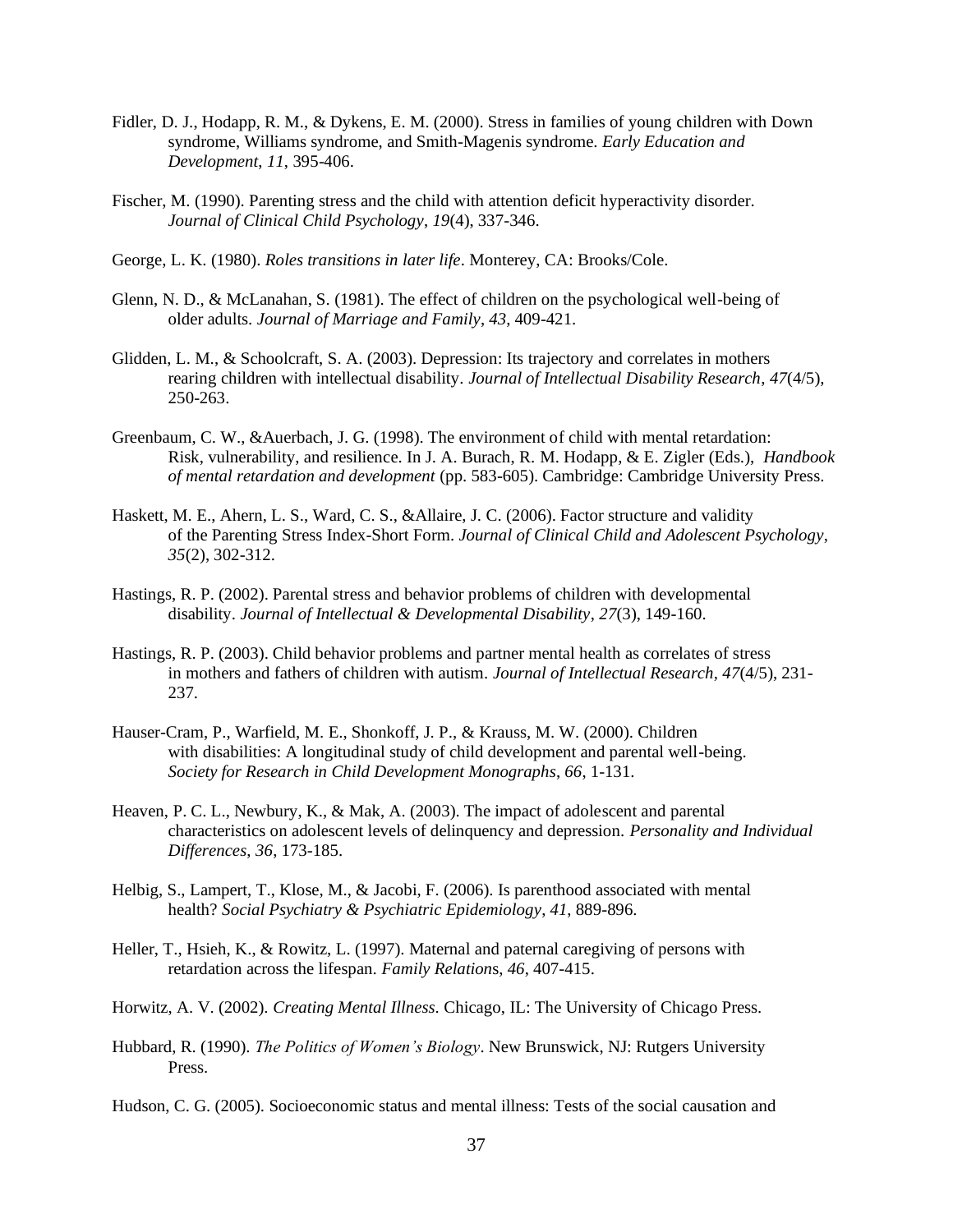selection hypotheses. *American Journal of Orthopsychiatry*, *75*, 3-18.

- Johnson, C., & Catalano, D. (1983). A longitudinal study of family supports to impaired elderly. *The Gerontologist*, *23*, 612-618.
- Johnstone, R. L. (2001). *Religion in society: A sociology of religion* (6<sup>th</sup>ed). Upper Saddle River, NJ: Prentice Hall.
- Kandel, D. B., Davies, M., & Raveis, V. H. (1985). The stressfulness of daily social roles for women. *Journal of Health and Social Behavior*, *26*, 64-78.
- Kendler, K. S., Gardner, C. O., & Prescott, C. A. (1998). A population-based twin study of selfesteem and gender. *Psychological Medicine*, *28*, 1403-1409.
- Kessler, R. (1979). A strategy for studying differential vulnerability to the psychological consequences of stress. *Journal of Health and Social Behavior*, *20*, 100-108.
- Kessler, R. C., Brown R. L., & Broman, C. L. (1981). Sex differences in psychiatric helpseeking: Evidence from four large-scale surveys. *Journal of Health & Social Behavior*, *22*, 49-64.
- Klose, M., & Jacobi, F. (2004). Can gender differences in the prevalence of mental disorders be explained by sociodemographic factors? *Archives of Women's Mental Health*, *7*, 133-148.
- Kornstein, S. G. (1997). Gender differences in depression: Implications for treatment. *Journal of Clinical Psychiatry*, *58*, 12-18.
- Lang, A. R., Pelham, W. E., Atkeson, B. M., & Murphy, D. A. (1999). Effects of alcohol intoxication on parenting behavior in interactions with child confederates exhibiting normal or deviant behaviors. *Journal of Abnormal Child Psychology*, *27*(3), 177-189.
- Lazarus, R. S., &Folkman, S. (1984). *Stress appraisal, and coping*. New York: Springer.
- Mash, E. J., & Johnston, C. (1983). Parental perceptions of child behavior problems, parenting self-esteem, and mothers' reported stress in younger and older hyperactive and normal children. *Journal of Consulting and Clinical Psychology*, *51*, 86-99.
- Mash, E. J., & Johnston, C. (1990). Determinants of parenting stress: Illustrations from families of hyperactive children and families of physically abused children. *Journal of Clinical Child Psychology*, *19* (4), 313-328.
- McLoyd, V. C. (1990). The impact of economic hardship on Black families and children: Psychological distress, parenting, and socioeconomic development. *Child Development*, *61*, 311-346.
- Mills, R. S. L., & Rubin, K. H. (1990). Parental beliefs about problematic social behaviors in early childhood. *Child Development*, *61*, 138-151.
- Mirowsky, J., & Ross, C. E. (2003) *Social causes of psychological distress* (2nd ed.). Hawthorne, NY: Aldine De Gruyter.
- Moes, D. Koegle, R. Schreibman, L., & Loos, L. (1992). Stress profiles for mothers and fathers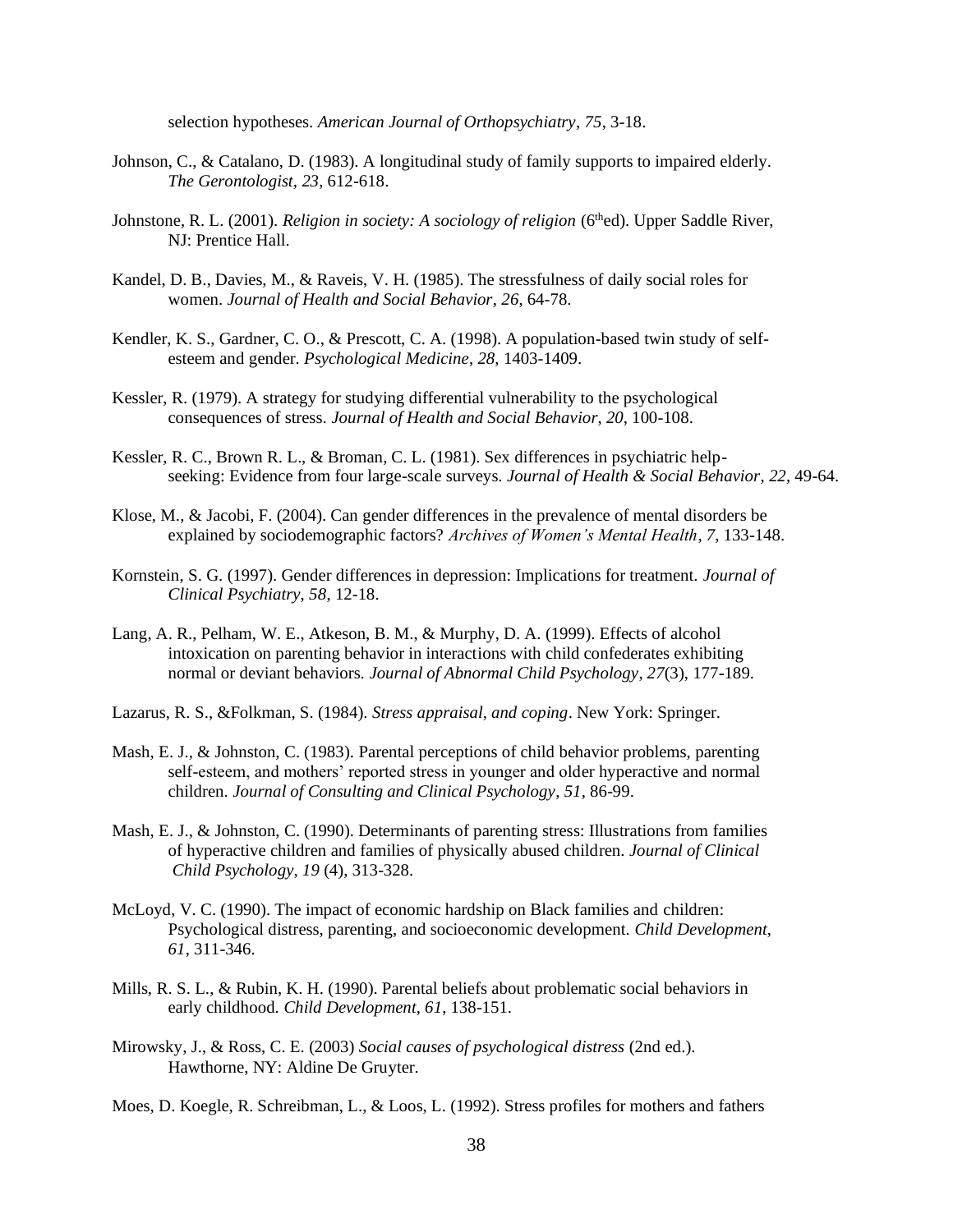of children with autism. *Psychological Reports*, *71*, 1272-1274.

- Molteno, G., Molteno, C. D., Finchilescu, G., & Dawes, A. R. (2001). Behavioral and emotional problems in children with intellectual disability attending special school in Cape Town, South Africa. *Journal of Intellectual Disability Research*, *45*(6), 515-520.
- Myers, H. F., & King, L. (1983). Mental health issues in the development of the Black American child. In G. Powell, J. Yamamoto, A. Romero, & A. Morales (Eds.), *The psychosocial development of minority group children* (pp. 275-306). New York: Brunner/Mazel.
- Olsson, M. B., & Hwang, C. P. (2001). Depression in mothers and fathers with intellectual disability. *Journal of Intellectual Disability Research*, *45*(6), 535-543.
- Pearlin, L. I., & Aneshensel, C. S. (1986). Coping and social supports: Their functions and applications. In L. H. Aiken, & D. Mechanic (Eds.), *Application of social science to clinical medicine and health policy* (pp. 417-437). New Brunswick, NJ: Rutgers University Press.
- Pearlin, L. I. (1999). Stress and mental health: A conceptual overview. In A. Horwitz, & T. Scheid (Eds.), *A handbook for the study of mental health* (pp. 161-175). Cambridge: Cambridge University Press.
- Pelham, W. E., & Lang, A. R. (2000). Can your children drive you to drink (stress and parenting in adults interacting with children with ADHD). *Alcohol Research &Health*, *23*(4), 293-298.
- Pelham, W.E., Lang, A. R., Atkeson, B., Murphy, D. A., Gnagy, E. M., Greiner, A. R., Vodde-Hamilton, M., &Greenslade, K. E. (1997). Effects of deviant child behavior on maternal distress and alcohol consumption interactions. *Journal of Abnormal Child Psychology*, *25*, 413-422.
- Piccinelli, M., & Simon, G. (1997). Gender and cross-cultural differences in somatic symptoms associated with emotional distress. An international study in primary care. *Psychological Medicine*, *27*, 433-444.
- Piccinelli, M., & Wilkinson, G. (2000). Gender differences in depression-critical review. *British Journal of Psychiatry*, *177*, 486-492.
- Pinderhughes, E. E., Bates, J. E., Dodge, K. A., Pettit, G. S., & Zelli, A. (2000). Discipline responses: Influences of parents' socioeconomic status, ethnicity, beliefs about parenting, stress, and cognitive-emotional processes. *Journal of Family Psychology*, *14*(3), 380-400.
- Ritzer, G., & Stepnisky, J. (2010). *Contemporary social theory and its classical roots: The basic*. (4th ed). New York, NY: McGraw-Hill.
- Roberts, K. A. (2004). *Religion in sociological perspective* (4th ed). Belmont, CA: Wadsworth.
- Rosenfield, R. (1999). Gender and mental health: Do women have more psychopathology, men more, or both the same (and why)? In A. Horwitz, & T. Scheid (Eds.), *A handbook for the study of mental health* (pp. 348-360). Cambridge: Cambridge University Press.
- Ross, C. E., Reynolds, J. R., &Geis, K. J. (2000). The contingent meaning of neighborhood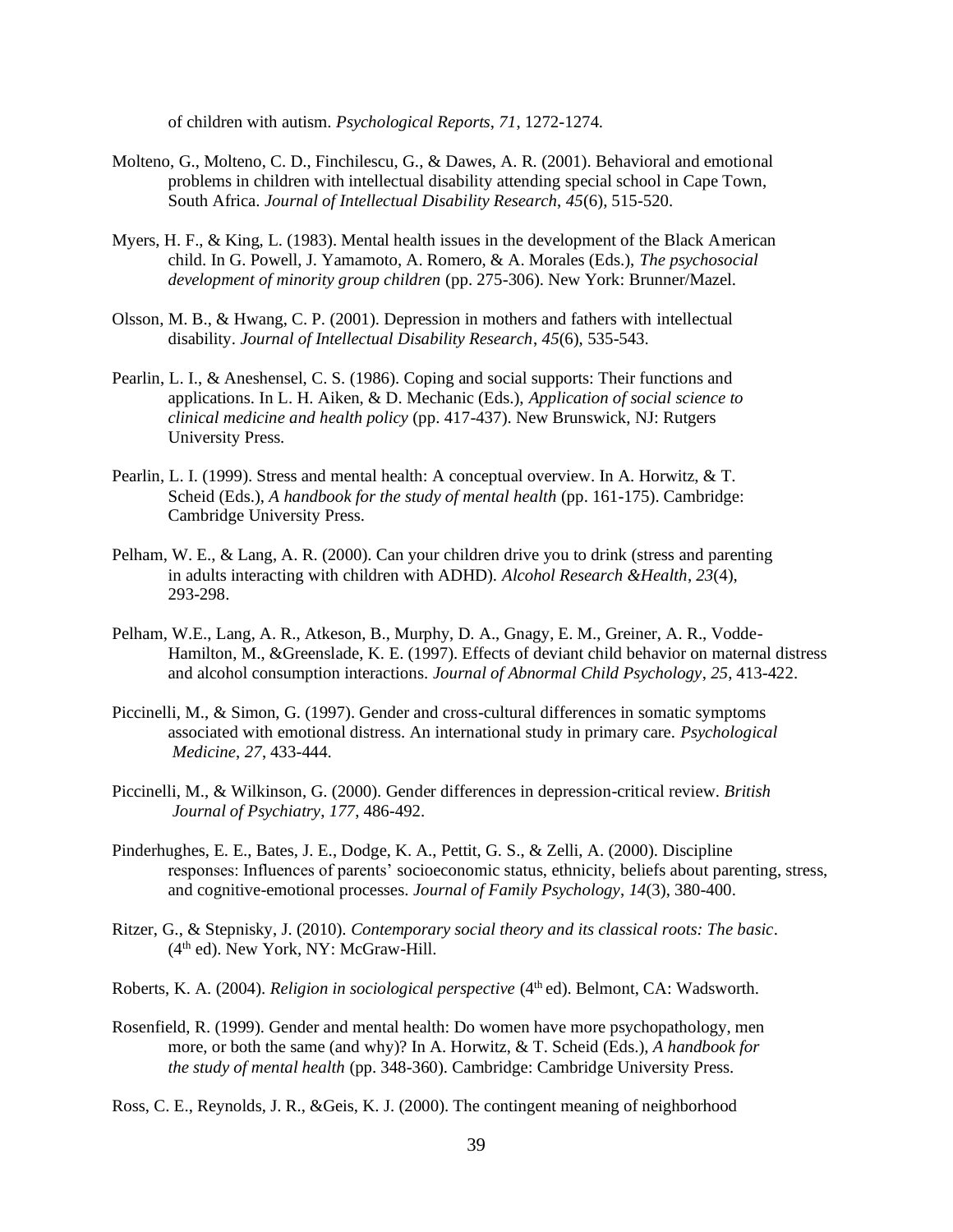stability for residents' psychological well-being. *American Sociological Review*, *65*, 581-598.

- Rousey, A. B., Best, S., & Blacher, J. (1992). Mothers' and fathers' perceptions of stress and coping with children who have severe disabilities. *American Journal on Mental Retardation*, *97*, 99-110.
- Schlosser, B. (1990). The assessment of subjective well-being and its relationship to the stress process. *Journal of Personality Assessment*, *54*, 128-140.
- Schwab, R. (1990). Parental and maternal coping with the death of a child. *Death Studies*, *14*, 407-422.
- Shouls, S., Whitehead, M., Burstrom, B., & Diderichsen, F. (1999). The health and socioeconomic circumstances of British lone mothers over the last two decades. *Population Trends*, *95*, 41-46.
- Silverstein, B. (1999). Gender differences in the prevalence of clinical depression: The role played by depression associated with somatic symptoms. *American Journal of Psychiatry*, *156*, 480-482.
- Sloper, P., Knussen, C, Turner, S., & Cunningham, C. (1991). Factors related to stress and satisfaction with life in families of children with Down syndrome. *Journal of Child Psychology and Psychiatry*, *32*, 655-676.
- Stores, R., Stores, G., Fellows, B., & Buckley, S. (1998). Daytime behavior problems and maternal stress in children with Down's syndrome, their siblings, and non-intellectually disabled and other intellectually disabled peers. *Journal of Intellectual Disability Research*, *42*(3), 228-237.
- Tausig, M., Michello, J., & Subedi, S. (2004). *A sociology of mental illness* (2nd ed). Upper Saddle River, New Jersey: Pearson Prentice Hall.
- Townsend, A., Noelker, L., Deimling, G., & Bass, D. (1989). Longitudinal impact of interhousehold caregiving on adult children's mental health. *Psychology and Aging*, *4*, 393-401.
- Trute, B. (1995). Gender differences in the psychological adjustment of parents of young, developmentally disabled children. *Journal of Child Psychology and Psychiatry*, *36*, 1225-1242.
- Turner, R. (1999). Social support and coping. In A. Horwitz, & T. Scheid (Eds.), *A handbook for the study of mental health* (pp. 198-210). Cambridge: Cambridge University Press.
- Turner, R., & Sloper, P. (1996). Behaviour problems among children with Down's syndrome: Prevalence, persistence and parental appraisal. *Journal of Applied Research in Intellectual Disabilities*, *9*, 129-144.
- Turner, R., Wheaton, B., & Lloyd, D. (1995). The epidemiology of social stress. *American Sociological Review*, *60*, 104-125.
- Umberson, D., & Gove, W. R. (1989). Parenthood and psychological well-being: Theory, measurement, and stage in the family life course. *Journal of Family Issues*, *10*, 440-462.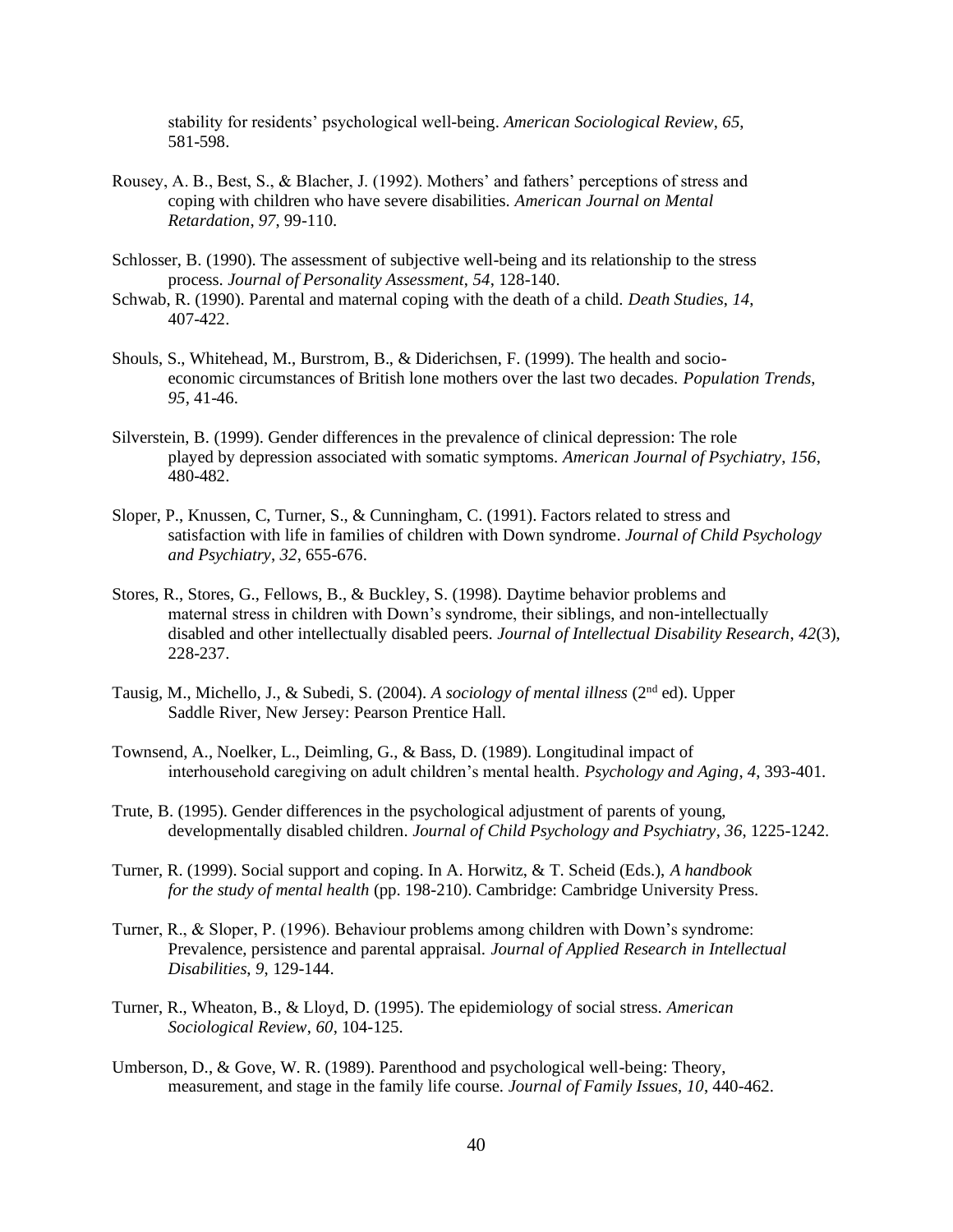- Umberson, D. &, Williams, K. (1999). Family status and mental health. In C. S. Aneshensel, & J. C. Phelan (Eds.), *Handbook of sociology of mental health* (pp. 225-253). New York: Plenum.
- Weiss,G. L., & Lonnquist, L. E. (2009). *The sociology of health, healing, and illness*. Upper Saddle River, NJ: Prentice Hall.
- Wilhelm, K., & Parker, G. (1994). Sex differences in lifetime depression rates: Fact or artifact? *Psychology & Medicine*, *24*, 97-111.
- Willoughby, J. C., & Glidden, L. M. (1995). Fathers helping out: Shared child care and marital satisfaction of parents of children with disabilities. *American Journal on Mental Retardation*, *99*, 399-406.
- Xue, Y., Leventhal, T., Brooks-Gunn, J., & Earls, F. (2005). Neighborhood residence and mental health problems of 5- to 11-year-olds. *Archive of General Psychiatry*, *62*, 554-563.
- Yinger, J. M. (1970). *The scientific study of religion*. New York: Macmillan.

#### **Author Notes**

The authors received no financial support for the research and/or authorship of this article.

Address correspondence to Yawo Bessa, PhD, University of North Carolina at Pembroke, Department of Sociology and Criminal Justice, P.O. Box 1510, One University Dr., Pembroke, NC 28372, USA, Email: yawo.bessa@uncp.edu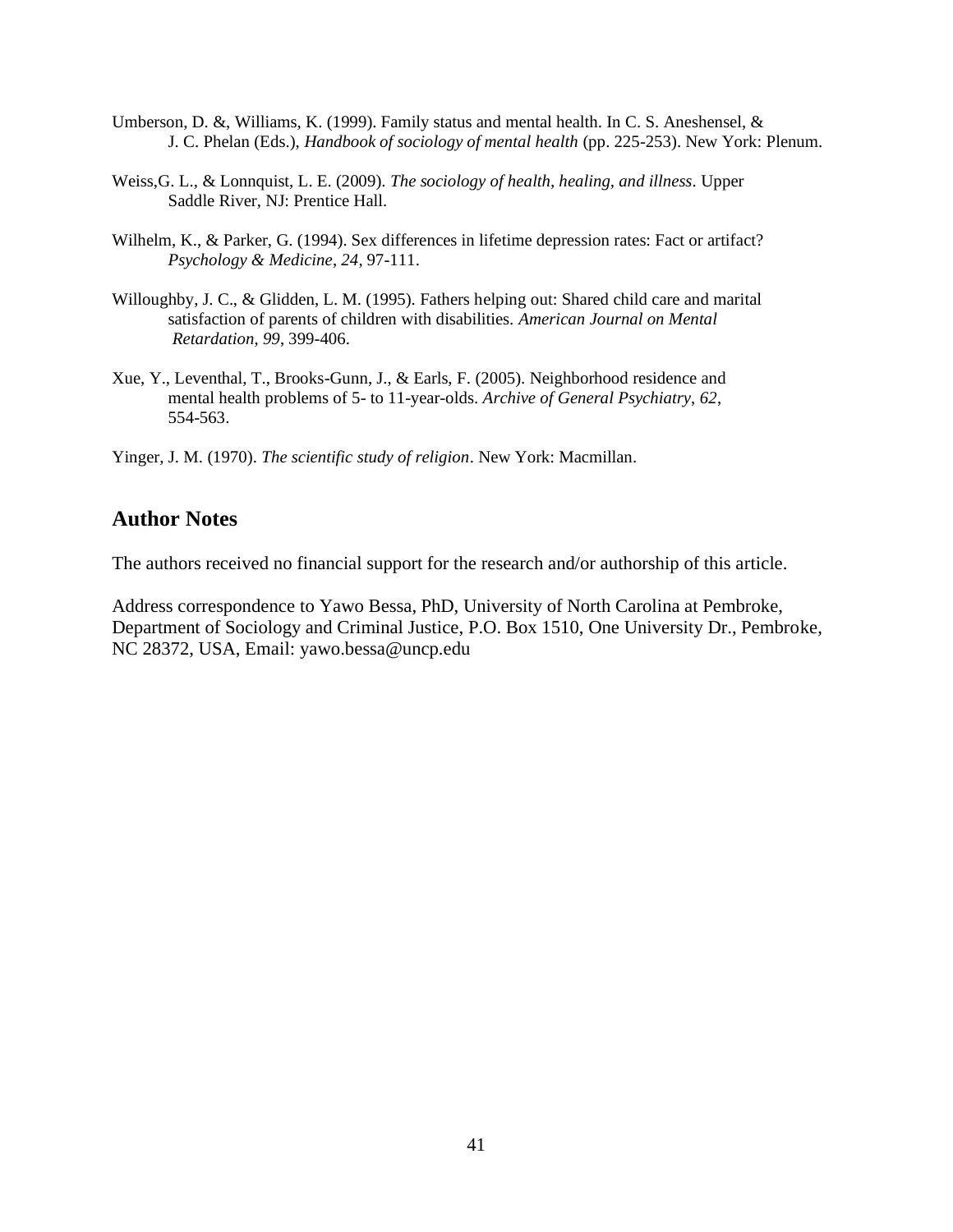#### Professional Challenges Faced by Female Engineer Executives in STEM Fields: A Critical Look from the Inside

Tyene Houston Pepperdine University

Seta Khajarian Pepperdine University

#### **ABSTRACT**

*The percentage of women entering the workforce reached a peak during the early 1970s, yet there are still so few women who pursue college majors or careers in science, technology, engineering, and mathematics (STEM). Experts believe lower percentages of women participating in STEM fields can deteriorate the country's ability to compete globally. Moreover, a report by UNESCO states it would behoove U.S. industry leaders to cultivate a pipeline comprised of women trained in STEM. It is common knowledge, innovation and ingenuity drive business and*  enterprise. This paper reports the findings of a study conducted to explore *professional challenges faced by female engineer executives in STEM fields. A descriptive qualitative methodology using a phenomenological lens was used. Purposive sampling with extensive criteria for inclusion, exclusion, and maximum variation was applied. Twelve female executives between the ages of 44 to 66 who held a minimum bachelor's degree in engineering (of whom one holds a degree in geology), built careers in the oil and gas industry, and held positions of vicepresident or above were interviewed. Strict protocols were used in sample selections, in the development of interview questions, and coding and analysis of the data. The results of the analysis are reported followed by implications of the findings and recommendations for future research.*

*Keywords:* STEM, female engineer, gender bias, barriers, equity, oil and gas industry

#### **Background**

When women began entering the workforce in high numbers during the 1970s, they had to struggle with issues of job segregation and pay inequity (Corbitt & Hill, 2015). Having been traditionally employed as secretaries, social workers, teachers, and nurses these female-dominated fields prompted lower paying salaries due to historical gender bias (Hegewisch & Hartmann, 2014a). Conversely, women's male counterparts have occupied positions and served in capacities as construction workers, engineers, scientists, researchers, physicians, and lawyers, to name some (Hegewisch & Hartmann, 2014a). Although there have been strides made by women in nontraditional fields such as science and technology, a steady upward trajectory has yet to be realized (Woetzel et al., 2015). Furthermore, talent development practitioners are witnessing a decline in females pursuing science, technology, engineering, and mathematics (STEM) fields (Woetzel et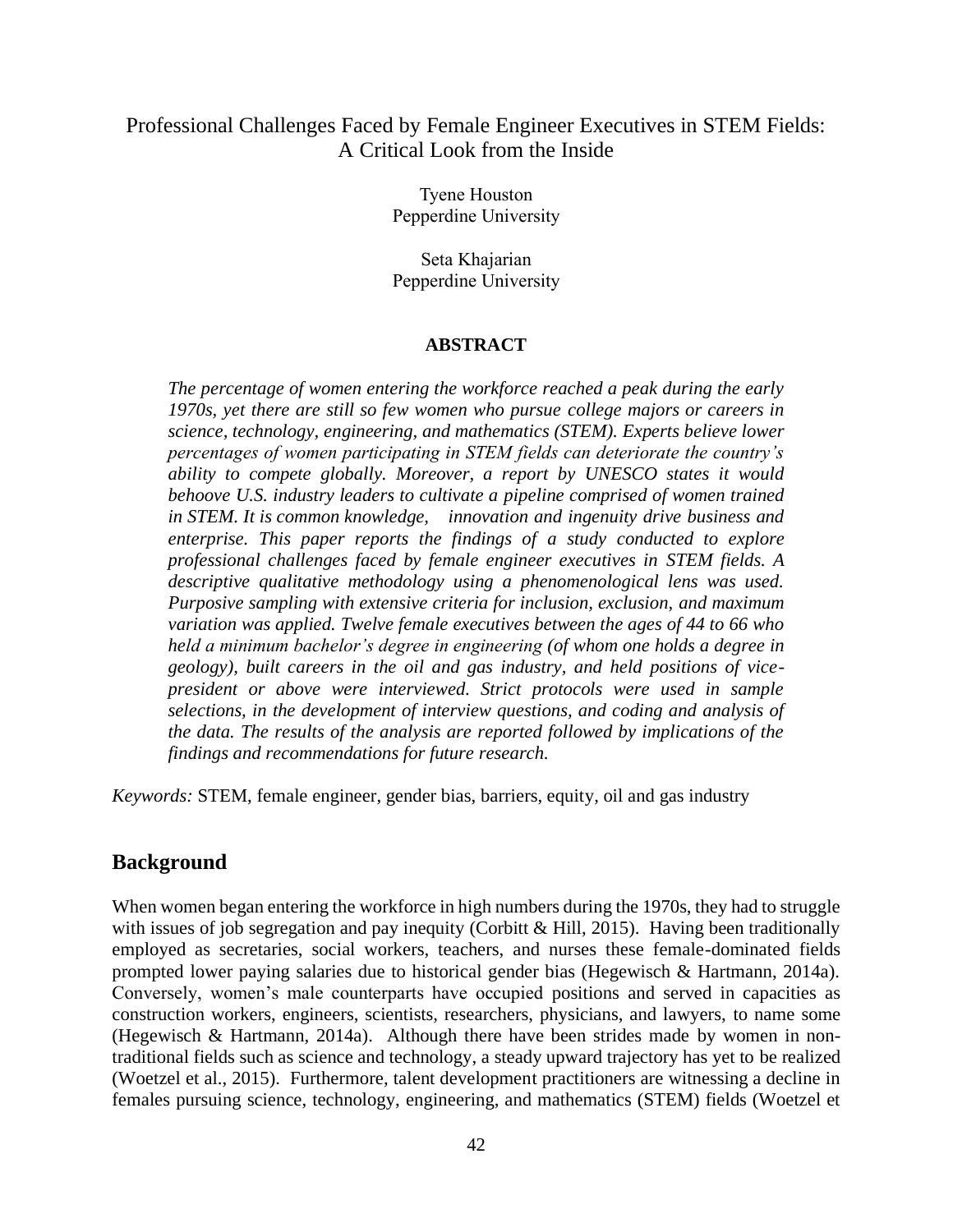al., 2015). Correspondingly, females in STEM professions are leaving this sector due to feelings of isolation, lack of a perceived viable career path, and few role models or internal sponsors of whom to call upon (Woetzel et al., 2015).

Advocates who foster and promote the advancement of women in STEM professions, enforce workplace policies via legislation (Saavedra & Opfer, 2012). This shift in public opinion regarding women and STEM has resulted due to the dynamics of the global economy and the desire for the U.S. to maintain a competitive edge (Saavedra & Opfer, 2012). Moreover, learning technologies and STEM-centric curricula funded by the federal government and philanthropic entities, such as the Bill and Melinda Gates Foundation, have been instrumental in creating a sense of urgency in facilitating learning and igniting the imaginations of females toward STEM (The New York Academy of Sciences, 2017).

Additionally, the National Science Foundations has carved a major footprint in funding and supporting initiatives that emphasize cultivating female and minority youth regarding the benefits of a STEM profession (Land, 2013). In that vein, this paper will explore determinant factors that led to the success of female engineer executives in addition to the statement of the problem which is also provided in chapter one. Professional teacher development and its impact on student learning outcomes are highlighted in chapter two. Moreover, the review of the literature shows the influence of early exposure to STEM and 21<sup>st</sup>-century learning. This paper culminates with the performance of American students on the TIMSS exam followed by the benefits of projectbased learning to enhance performance.

Notwithstanding, each of these components is fundamental in addressing the findings of a study conducted to explore challenges faced by female engineer executives in STEM fields. A descriptive qualitative methodology using a phenomenological lens was used. Purposive sampling with extensive criteria for inclusion, exclusion, and maximum variation was applied. Twelve female executives between the ages of 44 to 66 who earned at least a bachelor's degree in engineering (of whom one holds a degree in geology), built careers in the oil and gas industry and held a position of vice-president or above were interviewed. Strict protocols were used in sample selections, in the development of interview questions, and coding and analysis of the data. Specifically, the question sought to identify, "What strategies did successful female engineer executives in the oil and gas industry apply to overcome challenges they faced in their career trajectory?" (Houston, 2019). Furthermore, this paper will highlight Bandura's Self-Efficacy Theory that informed the study relating to the competencies, skills, and self-efficacy exhibited by the respective female engineer executive volunteers. Finally, the paper will conclude by offering insights into the findings of the study and recommendations for future research.

#### **Chapter 1: Introduction**

America stands at the intersection of the fourth industrial revolution that is essentially shifting how we live, work, and interface (Schwab, 2016). In its scope and breadth, this transformation will scale unlike anything known to humankind (Schwab, 2016). As such, educators, policymakers, industry leaders, and philanthropists alike are faced with the daunting challenge of preparing its citizenry to tackle these technological revelations and assume jobs that have yet to be realized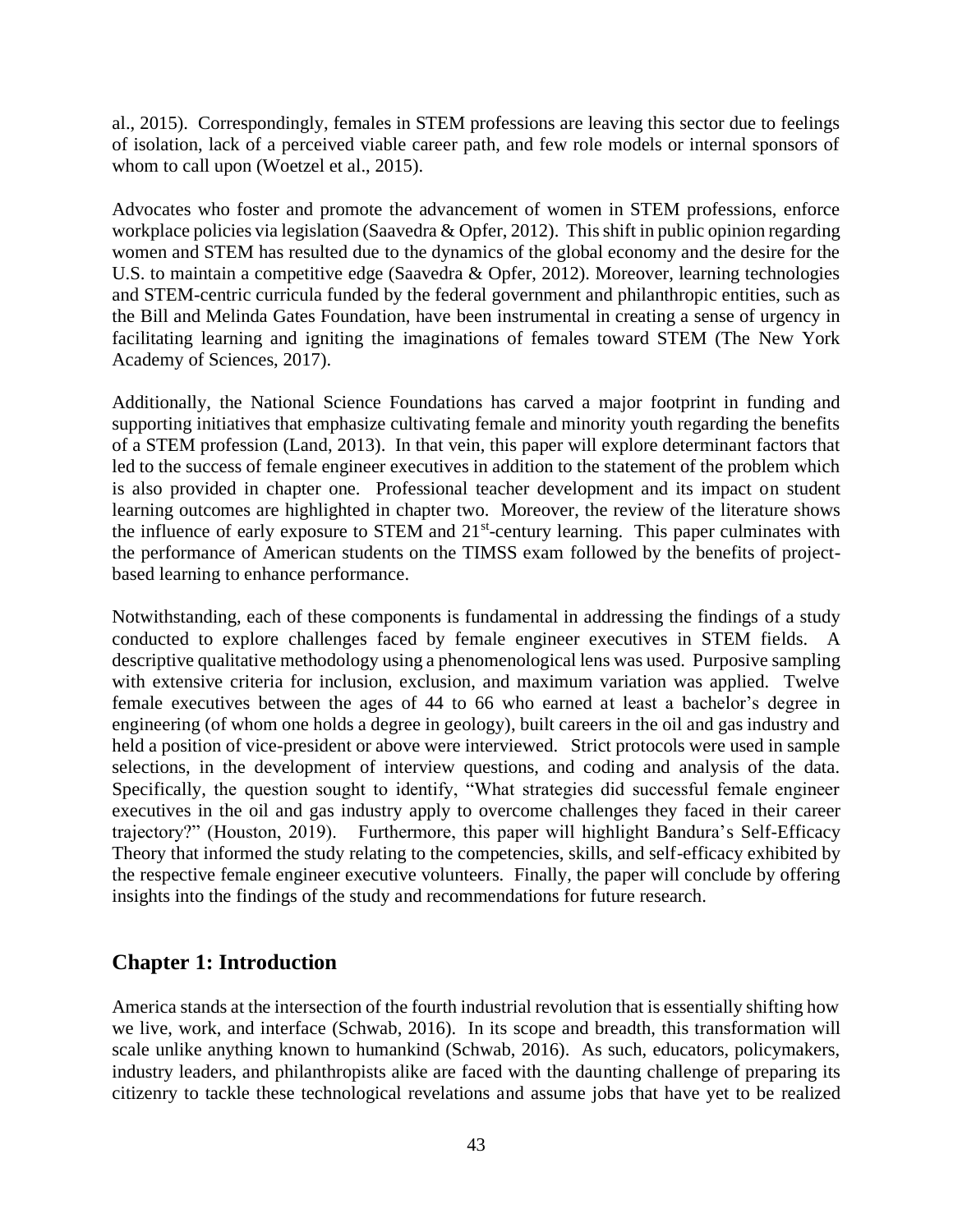(Schwab, 2016). In the shadows of these challenges, U.S. leaders are entrusted to mitigate the scarcity of women in STEM fields and create pathways for executive-level positions in which they can assume (American Association of University Women [AAUW], 2016). In the U.S., there is a dire need for innovation and ingenuity akin to leveraging creative engineering solutions to solve complex problems in a global economy (AAUW, 2016). Moreover, women are markedly underrepresented in STEM fields in the U.S. and many other countries (Mozahem, et al., 2019). Globally the number of female college graduates outnumber their male counterparts, yet females remain woefully underrepresented in STEM fields (Mozahem et al., 2019). Despite having earned college degrees as STEM majors from top universities, there are few women building careers in these fields (World Economic Forum, 2017). According to the World Economic Forum [WEF] (2017), only 26% of jobs in the technology sector are performed by women (WEF, 2017).

Thus, the shortage of women graduates is glaring on the international landscape (Mozahem et al., 2019). Furthermore, data published by the Organization for Economic Cooperation and Development (2012), substantiated this claim (Organization for Economic Cooperation and Development, 2012). The equality and representation of women in STEM fields have been a major plank concerning the political agenda of the United Nations Educational, Scientific and Cultural Organization (UNESCO, 2016). The UNESCO through the STEM and Gender Advancement (SAGA) project, developed during the years 2015 to 2018, has placed an emphasis on delivering lawmakers and policymakers tools to mitigate the mounting global gender gap in STEM (UNESCO, 2016). Interestingly, the scarcity of women in STEM professions is notably higher in the male-predominate field of engineering as compared to other STEM disciplines like mathematics and technology which make this issue *uniquely relevant* [italicized for emphasis] (OECD, 2015). The organizational policy that promotes gender equity and the empowerment of women and minorities in the workplace is paramount to bolstering contemporary economies (UNESCO, 2016). Although progress has been made in the past few decades, this issue of too few women in STEM fields persists and continues to have detrimental effects on the U.S. economy and economies worldwide (UNESCO, 2016).

Notwithstanding, the research findings of the respective study concerned the challenges successful female engineer executives in the oil and gas industry faced in their career trajectories. More importantly, it focused on the "best practices" they applied in mitigating such challenges. In so much as an "engineer" is a problem-solver, this paper underscores the problem-solving skills applied by female engineers when faced with adversity. From an empirical standpoint, to address the question defined at the beginning of this paper,

Bandura's Self-Efficacy Theory serves as the theoretical underpinning that informed the study. The next section underscores the problem statement that further justified the need to expand this body of knowledge.

#### **Statement of the Problem**

Companies excel largely due to the creativity of their employees and the diversification of their workforces (OECD, 2018). Yet, the "leaky pipeline" phenomenon, i.e., the diminishing pool of female STEM graduates needed to promote ingenuity and provide solutions for contemporary challenges accounts for the failure of many women to reach their full potential (OECD, 2018). For example, while the interest in math and science may be apparent in boys and girls equally as early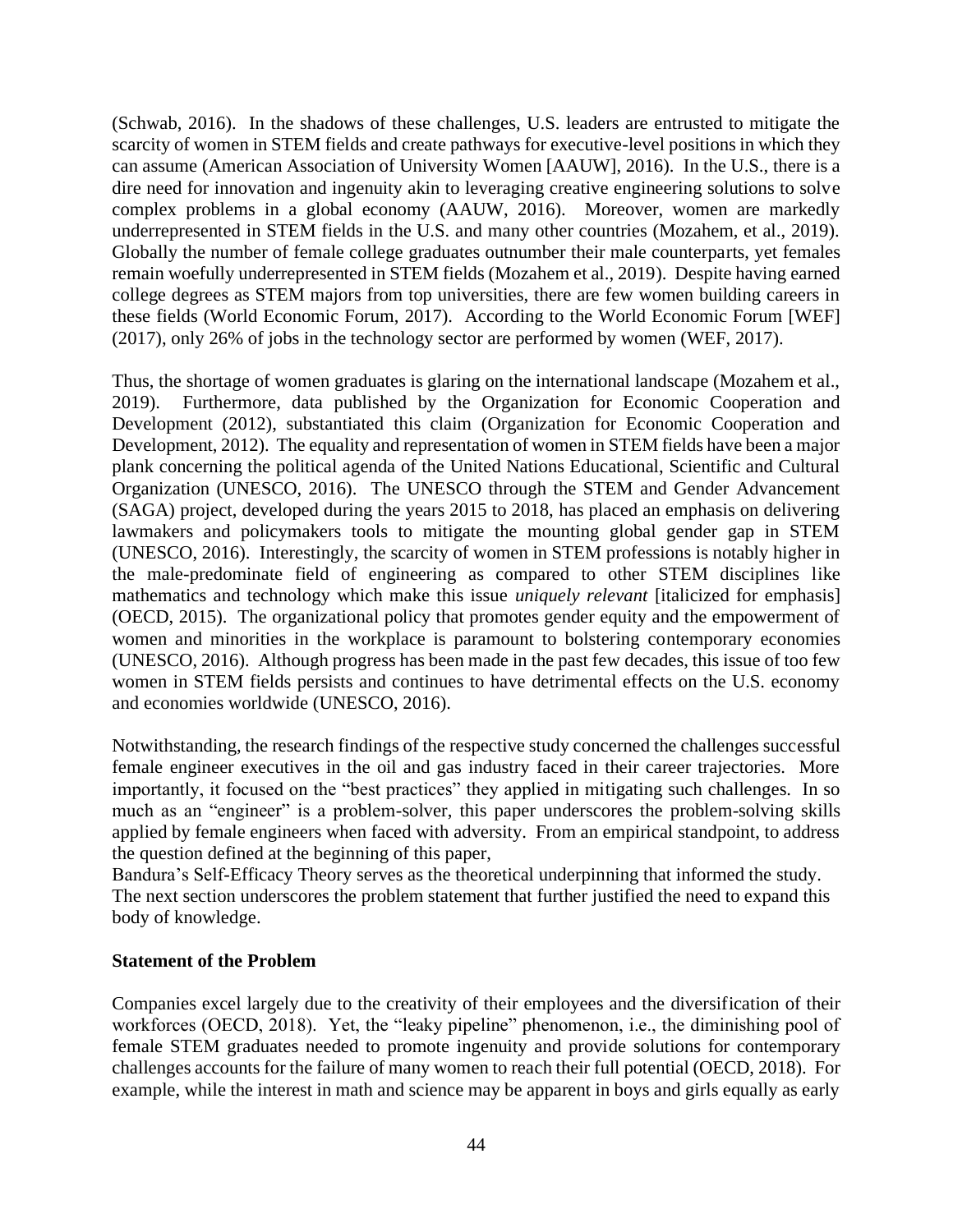learners, girls are less likely than boys to choose advanced math and science curriculum in high school, matriculate as a STEM major in college, or pursue a STEM-related career (OECD, 2018). Moreover, early exposure to STEM fields in female early learners was shown to be a determinant factor in igniting their interests in STEM (Corbitt & Hill, 2015). Therefore, the review of the literature illustrates how the professional development of teachers can create an environment conducive to 21<sup>st</sup>-century learning in the early years of learners.

### **Chapter 2: Literature Review**

#### **Teacher Professional Development on Student Learning**

Professional learning experiences (PLEs) accord teachers the opportunity to improve their comprehension of mathematics and teaching styles (Heck, 2019). Mathematics education reform has shown to be in tandem with the professional development of teachers (Borko et al., 2014). Specifically, there is a consensus among educators, professional development is at the center of reform relative to student learning outcomes (Borko et al., [2014\)](https://link-springer-com.lib.pepperdine.edu/article/10.1007/s10649-019-09895-6#ref-CR10). Professional development is a term that includes a broad range of activities (Borko et al., 2014). Little [\(1987,](https://link-springer-com.lib.pepperdine.edu/article/10.1007/s10649-019-09895-6#ref-CR38) p. 491) describes it as "any activity that is intended partly or primarily to prepare paid staff members for improved performance in present or future roles in school districts" (Little, 1987).

Views and values regarding teaching and learning have an impact on the teaching practices of teachers (Philipp, [2007\)](https://link-springer-com.lib.pepperdine.edu/article/10.1007/s10649-019-09895-6#ref-CR43). Conception consistent with mathematics learning is teachers perceive their roles as primarily introducing students to new procedures and providing them with concise instruction (Stigler & Hiebert, [1997\)](https://link-springer-com.lib.pepperdine.edu/article/10.1007/s10649-019-09895-6#ref-CR48). Conversely, teachers who are inquiry-oriented demonstrate dynamic views of mathematics and actively engage students in the construction of cognitive development (Ball, [1993\)](https://link-springer-com.lib.pepperdine.edu/article/10.1007/s10649-019-09895-6#ref-CR2).

Concerted efforts and initiatives have been put into place to ensure mathematics education has an impact on practice through an expanded and measurable scale (Cai et al., 2017). Content knowledge of mathematics teachers plays an integral role in the quality of mathematics instruction students experience in the classroom (Cai et al., 2017). This knowledge, known as mathematical knowledge for teaching (MKT), originates from Shulman's [\(1986\)](https://link-springer-com.lib.pepperdine.edu/article/10.1007/s10649-019-09895-6#ref-CR46) characterization of teachers' "content knowledge" (Shulman, 1986).The MKT includes a core understanding of the discipline and pedagogical content knowledge and competencies related to the demands of teaching (Shulman, 1986). The possibilities for expansion of professional development for mathematics teachers accorded by emerging learning formats are promising (Heck, 2019).

#### **Early Exposure to STEM and 21st-Century Learning**

In the 1980s, the "21<sup>st</sup>-Century Skills" movement took hold (National Education Association, 2016). Yet, educators were in a quandary as to the mechanics of moving  $21^{st}$ -century education forward (NEA, 2016). Moreover, the National Education Association (NEA) championed the 21<sup>st</sup>century education initiative from the outset and worked collaboratively with teachers to assist in moving this agenda forward (NEA, 2016). Additionally, the NEA helped establish the Partnership for 21st Century Skills [P21] (NEA, 2016). And, in 2002, set out on a two-year journey to create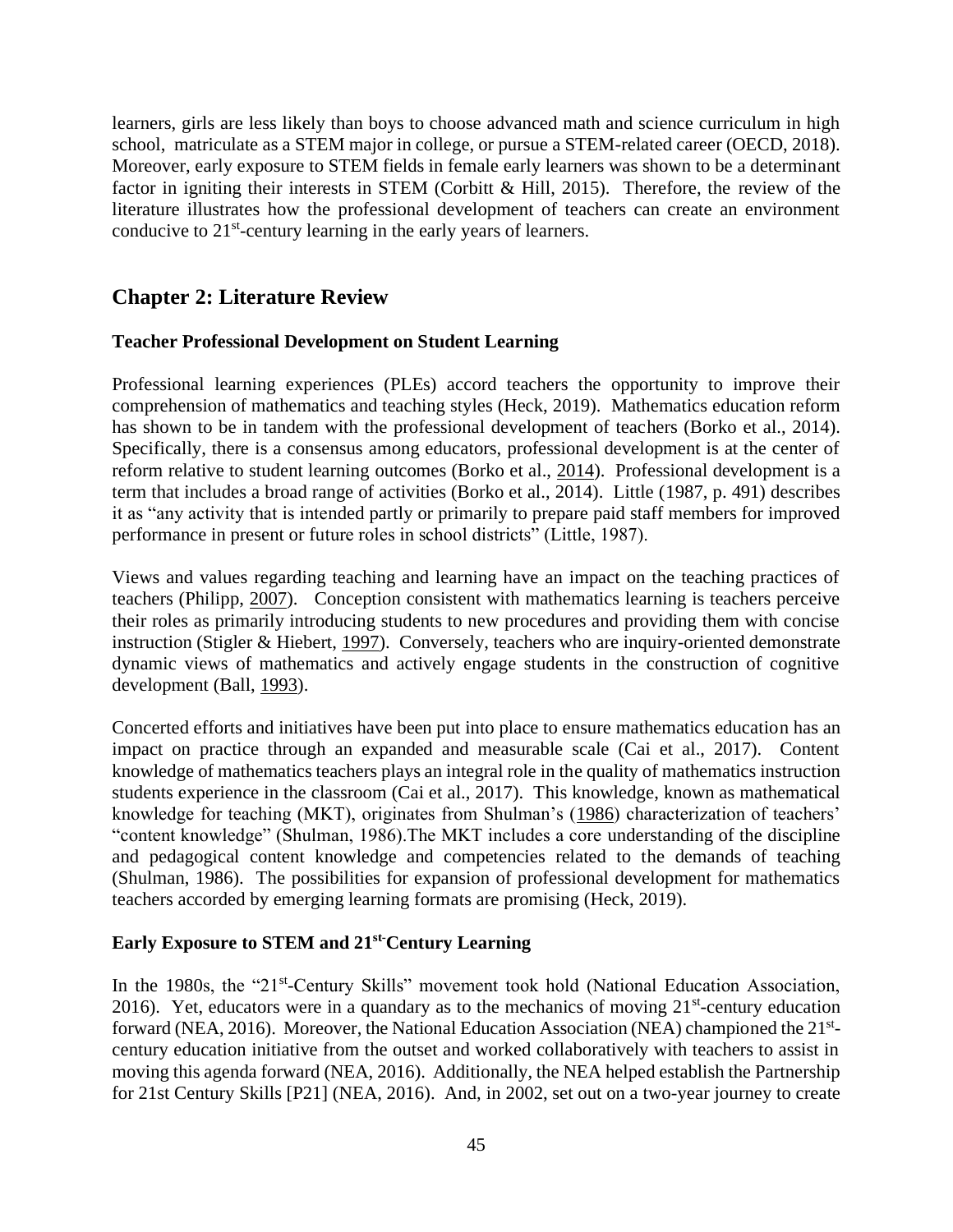the "Framework for 21st Century Learning," which underscored 18 different skills (NEA, 2016). Over time, it was apparent the framework was unmanageable, thus, to resolve this issue, leaders from varying sectors were interviewed to determine which of the  $21<sup>st</sup>$ -century skills were the most important for K-12 education (NEA, 2016). See Table 1 for the P21 framework for 21<sup>st</sup>-century learning and the corresponding rubric.

| P21 framework for 21st century learning                           |                                              |                                     |                                                               |
|-------------------------------------------------------------------|----------------------------------------------|-------------------------------------|---------------------------------------------------------------|
| 4C's-Learning and innovation<br>skills                            | Information, media, and technology<br>skills | Life and career skills              | Key subjects-3Rs and 21 <sup>st</sup> century themes          |
| Creativity and innovation                                         | Information literacy                         | Flexibility and adaptability        | Global awareness                                              |
| Critical thinking and problem<br>solving                          | Media literacy                               | Initiative and self-direction       | Financial, economic, business and entrepreneurial<br>literacy |
| Communication                                                     | ICT literacy                                 | Social and cross-cultural<br>skills | Civic literacy                                                |
| Collaboration                                                     |                                              | Productivity and<br>accountability  | Health literacy                                               |
|                                                                   |                                              | Leadership and<br>responsibility    | Environmental literacy                                        |
| 21st century learning design rubrics alignment with P21 framework |                                              |                                     |                                                               |
| Knowledge construction                                            | Use of ICT                                   | Self-regulation                     |                                                               |
| Real-world problem solving                                        |                                              |                                     |                                                               |
| Skilled communication                                             |                                              |                                     |                                                               |
| Collaboration                                                     |                                              |                                     |                                                               |

Table 1. The alignment of  $21^{st}$ -century learning components with the  $21^{st}$ -century learning design rubric.

*Note*. Student 21<sup>st-</sup>century skills in selected exemplary STEM high schools. This image is from an open-access article distributed under the terms of the [Creative Commons CC BY](https://creativecommons.org/licenses/) license, which permits unrestricted use provided the original work is properly cited.

As is apparent in the P21 framework for  $21<sup>st</sup>$ -century learning and this body of knowledge, honing "critical thinking" and "problem-solving skills" boded well in the success of the respective female engineer executives. These engineer executives demonstrated "leadership" and "responsibility" when directing teams on highly technical projects and in interpreting well calculations for probable crude oil paths. Moreover, the respective engineers who served in executive-level capacities worldwide demonstrated "global awareness" combined with "social" and "cross-cultural" skills that enabled them to aptly manage and develop high-performing and multifaceted teams. Additionally, along their career trajectories, their "flexibility" and "adaptability" shown in multiple and progressive job assignments led to significant promotions, the garnering of divisions with tens of thousands of employees, oversight over multi-billion dollar budgets, and recognition from either the chair of the board or president of their respective oil and gas companies. These female engineers took exceptional pride in performing effectively in their jobs which were a common theme that reflected the highest frequency in commonality. Without fail, each of the participants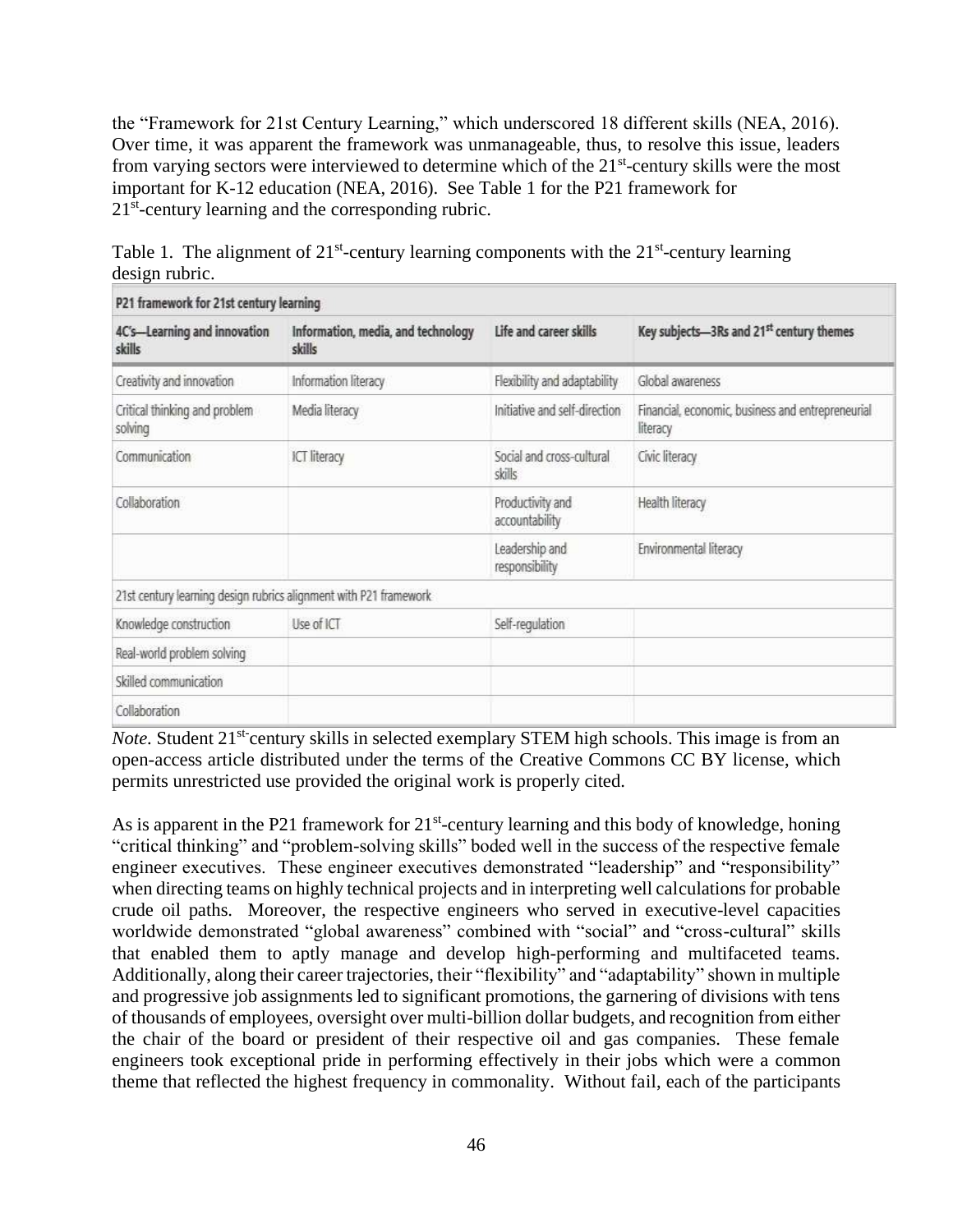voiced sentiments regarding how well they performed on projects and in myriad roles. And, each took great pride in having the reputation as an expert, critical thinker or effective problem-solver.

Furthermore, having an unusually high work-ethic was recognized through accolades garnered while these female engineer executives served in leadership roles through professional organizations and associations, e.g., the Society of Women Engineers, National Society of Petroleum Engineers, and the American Institute of Chemical Engineers, just to name some. Additionally, most of the participants were not concerned about the next job opportunity; but rather, each became proficient in increasing competencies and mastering new skills in a current position. For example, in evaluating their teams, these engineer executives exhibited insight in assigning the appropriate STEM practitioner to a specific role relative to their background, expertise, and innovative and creative skills. As such, according to the P2 framework for  $21^{st}$ century learning "financial, economic, business, and entrepreneurial" literacy, of which they acquired over their careers, boded well in their overall advancement. To make another point, by exhibiting a global mindset, these female engineer executives empowered teams that were culturally diverse and effectively interfaced with one another whether in person or via cloud platforms (Mendenhall et al., 2013). According to Rhinesmith (as cited by Mendenhall et al. 2014), a global mindset is inclusive of two components, intellectual intelligence and emotional intelligence (Mendenhall et al., 2013). Correspondingly, a global mindset is a concept that comprises a set of competencies universal in nature and exhibits the mindset needed to be an effective global leader (Mendenhall et al., 2013). These engineer executives where successful, in part, as they could aptly read the "tea leaves" and positioned themselves as global leaders in comprehending the contemporary workplace as a "global village." The following section of this paper focuses on the TIMSS exam which shows the academic performance of students at varying grade levels internationally. The TIMSS exam enables educational leaders and education policymakers to assess the competencies of would-be graduates relative to skills needed in a 21<sup>st</sup>century economy.

#### **U.S. Student Academic Performance in Cognitive Domains** *TIMSS 2015 Administration*

Globally, benchmarking efforts based on the academic performance of primary school students are evaluated based on TIMSS, PISA, and PIRLS exams (Caliskan et al., 2018). However, neither exam carries the characteristics of competition among countries; conversely, the academic performance of students is evaluated in terms of a comparison of international competence (Caliskan et al., 2018). In this paper, the TIMSS exam is highlighted as it assesses student competence in the primary school years. The Trends in International Mathematics and Science Study (TIMSS) exam developed in 1995, is administered every four years and evaluates the knowledge and skills of students at the  $4<sup>th</sup>$  and  $8<sup>th</sup>$ -grade levels (Martin et al., 2015). Designed to measure math and science achievement of primary school students in participating countries, TIMSS is administered every four years in which the most recent administration and results were made available in 2015 (Martin et al., 2015). Moreover, TIMSS administrations cull information regarding the educational systems, curricula, and students and teachers alike to enhance mathematics and science education for monitoring developments among different countries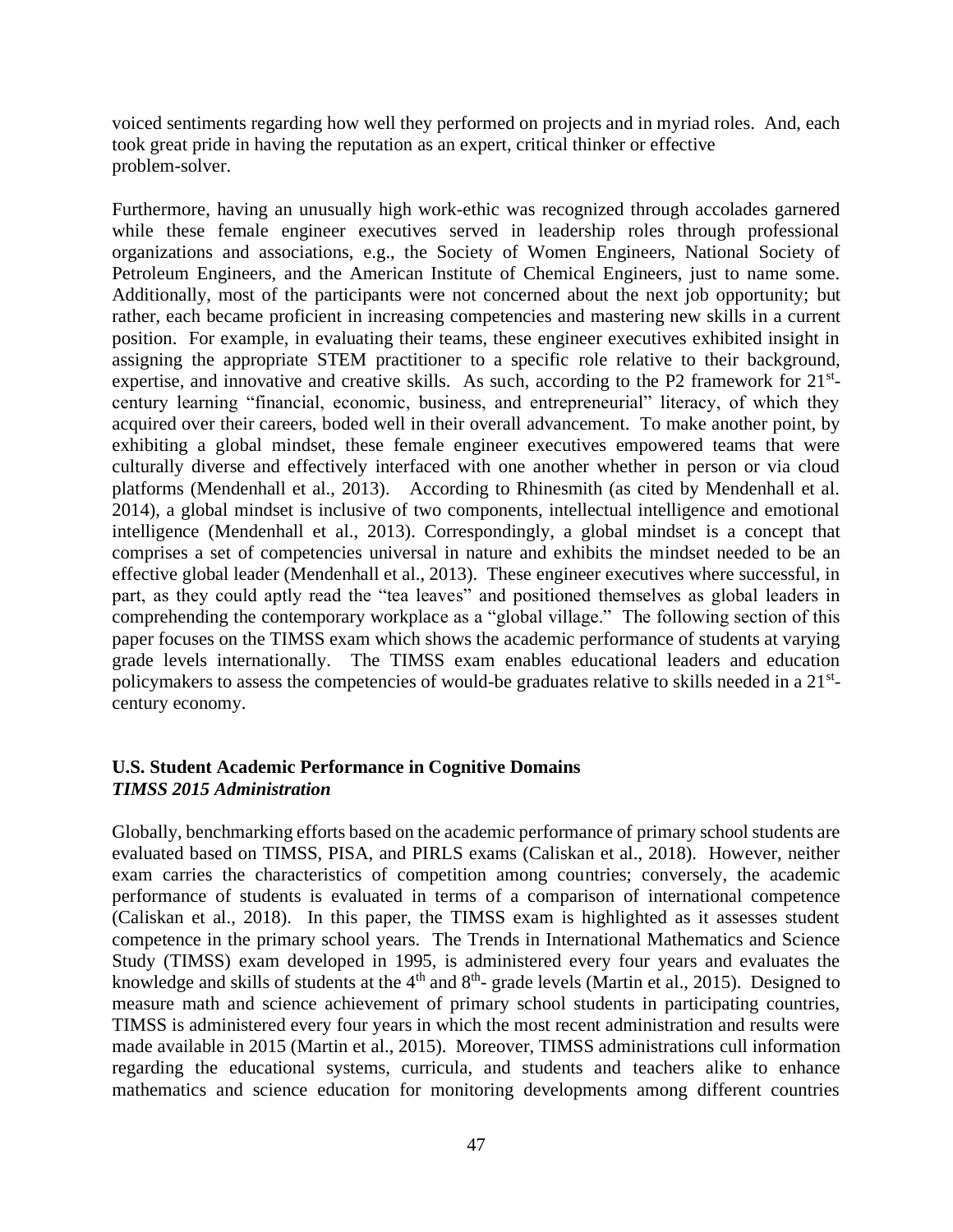(Caliskan et al., 2018). According to the Economic Policy Institute – EPI (2013), U.S. education policymakers express great concern regarding the academic performance of American students on international exams (EPI, 2013). Those entrusted to reform education, monitor the frequent underperformance of U.S. students to rationalize secondary school policy changes based on what the TIMSS and the Program for International Student Achievement (PISA) exams show (EPI, 2013). Policymakers leverage the underperformance of American students to impact change through public policy decision-making (EPI, 2013).

Controlling for social class distribution, U.S. students have been unable to compete with students of top-scoring countries including Canada, Finland, and Korea (EPI, 2013). To address these dire academic outcomes, increased policy attention has been focused on Finland due to its students consistently outperforming U.S. students in multiple subjects (EPI, 2013). See Table 2, for TIMSS average scale scores of participating countries in science achievement from the 2015 administration.



Table 2. Distribution of Science Achievement

*Note.* In 1995, the TIMSS achievement scale was established based on the combined achievement distribution of all countries that participated in TIMSS during that year.

Students who inhabit countries such as Singapore and Hong Kong, spend a great deal of learning both in and out of school, resulting in a top performance in the PISA exam which tests those who are15 years of age (Anderson, 2019). Yet, countries like Finland where students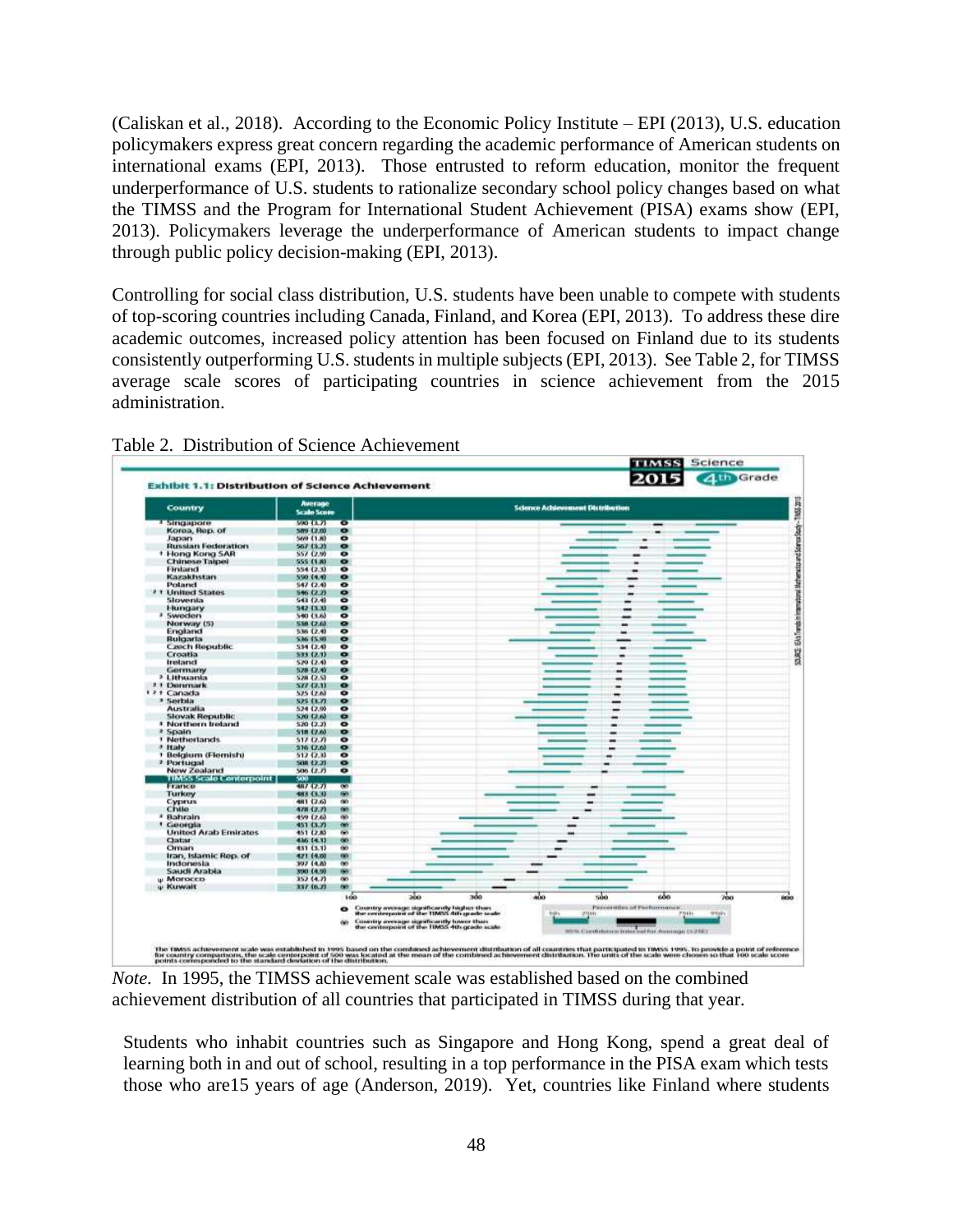begin primary school at age seven (a) put in fewer hours, (b) on average get fewer take-home assignments, and (c) perform exceedingly well in myriad subjects (Anderson, 2019).

#### **Project-Based Teaching and Learning**

The concept of project-based teaching and learning is not new. It derives from the works of Dewey and Kilpatrick (Fardoun et al., 2014).) Yet, in recent decades it has experienced a resurgence resulting from the dire need for STEM graduates to assume jobs that spar innovation and ingenuity (Fardoun et al., 2014). The following quote illustrates how articles based on empirical research present its definition:

Project-based science pedagogy is built around five features used to design activities that: (a) engage students in investigating a real-life question or problem that drives activities and organizes concepts and principles; (b) result in students developing a series of artifacts, or products, that address the question or problem; (c) enable students to engage in investigations; (d) involve students, teachers, and members of society in a community of inquiry as they collaborate about the problem; and (e) promote students' use of cognitive tools. (p. 411)

As such, each of the female engineers the author interviewed, purported in their early years they either attended private schools or those which offered academic rigor and a promise of high college placement rates. Moreover, some of the engineers had exposure to either an iteration of projectbased learning (PBL) or problem-based learning (PBL). Additionally, the curricula in which they participated were constructivist and provided the opportunity for analytical skill development. As is apparent in this body of literature, these female engineer executives were team-oriented and delivered some of their most stellar performance metrics through the talents of their teams. As such, project-based learning is collaborative and heuristic at its core. Moreover, it hearkens to a "community of practice" in which experts and novices work in tandem with givers and takers (Farnsworth et al., 2016). Furthermore, these engineers exhibited transformational leadership styles using transactional approaches as was demonstrated in the pride they felt in facilitating the process of witnessing employees thrive and reach their full potentials which advanced their companies. These female engineers, themselves, overcame the challenges of finding their "voice." Yet, exuded confidence by identifying the right individuals for the right roles in developing effective teams.

Marshaling educators, scholarly associations, think tanks, academics, legislators, industry leaders, and philanthropists alike will undoubtedly engender myriad perspectives as to the ideal learning environment to cultivate 21<sup>st</sup>-century skills (NEA, 2016). Independently these groups recognized the importance of developing U.S students that bode the necessary skills to compete in a dynamic global economy (NEA, 2016). To create new technologies and provide unique solutions to complex problems, the training and preparation of today's students for innovation challenges ahead are imperative (OECD, 2019). With a multitude of issues facing our communities, inclusive of global change, immigration reform, pandemic diseases, and recessions, students of today must be equipped to solve these challenges (NEA, 2016).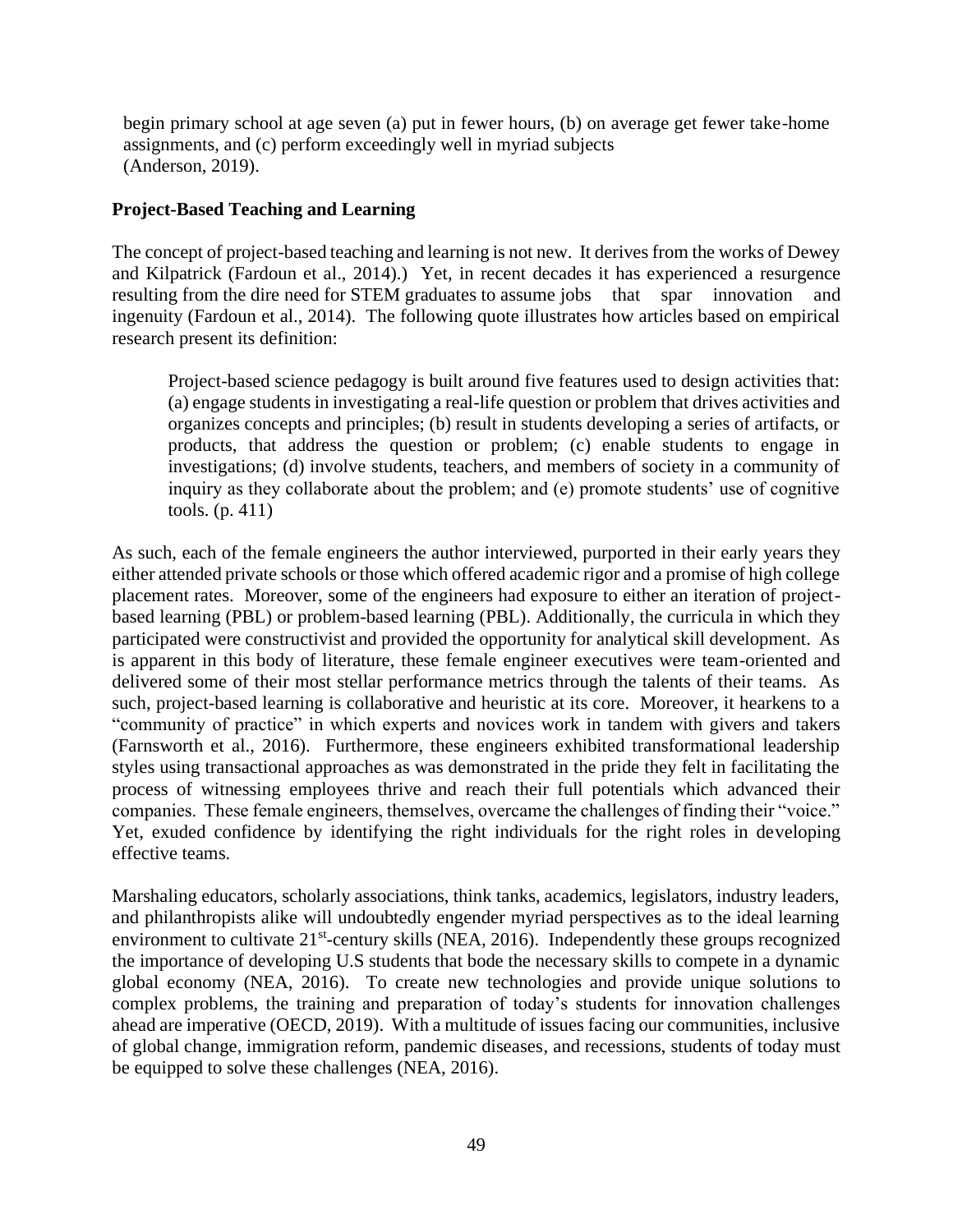#### **Bandura's Self-Efficacy Theory**

For this paper, the theoretical framework is shown through the lens of Bandura's (1986) Self-Efficacy Theory. As originated by Bandura (1977), the theory of self-efficacy was outlined as a theoretical framework "in which the concept of *self-efficacy* is assigned a central role, for analyzing changes achieved in fearful and avoidant behavior" (p. 193). This theory was premised on the notion "psychological procedures, whatever their form, serve as a means of creating and strengthening expectations of personal efficacy" (p. 193). Concerning the development of STEM interests, Bandura forecasts self-efficacy beliefs, and outcome expectations of an individual influences choice actions by acting indirectly on interests and choice goals (Lent et al., 2000). Lent et al. (2013) suggested a social cognitive career perspective would help clarify career development and choices across the lifespan (Lent et al., 2000).

As was mentioned in chapter two of this paper, early exposure to STEM subjects and initiatives enabled these engineer executives to build their confidence in STEM through problem-based learning. Moreover, competing and partaking in science fairs, robotics competitions, and coding projects after school and during the summer months were instrumental in enhancing the selfefficacy of these female engineer executives. To make another point, the research revealed a high number of the respective female engineers were fascinated with STEM subjects early on, and the notion of being a problem-solver motivated them to excel while in college. Having taken Advanced Placement (AP) math and science courses and/or matriculating via a college preparatory curriculum elevated their pride as they received recognition accorded by teachers and their classmates. Furthermore, STEM magnet schools, STEM summer camps, and summer internships afforded these engineers hand-on experience conducive to building analytical skills.

Interestingly, it was common in their households for a mother, father, sibling, and aunt or uncle to work as an engineer. Thus, conversations around the dinner table allowed for the budding engineer to be immersed in the jargon of the profession. For example, terms such as upstream, downstream, onshore, and the language surrounding well calculations were typical day-to-day conversations heard throughout their childhoods.

#### **Conclusion**

In conducting the research, raw data were collected and interpreted via in-depth interviews with 11 female engineer executives and one female executive who was a geologist. Each had experienced rewarding careers as engineers in the oil and gas industry. Moreover, most of the volunteers had traditional families including two children, on average. Each executive was asked 12 open-ended interview questions which unearthed raw data regarding "best practices" and strategies they applied that led to their success in a male-predominate field. Despite the challenges, these female engineer executives faced, through girt they persevered and excelled. Some of the volunteers were born into families with low incomes, yet they were not daunted in their zest to succeed.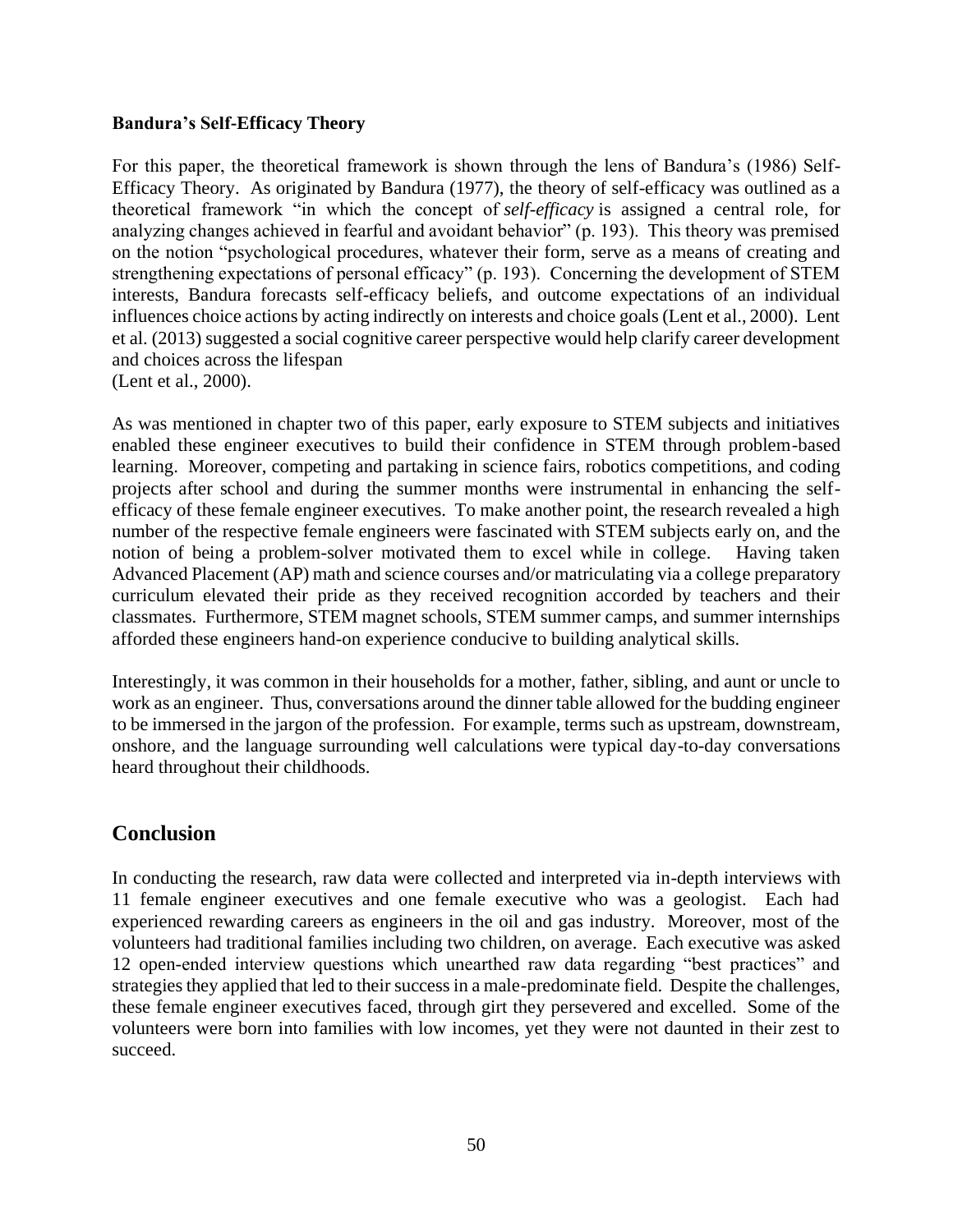Although these female engineer executives endured myriad barriers, for future generations, one solution to mitigate these barriers lies in a society acknowledging explicit and implicit bias can render gender discrimination and inequity. Furthermore, many young women graduate from high school prepared to pursue a major in STEM, yet few pursue majors in STEM upon entering college. Fortunately, stereotypes, biases, and other cultural beliefs can change. By pinpointing gender bias, the process of demolishing it can begin.

Finally, by igniting the interest in girls of STEM subjects as early learners and creating workplace cultures that develop female leaders, we can experience the outcomes of a robust economy with a high standing on the world stage. An America where its citizens are challenged to reach their full potential devoid of prejudice and contradictions can recapture the morals of a true democracy. Finally, for future studies, it is recommended researchers identify female engineers who exited a STEM field and determine the drivers that led to their departure. Additionally, this research can be expanded by including other STEM professionals inclusive of scientists, technologists, and mathematicians who are building careers in the oil and gas industry.

#### References

- AAUW. (2015). Solving the equation: The variables for women's success in engineering and computing. https://aauw.source4.com/b2c/ProductInfo.asp?Category=4303&Itm=134988
- Anderson, J. (2019). *Finland has the most efficient education system in the world.* https://qz.com/1759598/finland-has-the-most-efficient-education-system-in-the-world/
	- Ball, D. L., Thames, M. H., & Phelps, G. (2008). Content knowledge for teaching: What makes it special? *Journal of Teacher Education, 59*, 389–407. [https://dlavertydotcom.wordpress.com/2012/01/17/ball-thames-and-phelps-content-knowledge](https://dlavertydotcom.wordpress.com/2012/01/17/ball-thames-and-phelps-content-knowledge-for-teaching-what-makes-it-special-2008/)[for-teaching-what-makes-it-special-2008/](https://dlavertydotcom.wordpress.com/2012/01/17/ball-thames-and-phelps-content-knowledge-for-teaching-what-makes-it-special-2008/)
	- Borko, H., Koellner, K., & Jacobs, J. (2014). Examining novice teacher leaders' facilitation of mathematics professional development. *The Journal of Mathematical Behavior, 33*. <https://doi.org/10.1016/j.jmathb.2013.11.003>[Get](https://s100.copyright.com/AppDispatchServlet?publisherName=ELS&contentID=S0732312313001004&orderBeanReset=true)
	- Cai, J., Morris, A., Hwang, S., Hohensee, C., Robinson, V., & Hiebert, J. (2017). Improving the impact of educational research. *Journal for Research in Mathematics Education, 48*, 2–6. doi:10.5951/jresematheduc.48.1.0002
	- Çalışkan, N., Kahya, E., & Temli, D. Y. (2018). An analysis of mathematics questions of the Tpese exam according to cognitive levels of TIMMS 2015. *Journal of History Culture and Art Research, 7*(5), 67-82[. http://dx.doi.org/10.7596/taksad.v7i5.1640](http://dx.doi.org/10.7596/taksad.v7i5.1640)
	- Corbett, C., & Hill, C. (2015). *Solving the equation: The variables for women's success in engineering and computing.* AAUW.
	- Economic Policy Institute. (2013). *What do internationally tests really show about U.S. student performance?*  [https://research.steinhardt.nyu.edu/scmsAdmin/media/users/sl1716/IGEMS/PISA-](https://research.steinhardt.nyu.edu/scmsAdmin/media/users/sl1716/IGEMS/PISA-TIMSS_paper.pdf)[TIMSS\\_paper.pdf](https://research.steinhardt.nyu.edu/scmsAdmin/media/users/sl1716/IGEMS/PISA-TIMSS_paper.pdf)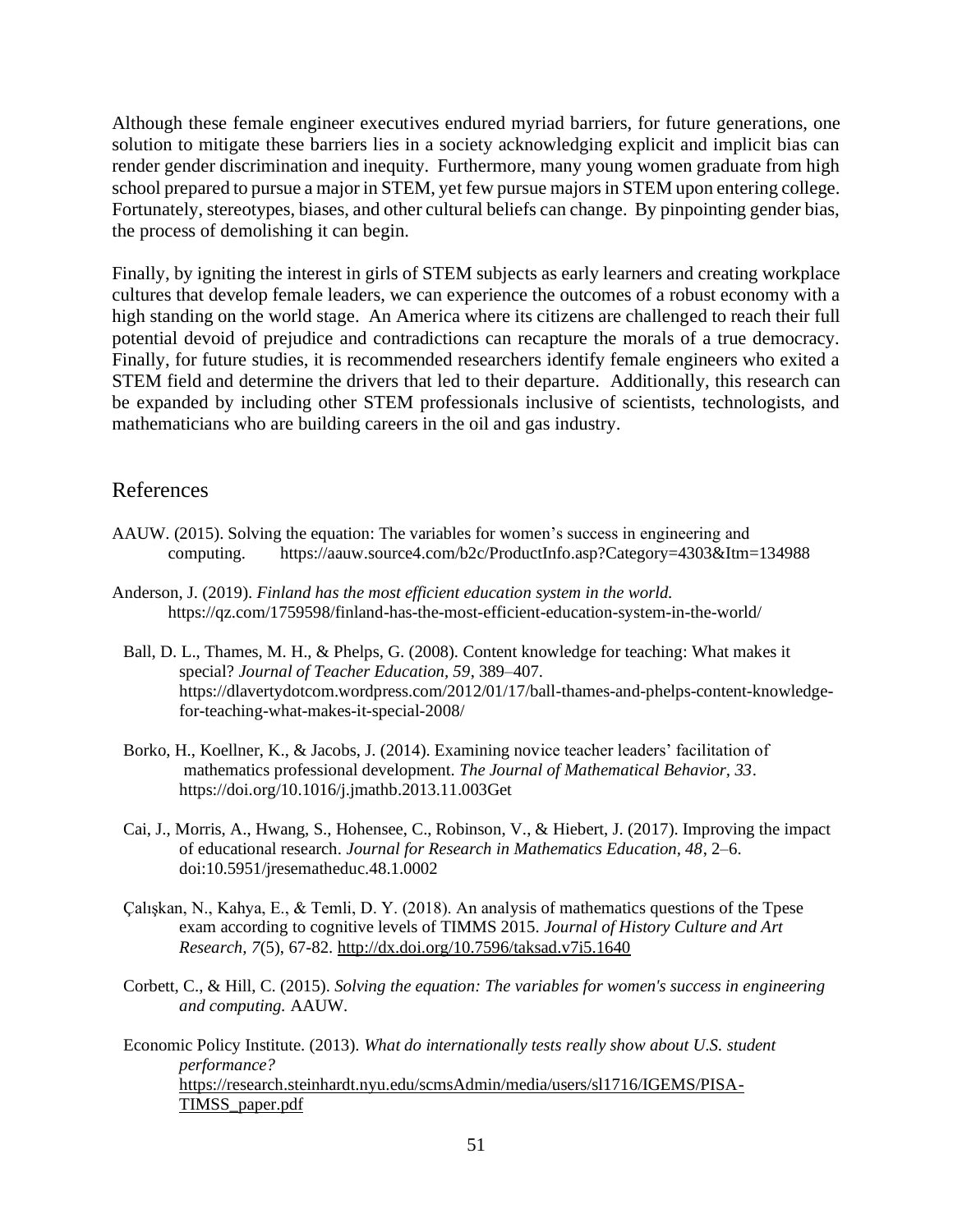- Fardoun, H. M., Alghamidi, A. A., & Cipres, A. P. (2014). New teaching methods: Merging "John Dewey" and "William Heard Kilpatrick" teaching techniques. *Proceedings of the 2014 Federated Conference on Computer Science and Information Systems, 2,* 803-808. doi: 10.15439/2014F398
- Farnsworth, V., Kleanthous, I., & Wenger-Trayner, E. (2016.) Communities of practice as a social theory of learning: A conversation with Etienne Wenger. *British Journal of Educational Studies, 64*(2). pp. 139-160. ISSN 0007-1005 https://doi.org/10.1080/00071005.2015.1133799
- Heck, D. J., Plumley, C. L., Stylianou, D. A. et al. (2019). Scaling up innovative learning in mathematics: Exploring the effect of different professional development approaches on teacher knowledge, beliefs, and instructional practice. *Educational Studies in Mathematics, 102,* 319– 342.<https://doi-org.lib.pepperdine.edu/10.1007/s10649-019-09895-6>
- Hegewisch, A., & Hartmann, H. (2014a). *Occupational segregation and the gender wage gap: A job half done* (IWPR No. C49). http:[/www.iwpr.orp](http://www.iwpr.orp/)
- Houston, T. (2019). *STEM pathways: Factors that inspire women to pursue careers in science, technology, engineering, and mathematics* (Doctoral dissertation). ProQuest Dissertations and Theses. (Accession 22587272). [https://search-proquest](https://search-proquest-com.lib.pepperdine.edu/docview/2287496028?accountid=13159)[com.lib.pepperdine.edu/docview/2287496028?accountid=13159](https://search-proquest-com.lib.pepperdine.edu/docview/2287496028?accountid=13159)
- Land, M. (2013). Full STEAM ahead: The benefits of integrating the arts into STEM. *Procedia Computer Science. 20,* 547-552. <https://doi.org/10.1016/j.procs.2013.09.317>
- Lent, W. R., Brown, S. D., Hackett, G. (2000). Contextual supports and barriers to career choice: A social cognitive analysis. *Journal of Counseling Psychology 47*(1), 36–49. <http://nsfengineerstudy.org/webdocs/scct.pdf>
- Little, J. W. (1987). Teachers as colleagues. In V. Richardson-Koehler (Ed.), *Educators' handbook: A research perspective (*pp. 491–518). Longman.
- Martin, M. D., Mullis, I., Foy, P., & Hooper, M. (2015). *TIMSS 2015 international results in science*  [Image]. [file:///C:/Users/Ty%20Houston/Desktop/TIMSS%20-International-Results-in-](file:///C:/Users/Ty%20Houston/Desktop/TIMSS%20-International-Results-in-Science.pdf)[Science.pdf.](file:///C:/Users/Ty%20Houston/Desktop/TIMSS%20-International-Results-in-Science.pdf)
- Mendehall, M. E., Osland, J. S., Bird, A., Oddou, G. R., Maznevski, M. L., Stevens, M. J., & Stahl, G. K. (2013). *Global leadership: Research, practice, and development* (2nd ed.). Routledge.
- Mozahem, N. A., Ghanem, C. M., Hemieh, F. K., & Shoujaa, R. E. (2019). *Women in engineering: A qualitative investigation of the contextual support and barriers to their career choice.* <https://doi.org/10.1016/j.wsif.2019.03.014>
- National Education Association. (2016). Preparing 21st Century Students for a Global Society: An Educator's Guide to the "Four Cs".<http://www.nea.org/assets/docs/A-Guide-to-Four-Cs.pdf>
- Organization for Economic Cooperation and Development. (2016). PISA 2015 result. *Excellence and Equity in Education, 1.* https//doi.org/1.1007/s!!858-01100-5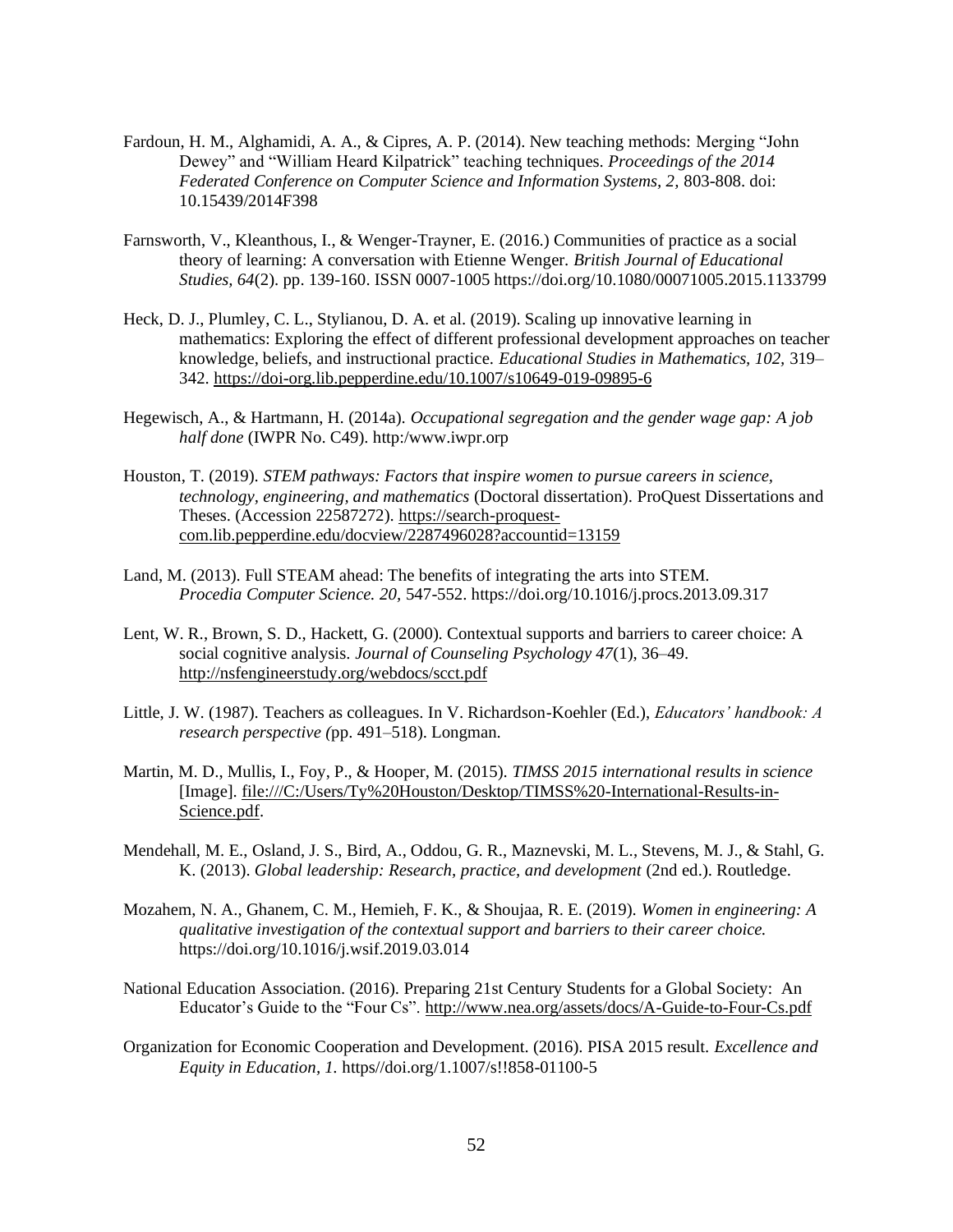- Philipp, R. (2007). Mathematics teachers' beliefs and affect. In F. Lester (Ed.), *Second handbook of research on mathematics teaching and learning* (pp. 257–318). National Council of Teachers of Mathematics.<http://jte.sagepub.com/cgi/content/abstract/59/5/38>
- Saavedra, A. R., & Opfer, V. D. (2012). Learning 21st-century skills requires 21st-century teaching. *Phi Delta Kappan, 94*(2), 8-13. doi:10.1177/003172171209400203
- Schwab, K. (2016). *The fourth industrial revolution.* New York, NY: Crown Publishing Group.
- Shulman, L. S. (1986). Those who understand: Knowledge growth in teaching. *Educational Researcher, 15*(2), 4–14. [https://doi.org/10.3102/0013189X015002004](https://doi.org/10.3102%2F0013189X015002004)
- Stigler, J., & Hiebert, J. (1997). Understanding and improving classroom mathematics, instruction: An overview of the TIMSS video study. *Phi Delta Kappan, 79*(1), 12–21. [https://research.acer.edu.au/cgi/viewcontent.cgi?article=1000&context=research\\_conference\\_19](https://research.acer.edu.au/cgi/viewcontent.cgi?article=1000&context=research_conference_1997#page=60) [97#page=60](https://research.acer.edu.au/cgi/viewcontent.cgi?article=1000&context=research_conference_1997#page=60)
- The New York Academy of Sciences. (2017). How do we solve the STEM paradox? <https://www.nyas.org/news-articles/gsa/how-do-we-solve-the-stem-paradox/>
- UNESCO. (2017). Cracking the code*: Girls' education in science, technology, engineering and mathematics (STEM)* [Report]. Retrieved from http://unesdoc.unesco.org/images/0026/002600/260079E.pdf
- Woetzel, J., Madgavkar, A., Ellingrud, K., Labaye, E., Devillard, S., Kutcher, E., & Manyika, J. (2015). *How advancing women's equality can add \$12 trillion to global growth.* [https://www.mckinsey.com/featured-insights/employment-andgrowth/how-advancing-womens](https://www.mckinsey.com/featured-insights/employment-andgrowth/how-advancing-womens-equality-can-add-12-trillion-to-global-growth)[equality-can-add-12-trillion-to-global-growth](https://www.mckinsey.com/featured-insights/employment-andgrowth/how-advancing-womens-equality-can-add-12-trillion-to-global-growth)
- World Economic Forum. (2017). *STEM fields still have a gender imbalance: Here's what we can do about it.* Retrieved from<https://www.weforum.org/agenda/2017/03/women-are-still> underrepresented-in-science-maths-and-engineering-heres-what-we-can-do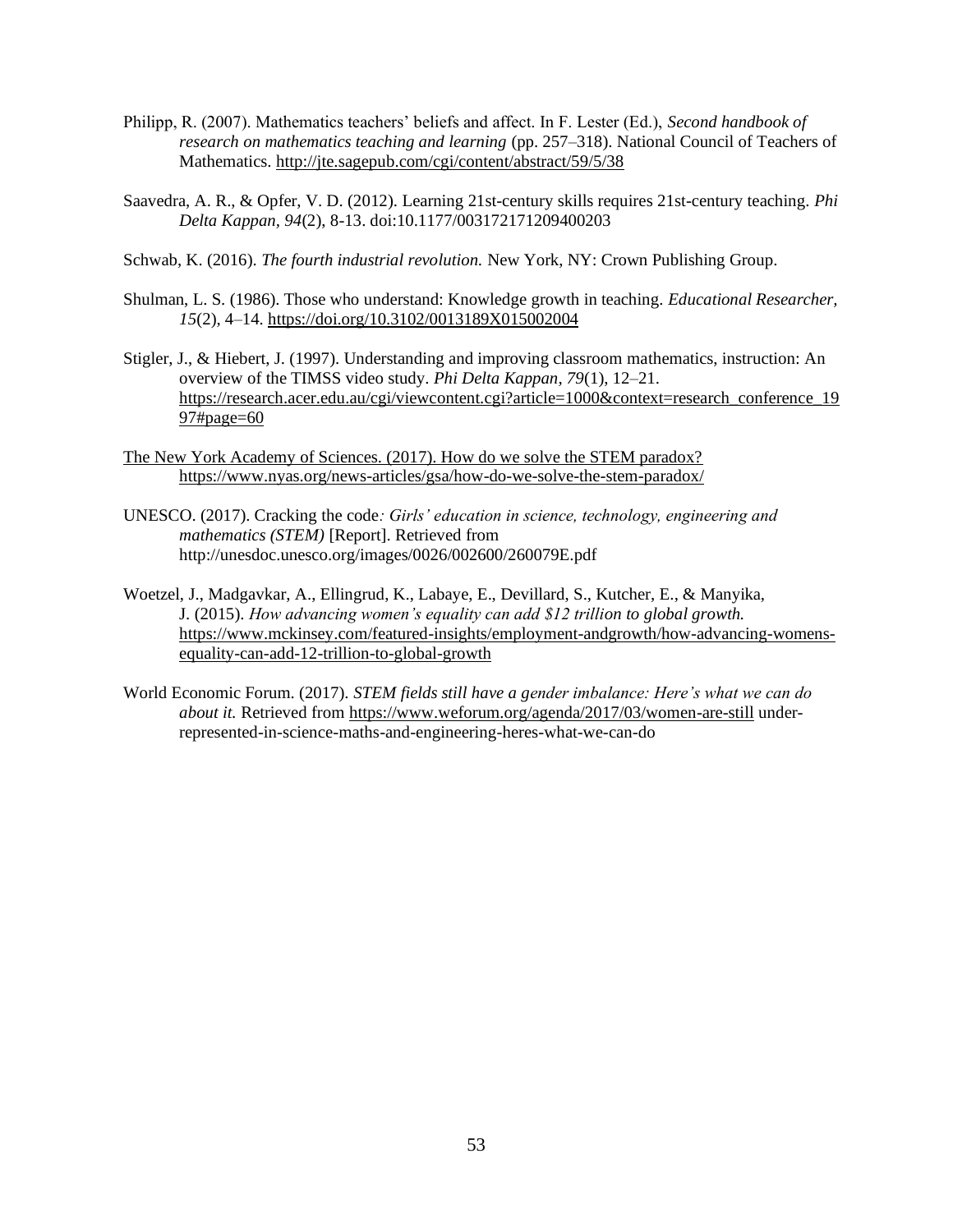#### Utilizing Individual Z-scores to Measure Efficacy of the World's First Augmented Reality Glasses for Autism: A Single Case Study

Fernando Cavallo Bryn Athyn College

Harry Brubaker Bryn Athyn College

Talia Brown Bryn Athyn College

#### **Abstract**

*The goal of this research was to demonstrate the effectiveness of Brain Power, the world's first augmented reality glasses for autism, utilizing BrainMaster's Z-Builder EEG analysis program to identify significant changes in an individual's qEEG when a standard normative population database appeared to be less sensitive to changes. Additional outcome measures included neuropsychological assessment and behavioral rating scales. Participant(s): The covid-19 pandemic occurred during the research time frame, therefore only one participant, a 12-yearold male diagnosed with autism and selective mutism was able to complete the required trials. Methods: 15 sessions of the Brain Power intervention were administered to the subject by a technician in a private office setting over a fourweek period. Each session consisted of the subject wearing AI enhanced Google Glasses and performing AI assisted interactive tasks with the technician developed by Brain Power for a total of 15 minutes per session. Metrics used to demonstrate effectiveness included select neuropsychological tests, qEEG analysis and behavioral rating scales via a pre-post test design. Results: neuropsychological testing revealed significant improvements of at least one standard deviation in social perception and facial memory skills, with Z-Builder analysis indicating changes in specific regions of interest (ROIs) that may correlate to brain areas associated with the specific neuropsychological functions measured, the use of individualized Z-Builder detected significant physiological changes in the subject's EEG compared to analyses utilizing a normative population database; and behavioral rating scales revealed mildly significant improvement as rated by parents, but no significant behavioral changes were detected by the teacher. Conclusion(s): Continued research with larger sample sizes is needed to establish that the Brain Power intervention can reliably affect positive physiological change(s) in the EEG and in areas of neuropsychological functioning of specific interest to individuals with autism or social-communication disorders. Furthermore, BrainMaster's analysis program, Z-Builder appears to be particularly sensitive in detecting brain-based physiological change in individuals afflicted with complicated disorders, such as autism, suggesting a new paradigm in how qEEG analysis is performed.*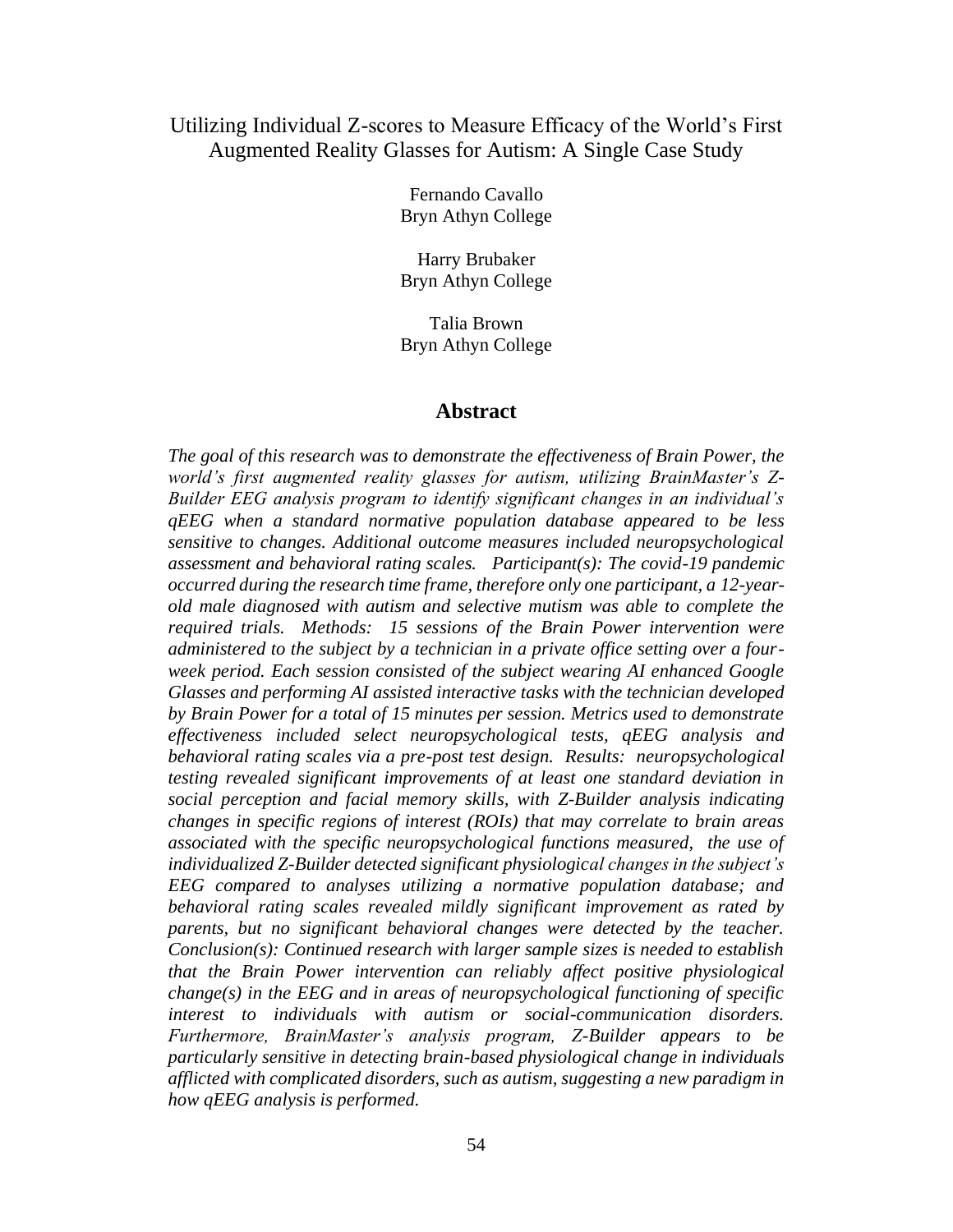#### **Keywords:** Autism, qEEG, Artificial Intelligence

#### **Introduction**

Autism Spectrum Disorder (ASD) is a neurodevelopmental condition that onsets during childhood. Over the past 20 years the United States has seen an increase in the rate of autism from 1 in 150 children in 2000 (CDC, 2013) to 1 in 54 (CDC, 2020) with few effective treatment options available such as medications, cognitive-behavioral therapy and applied behavioral analysis (ABA). Technological advances in computer sciences and artificial intelligence (AI) have made additional resources, such as neurofeedback (NFB) therapy, available to clinicians as an evidencebased treatment option. Along with advances in computer speeds and performance, quantitative electroencephalography (qEEG) has become an accepted tool for assessing and providing evidence of statistically significant changes in the EEG based on normative comparisons of EEG data. As more options are made available for treating autism, how does one assess more subtle changes to the EEG? The qEEG databases currently available compare an individual to a normal population. In specific clinical populations, such as autism, significant changes may not be detectable when an individual's EEG is compared to that of a normal population sample.

There is a need to provide inexpensive treatment alternatives to meet the needs of the growing ASD population which can be implemented in a timely manner. The Brain Power team has devised a technological intervention for the ASD population that utilizes Google Glass technology in order to deliver behavioral based intervention that is meant to increase "emotional understanding, face directed-gaze, eye contact, and self-control" (Liu et al., 2017). The Brain Power System (BPS) combines hardware and software that may be downloaded onto different smartglass platforms. The application has a variety of game-like modes that can be used in a tailored intervention in order to target a specific individual's needs. The application gives real-time auditory and visual feedback that is derived from software data analysis of the device's gyroscope and accelerometer to cue the user. There are multiple modes available in the application (such as Face2Face and Emotion Charades), that create a game-like atmosphere that are designed to encourage eye contact and the recognition of facial expressions respectively.

#### **Evaluating the Brain Power System**

For an intervention to be accepted it must not only be effective but also safe for the user. Sahin et al. (2018) sought to evaluate the safety of utilizing smart glass technology for ASD interventions. The BPS was introduced to a group of 18 pairs of participants—the users, who had a professional diagnosis of ASD, and the users' parent or guardian; the ages of the users ranged from 4.4-21.5 years. Two participants did not have the intervention administered as they could not physically wear the device for at least one minute. The parent or guardian was trained to use the system and commenced 10-minute sessions on three modules: Transition Master, Face2Face, and Emotion charades. However, the overall session times ran between 60 and 90 minutes to account for the ASD symptom severity of the users. Of the 16 users that were given a 60-90-minute session, only two users reported minor negative effects; none of the caregivers reported minor negative effects from using the device, nor did any of the pairs report any major negative effects. The minor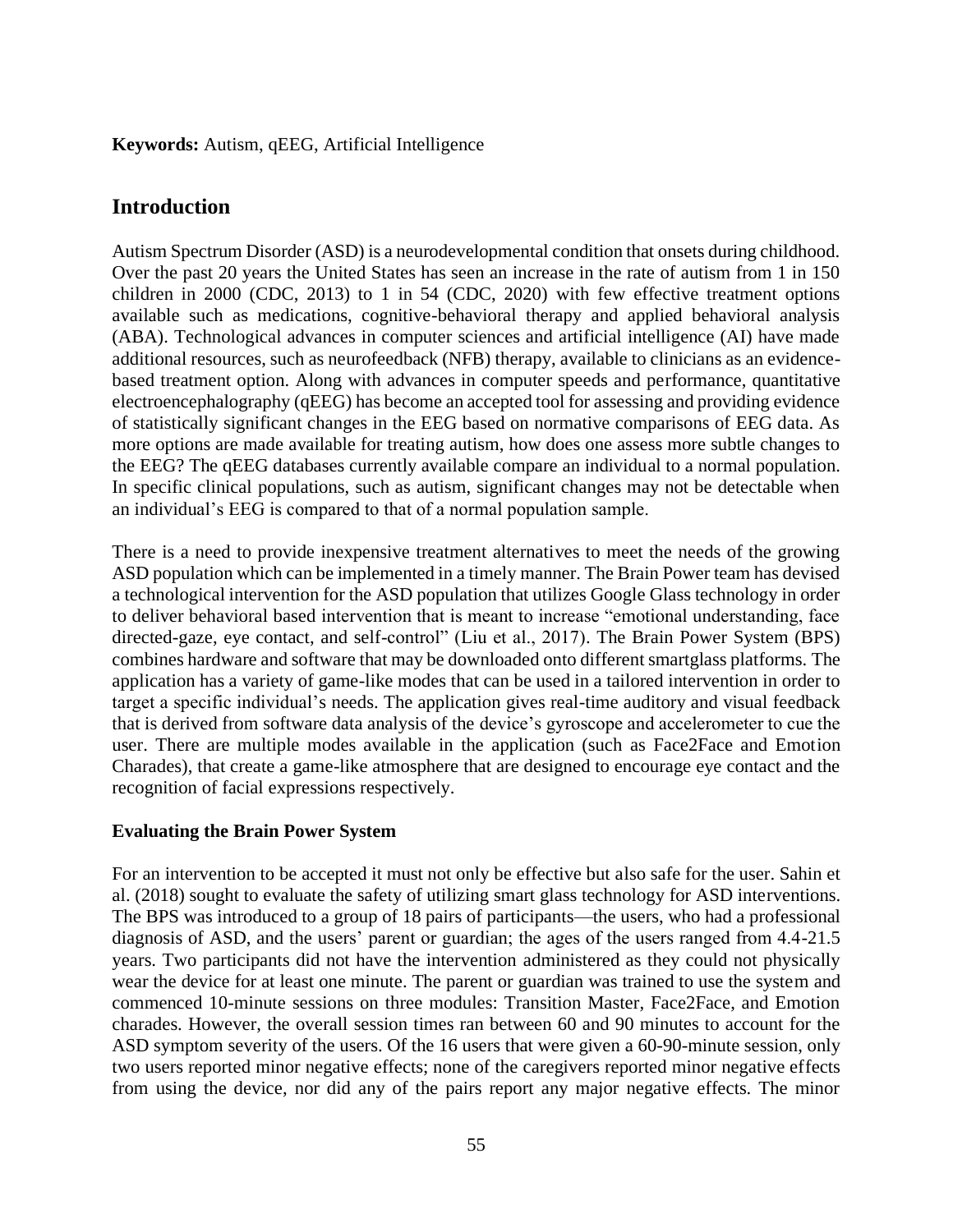negative effects reported are dizziness, one case of eye strain, and one case of initial nasal bridge discomfort (Sahin et al., 2018). The nasal bridge discomfort was mediated by adjusting the device, the eye strain was remedied by a 20-second break, and the caregiver of the user that reported dizziness explained that the user was not wearing their prescription glasses and that they had also experienced dizziness while using Virtual Reality (VR) headsets. The two users who were not able to complete the session did not express that there were any adverse effects from the device, it was noted that they did not have an interest in wearing the device nor continuing the session—these participants were also non-verbal and relatively young (being 5.5 and 5.8 years old). The only design concern voiced by caregivers was that the device would become warm to the touch, however the heating of the smartglass did not produce any negative effects. The results indicate that the glass is safe to use and that a majority of people can be trained to use the BPS and users are likely able to wear the device and engage for a full session. The recommended session lengths are 10 minutes, and so for users of varying ages and severities being able to wear and use the device for over an hour demonstrates that the intervention is not extremely taxing on the user.

Liu et al. (2017) proposed that ASD interventions may benefit from incorporating and utilizing augmented reality. This may be done through the combined usage of visual and auditory cues while the user is engaged with the device and the social interactions between the user and a partner. This study had two participants who were tested with the Aberrant Behavior Checklist (ABC) before and after a single session using the BPS along with a user and caregiver report for feedback on interactions with the BPS along with emotional and behavioral changes. User interaction was regarded as high for both users in regard to engagement, tolerability of the device and apps, enjoyment, ease of use, and interaction with the device (Liu et al., 2017). Furthermore, the results of this study demonstrated that the BPS can improve behavior commonly associated with ASD, such as lethargy, social withdrawal, non-compliance, and hyperactivity (Liu et al., 2017). There was a negative change in emotional connection and behavioral control for one user; furthermore, there was no change in verbal communication for either user and no change in caregiver stress levels for one user. However, the greater amount of positive change after a single use, along with the high levels of interest reported indicate an advantage to using the system. Another advantage of introducing technological interventions, such as the BPS, lies in the technology's ability to record quantitative data of user progress and interaction with the device.

In order to determine the success of the BPS as an intervention for ASD, a single-case experiment was conducted on a 13-year-old male student diagnosed with ASD who received a three-week intervention, twice daily, using the BPS (Sahin et al., 2018). Each week the student's parents, the special education teacher, the general education teacher, and a paraprofessional teacher reported his behavior using the SRS-2. The student's parent, special education teacher, and general education teacher all reported improvement in the SRS-2 global scale along with improvements in the following subscales: social communication, social cognition, social motivation, and restricted interests and repetitive behavior; however, the paraprofessional teacher only administered one intervention and also did not note significant changes in the SRS-2 total score. The reports provided by the main teachers and the parents provide further evidence that the BPS intervention is related to improvements in social communication. Furthermore, the intervention was able to be done in a classroom setting concurrently with other class activities, indicating that the intervention can be done in natural environments that have greater sensory stimulation. However, the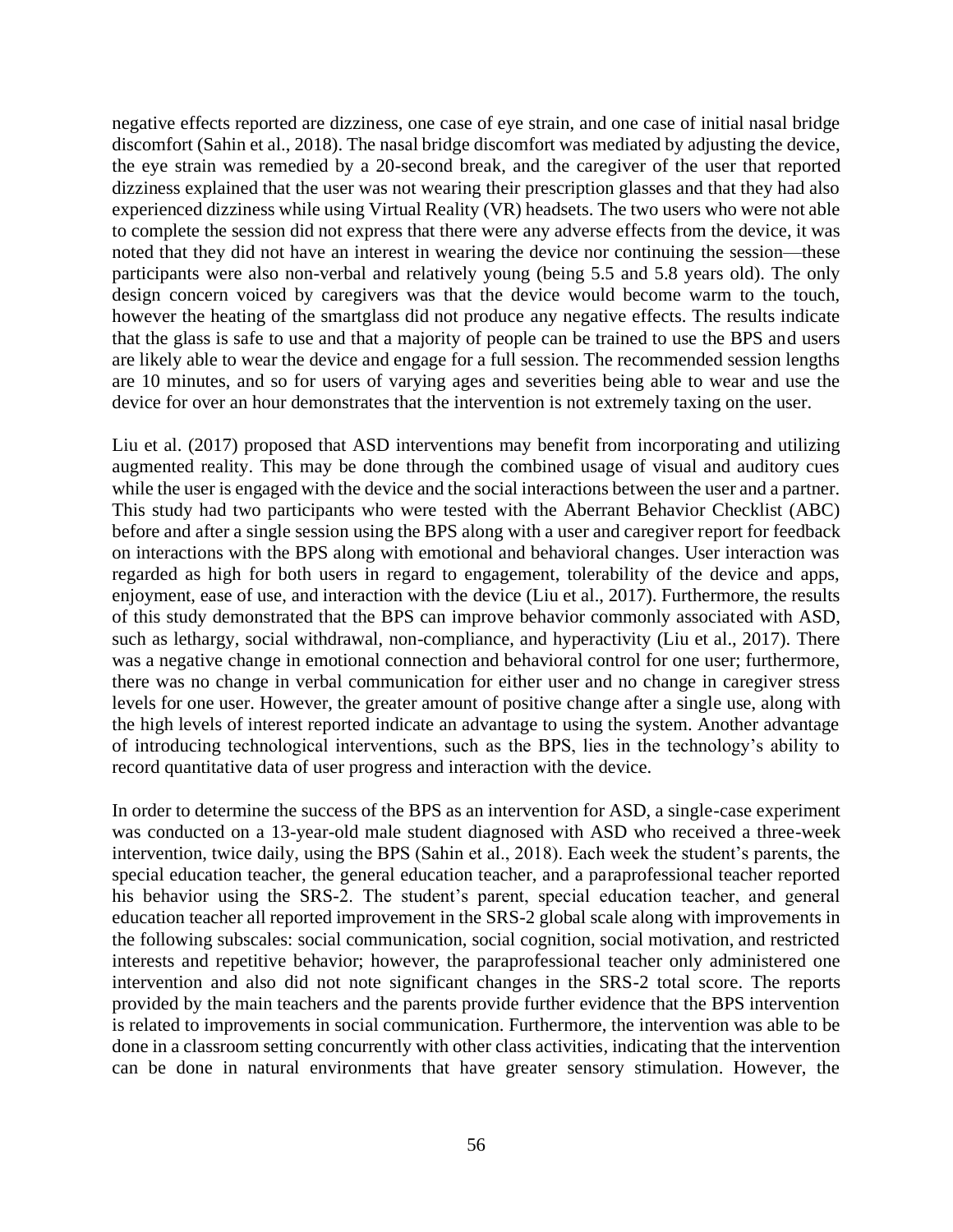intervention administered for the three weeks was only using the Face2Face module. This does not allow for evaluation of eclectic sessions utilizing different modes—such as Emotion Charades.

Furthering the viability for the BPS to serve as an intervention during the school day, Keshav et al. (2018) conducted an experiment in which the intervention was administered twice per day to a student over a two-week period. The teachers administering the intervention were asked to describe their experience with the device, specifically the technical and practical aspects along with the impact on the student and their thoughts on how well the intervention worked in a classroom environment. The two main teachers administering the intervention—the special education and general education teachers—both felt that the system was easy to use and manageable in the classroom. The third teacher, the paraprofessional teacher, noted that she did not fully understand the mechanics of the system nor the game-like experience; she also described that she felt her workload had increased—though she attributed this to the need for keeping documentation for the sake of the experiment. The special education and general education teachers also noted that the student had shown improvements in eye contact and participation in classroom activities, such as discussions; the special education teacher further stated that the student improved in making sustained eye contact even when the smartglass was removed. The general education teacher also noted that the student had improvement in conversation skills during the intervention. Both teachers stated that the intervention did not distract other students from their classwork, and while some were curious about the technology, it did not lead to any disruptions. The student expressed that he feared that he was missing out on activities while doing the sessions and so the general education teacher recommended that it is important to explain the purpose of the intervention so that the student would not feel stress or anxiety about other coursework and feel that the experience was worthwhile. This response indicates that since the initial introduction of the intervention would cause a change in routine, the common need for consistency and the rigidity associated with ASD could then cause the student some levels of stress.

Interventions using the BPS have been experimentally demonstrated to be safe and effective at improving some common problems that individuals with ASD experience. However, while one study utilized the SRS-2 as a standard measure to evaluate behavioral improvement, other studies used the SCQ or relied on subjective reporting provided by teachers, caregivers, and the users. There is also a lack of evidence for sustained changes after the length of the allotted intervention window. Furthermore, there is a lack of neurophysiological based evidence for improvements.

#### **qEEG Studies for ASD**

The Quantitative Electroencephalogram (qEEG) uses the recorded electrical patterns of the brain, the electroencephalogram, EEG, and processes them using computerized algorithms. The information obtained from an individual's qEEG is compared to a database of subjects who have been averaged in order to get a standard reading (Neubrander et al., 2011). The brain patterns of individuals with ASD have commonalities that have been identified in 6 different endophenotypes: epileptiform activity, mu pattern, high beta patterns (beta spindles), coherence dysregulation, high delta or delta/theta patterns, and low voltage slow EEG patterns (Neubrander et al., 2011). Identifying specific abnormalities in the brainwaves of individuals allows for personalized treatment, targeting the atypical patterns.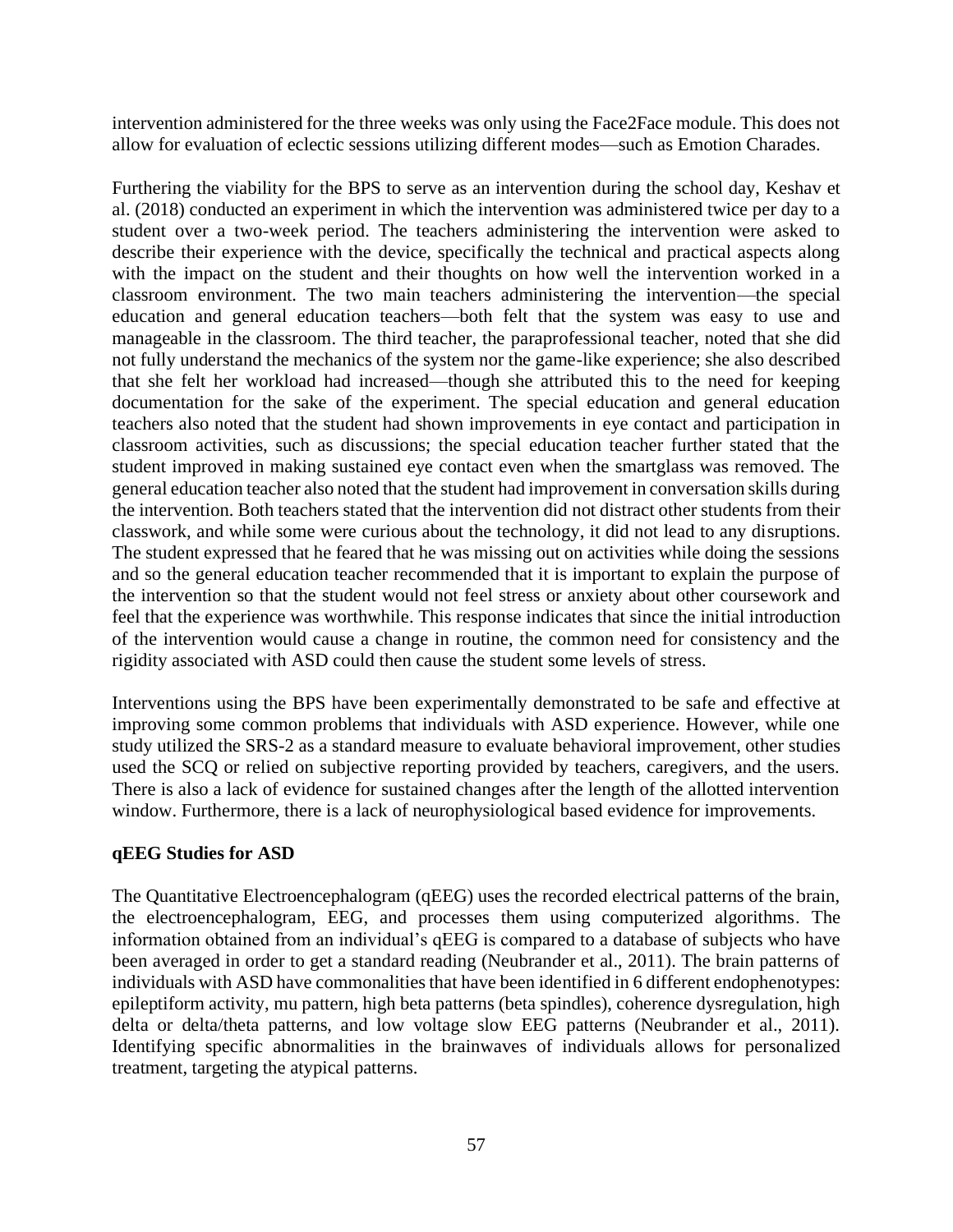Coben et al. (2008) further identified differences in brain patterns for autistic individuals versus the control group. The ASD group ranged from ages 6 to 11 with the controls matched in age, gender, and IQ with a one-year age band to control for maturational changes in EEG data and IQ. The results showed that the ASD group had less absolute delta waves than the controls, with the largest reductions in the left frontal and posterior regions; the relative delta was globally reduced for the ASD group as well. Relative theta was shown to be greater in the ASD group, most significantly in the right posterior region, than the controls. The greater amounts of theta in that region indicate that the right posterior region is an area with abnormal functioning. The ASD group also showed higher midline beta power, which is commonly associated with difficulties in executive functioning and mental activity problems (Coben et al., 2008). Excess in beta is also associated with anxiety, poor integration, and irritability—all common symptoms experienced by individuals with ASD (Neubrander et al., 2011).

Treatments for ASD show not only a behavioral change, but a neurophysiological change. Coben and Padolsky (2007) demonstrated that neurofeedback treatments for individuals with ASD are effective in reducing ASD symptoms. The focus for the neurofeedback was different for each participant as the treatment targeted the regions with maximum hyperconnectivity. The control group had no significant changes in the parent ratings of symptom severity along with neuropsychological measures, with 83% of the parents reporting no change; however, 89% of parents reported an improvement in ASD symptoms. For the control group, there was also a trend for the cerebral hyperconnectivity to increase while the opposite was observed in the experimental group. The qEEG results showed that 76% of the experimental group had a decrease in cerebral hyperconnectivity. The reduction of this hyperconnectivity is associated with positive clinical outcomes which was reflected in the Autism Treatment Evaluation Checklist, in which there was a 40% reduction in ASD symptoms after receiving treatment. The combination of psychological testing along with the qEEG results demonstrate that the common physical manifestations of ASD change depending on treatment and are linked with an improvement in symptoms.

#### **Method**

#### **Participants**

The intervention was conducted on a 13- year-old male student that had received a formal diagnosis of ASD and selective mutism. The student was a high functioning student who was fully included in regular education classes at the public middle school he attended at the time of the study.

#### **Measures**

The single case study design included two rounds of assessment: baseline and post assessment for all three outcome measure categories: rating, scales, neuropsychological assessment, and qEEG brain mapping assessment.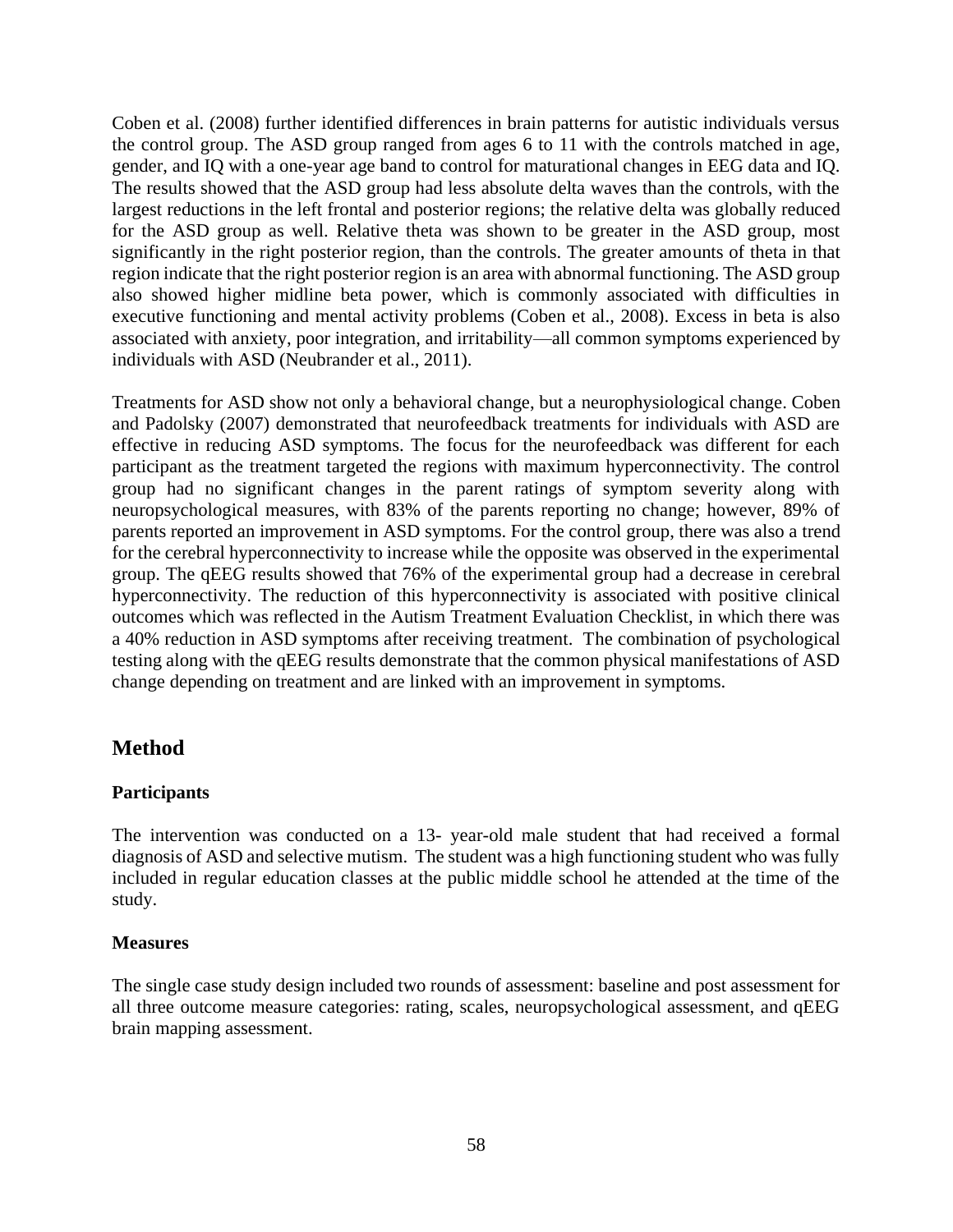#### **Rating Scales**

The rating scales employed for the current case study included the Social Communication Questionnaire-Current Form (SCQ), the Social Responsiveness Scale- 2nd Edition (SRS), and the Behavior Rating Inventory of Executive Functioning- 2nd Edition (BRIEF-2). The SCQ is a brief instrument which helps evaluate communication skills and social functioning in children over age 4.0, as long as his or her mental age exceeds 2.0 years, who may have autism or autism spectrum disorders. The SRS-2 is a rating scale which identifies the presence and severity of social impairment within the autism spectrum and differentiates it from that which occurs in other disorders for age ranges from 2 years, 5 months through adulthood. The BRIEF-2 measures executive functioning in home and school environments and is regarded as an efficient way to evaluate impairment of executive function in children and adolescents with neurological conditions, such as learning disabilities, ADHD, traumatic brain injury, low birth weight, Tourette's Disorder, and autism.

#### **Neuropsychological Assessment**

The NEPSY- 2nd Edition (NEPSY-2) is an individually administered and standardized assessment used to assess neuropsychological development in children ranging from 3 to 16 years old. The 32 subtests of the NEPSY-2 are designed to assess neuropsychological functioning across six domains: attention and executive functioning, language, memory and learning, sensorimotor, social perception, and visuospatial processing. The current case study focused on NEPSY-2 subtests assessing social perception (affect recognition and theory of mind) and immediate memory and learning (memory for faces and memory for names).

#### **qEEG Assessment**

Quantitative Electroencephalography (qEEG) is a procedure that processes the recorded EEG electrical activity of the brain from multiple sensors using an amplifier connected to a computer. The acquired EEG is processed with various algorithms, such as the Fast Fourier Transform (FFT). Using statistical analysis, the metrics are often compared to a normative database of reference values and colorized brain maps are the result of the analysis. QEEG information is used as a tool to interpret areas of brain dysregulation and function by various experts. Pre and post qEEGs allow for tracking of changes in brain function due to various interventions such as neurofeedback, exercise or medication. The current case study design also employed BrainMaster's Z-Builder EEG analysis program to identify significant changes in an individual's qEEG based upon the hypothesis that traditional qEEG analysis approaches using normative comparisons appear to be less sensitive to changes in atypical population samples. The research team decided to use BrainMaster's Z-Builder EEG analysis program to compare the individual to their own baseline qEEG analysis (Collura & Tarrant, 2020).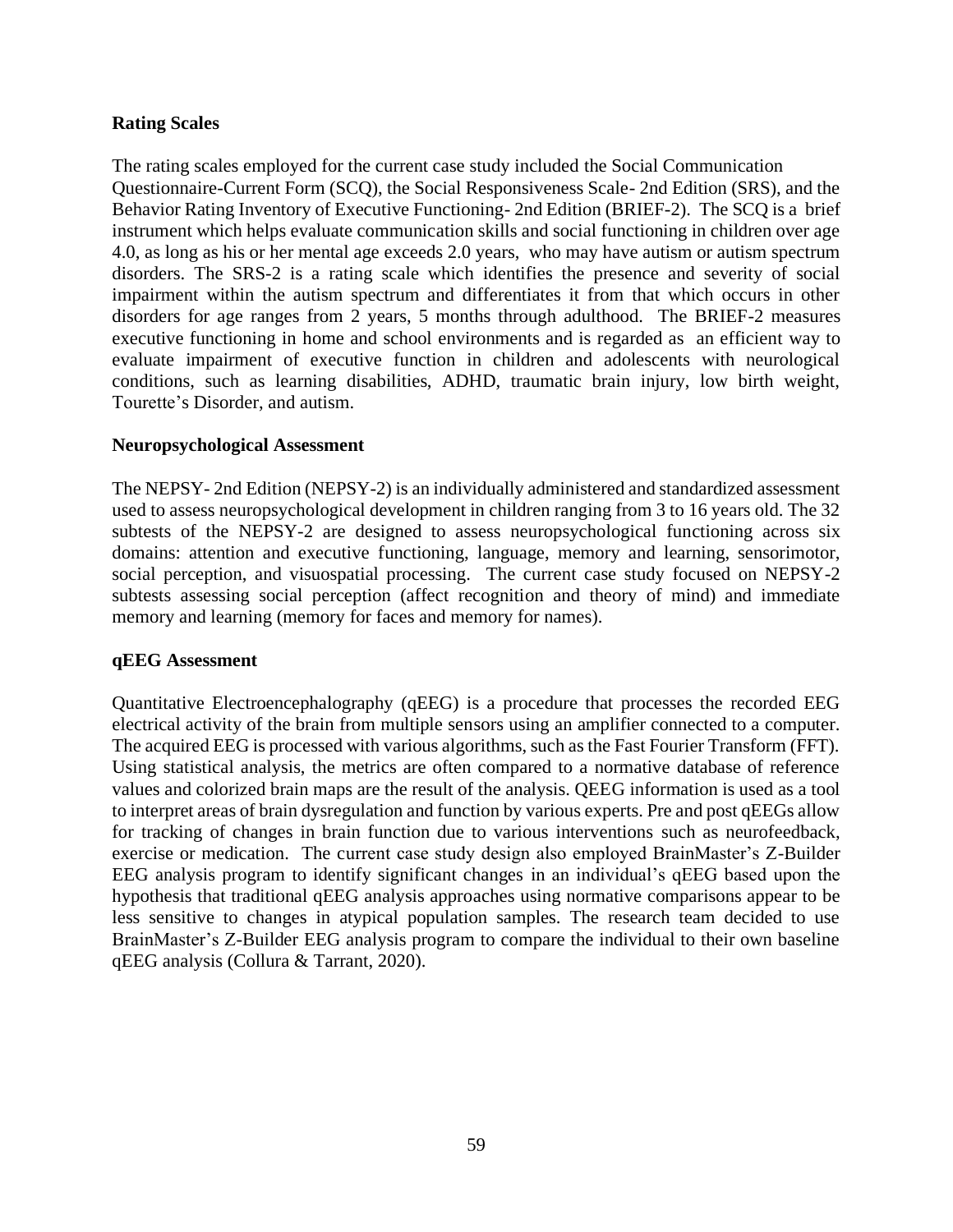### **Treatment: The Intervention**

#### **About the Brain Power System**

The Brain Power System (BPS) utilizes smartglass technology in order to deliver behaviorally based intervention for children and adults with Autism Spectrum Disorder (ASD). The intervention is meant to increase "emotional understanding, face directed-gaze, eye contact, and self-control" (Liu et al., 2017). The BPS combines hardware and software that may be downloaded onto different smartglass platforms. The application has a variety of game-like modes that can be used in a tailored intervention in order to target an individual's specific area of need. The application gives real-time auditory and visual feedback that is derived from software data analysis of the device's gyroscope and accelerometer to cue the user.

#### **Emotion Charades**

Facial cues are an important aspect of human interaction, displaying a variety of information regarding "emotion, intention, attention, and understanding speech" (Sahin et al., 2018). Individuals with Autism experience difficulty with recognizing, perceiving, and processing due to impairments in social cognition and social motivation. Emotion Charades is meant to increase the user's level of emotional processing. The game-mode presents an augmented reality situation in which the partner is prompted to make a certain expression—such as happiness, sadness, or anger—and the user is asked to match the expression to an emoticon by tilting their head to one side. Emotion Charades requires the partner to pair a device, such as a cell phone or tablet, to the smartglass in order to receive the expression prompts. The partner is also given example questions to ask the user—When was the last time you felt angry?, What makes you happy?, What would you do if your friend was sad?, etc.—to make the connection between emotions and expression stronger and more personal.

#### **Face2Face**

The goal of Face2Face is to decrease gaze indifference and eye aversion, encouraging users to direct their attention to the face of their partner and keep the gaze focused. The game-like mechanics are meant to increase social motivation and cognition along with targeting gaze aversion and gaze indifference (Sahin et al., 2018). Persistent focus on the face of a partner prompts visual rewards such as stars appearing and a mascot character to appear over the face of the other person; this then gives further motivation to retain focus. The failure to maintain a face-directed gaze causes cues such as arrows to draw the user back to the face of the partner. Game elements such as snapshots of the session, duration of the session, and number of stars earned—are recorded and saved onto an online portal. Graphs are available on the online portal that measure the rewards earned versus session time and facial attention versus session time.

#### **Transition Master**

Autism Spectrum Disorder is commonly marked by social impairments; such impairments are also linked to anxiety experienced by individuals with ASD (White et al., 2010). Transition Master aims to decrease levels of stress and anxiety that would otherwise be associated with a new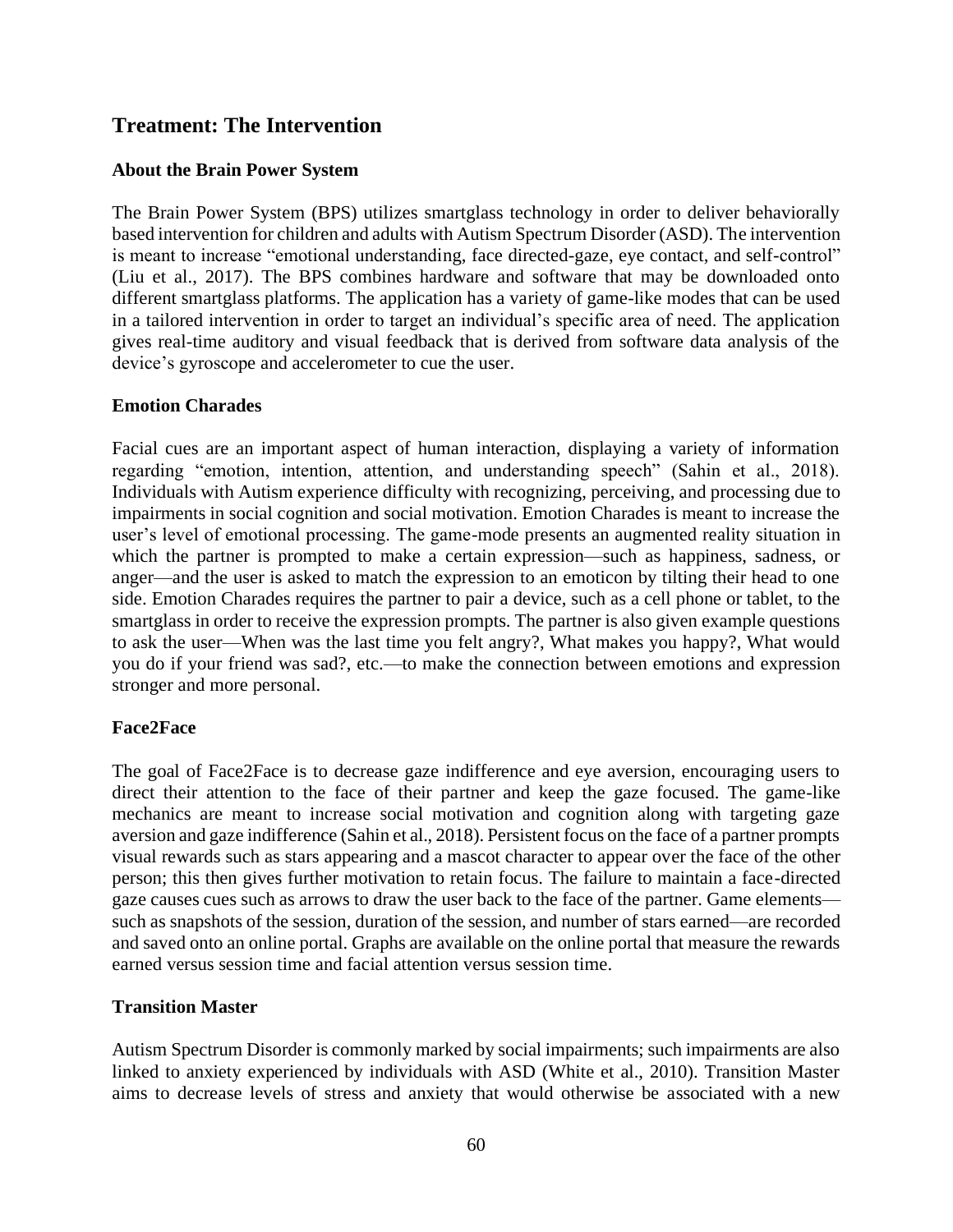environment. The online portal allows users to upload 360° images that are accessible through the user profile on the smartglass Empower Me application. Multiple environments can be explored for the user to become familiar with places they have yet to visit. The 360° nature of the images allows the user the ability to turn and look all around the environment and offers an immersive experience while the user is still in a controlled environment.

#### **Procedure**

The recommended session time is 10 minutes per day for 5 days per week; with results appearing as quickly as three weeks of use. The current case study averaged 15-20 minutes of playtime per session with 3-4 sessions taking place per week for 4 consecutive weeks. This totaled 15 sessions in alignment with the total minutes recommended by the developers. The sessions used an eclectic approach to intervention, utilizing each of the aforementioned applications in order to deliver a rounded experience with the BPS. During the sessions, active conversation took place in order to foster social skills while increasing visual attention.

#### **Results**

The single case study design employed a pre-post assessment design for all three outcome measure categories: rating, scales, neuropsychological assessment, and qEEG brain mapping assessment utilizing a normative database (Neuroguide) and a new assessment technique, BrainMaster's Z-Builder, where the client serves as their own baseline for measuring effectiveness. Preintervention baseline data was obtained less than a week prior to the intervention and postintervention assessment occurred within 2-4 days of the subject's last session using the BPS intervention.

#### **Rating Scales**

Before the augmented reality Brain Power intervention was implemented, the subject's parent and regular education teacher completed the three different behavioral rating scales utilized in the study. These behavioral rating scales primarily measure social communication and attention skills with two of the rating scales, the SRS-2 and SCQ, designed to specifically measure behavioral traits deemed typical of students suspected of or already diagnosed with autism. The third scale, the SCQ, provides an overall score designed to provide a cut-off score for diagnostic considerations for autism. Figures 1 and 2 list the t-score values for each of the rating scale composite scores for the SRS-2 and the BRIEF-2. The t-sore values are structured such that tscore values below 60 are considered to be typical or fall in the average range compared to a standardized, normative population. T-score values between 60-65 are classified as mild indications of atypicality for the construct measured, representing only 6-16% of the population of individuals of the same age group. T-score values between 66 and 75 are classified as moderate indications of atypicality, representing only 1-5% of the population norms. T-score values above 75 are classified as severe indications of atypicality, representing less than 1% of the population norms. According to the SRS-2 manual, scores in the severe range indicate deficiencies in reciprocal social behavior that are clinically significant and lead to severe interference with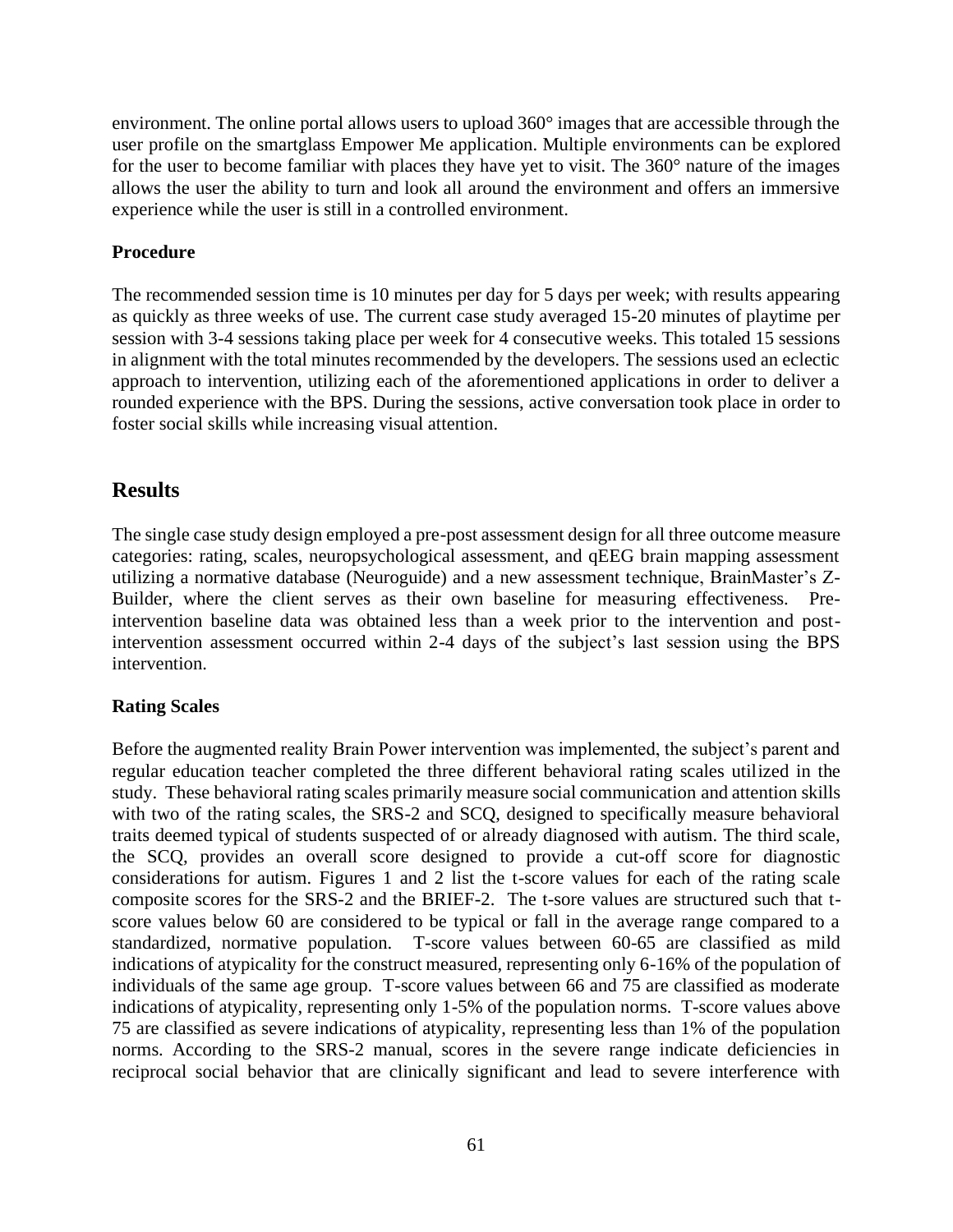everyday social interactions. Such scores are strongly associated with a clinical diagnosis of an autism spectrum disorder.

Figures 1 and 2 indicate that after 15 sessions of the intervention administered over the course of four consecutive weeks, the subject's level of behavioral symptoms as rated by his regular education teacher did not change significantly. However, parent-based ratings did reveal some significantly positive changes for a few of the scales. Overall, the subject's parents rated his behavior to be significantly more atypical when compared to the teacher rating scales during the pre-intervention phase. Of the 11 scales reported in figure 2, the teacher only indicated one of the scales, social motivation, to fall above the typical range with a t-score of 60 falling in the mild range of functioning or 84th percentile rank. In contrast, the parent rating of the subject's preintervention behaviors revealed six out of the 11 scales to fall within the mild to moderate range. Furthermore, half of the six scales that yielded significant pre-intervention t-score values fell in the severe range or > 99th percentile rake for the social communication index, social communication, and social motivation. One scale, the social communication index t-score, fell in the moderate range or 99th percentile rank. The remaining third of the six scales fell in the mild range for restricted and repetitive behaviors (84th percentile rank) and social awkwardness (94th percentile rank). Post-intervention t-score values according to teacher-based ratings were essentially unchanged with the qualitative exception that the subject's social motivation score dropped one point from a t-score of 60 to a 59, dropping his classification category from mild to within normal limits. However, this decrease of one t-score point was not statistically significant. In contrast, the post-intervention t-scores difference values yielded from parental ratings did reach statistical significance for three for the six scales identified as atypical prior to the intervention by just meeting the 10-point difference threshold for t-score comparison of pre-post values for the overall SRS-2 total composite score (74 vs. 64), the social communication composite score (76 vs. 66), and the BRIEF-2 emotional regulation index (52 vs. 42). However, the t-score value for the BRIEF-2 emotional regulation index remained within the normal limits range both prior to and after the four-week intervention period. In addition, one of the six scales, social communication, which was endorsed as falling in the severe range (>99th percentile rank) prior to the intervention, social communication, revealed a t-score difference value of 14, thus dropping his classification to the mild range (94th percentile rank). Finally, the SCQ cut-off score difference remained clinically unchanged for both teacher and parent when pre- and post-intervention scores were compared.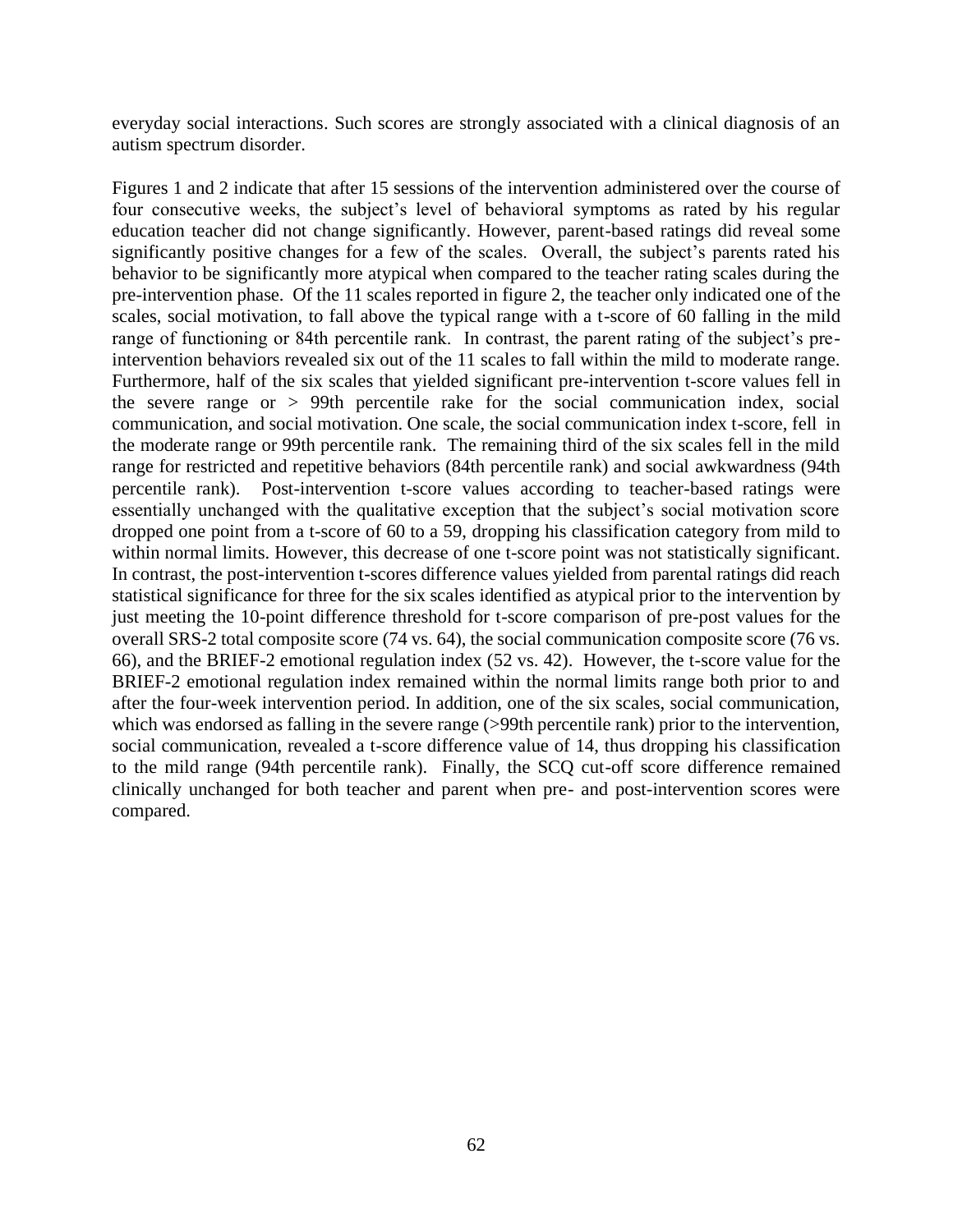### **Figure 1**

#### *Parental Rating Scales*



### **Figure 2**

*Teacher Rating Scale*

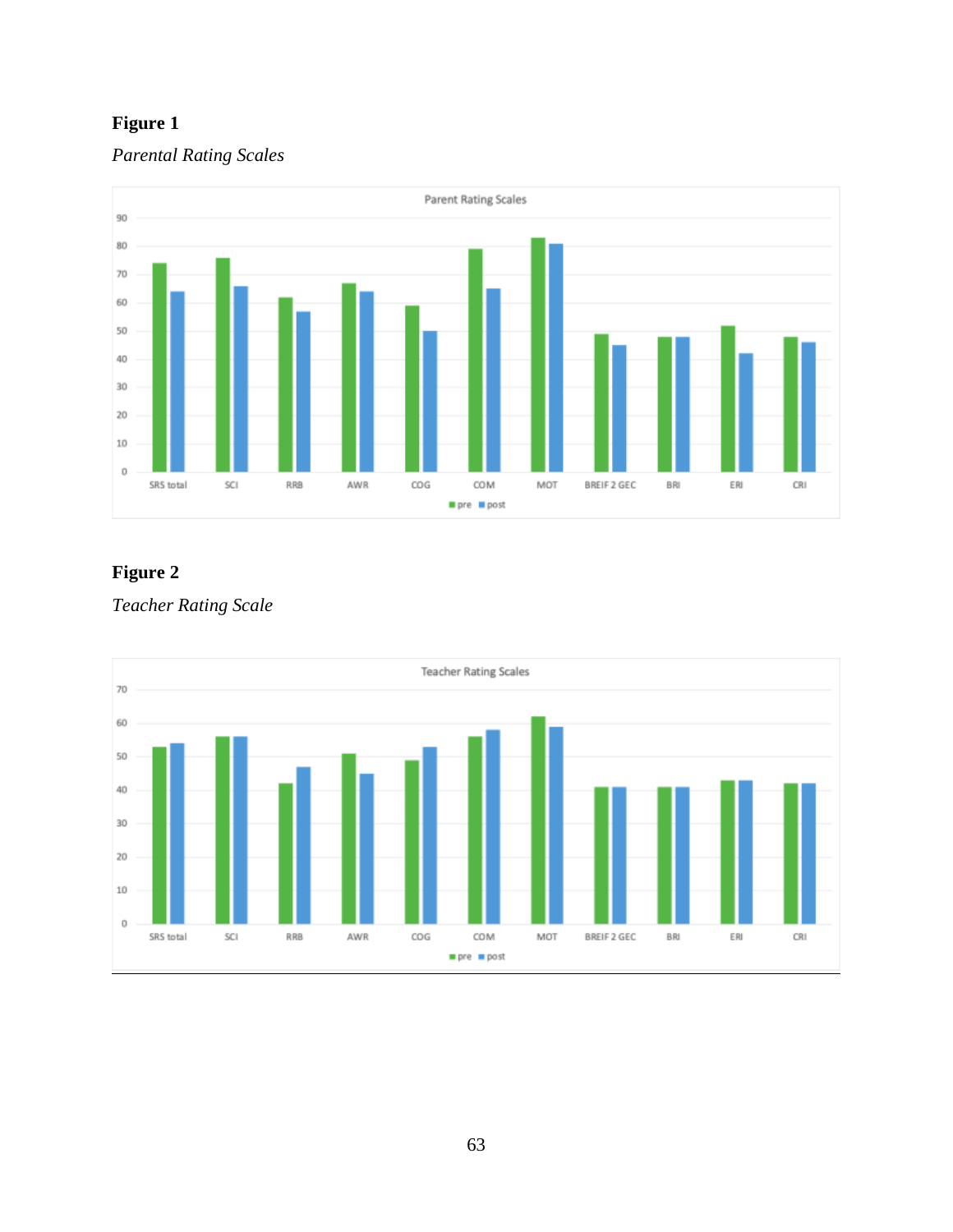#### **Neuropsychological Data**

Prior to the Brian Power intervention, the subject was administered five subtests of the NEPSY-2. The obtained scores are based on a normative population sample and reported according to the normal distribution curve. Therefore, a scaled score of 10 represents a score typically obtained by 50 percent of the normal population of the same age as the subject assessed in the current study. Based upon the normal distribution parameters, one standard deviation is defined as a difference of 3 scaled score points. Prior to the intervention, the subject displayed significant deficits in visual memory (memory for faces) and slight, but also significant deficits in their verbal social reasoning/communication skills (theory of mind: verbal). Analysis of the pre-post neuropsychological test data revealed significant improvement not only in pre-established areas of deficits as defined by normative population statistics (visual memory, verbal social reasoning/communication), but also improvement in areas which were initially within the average range (affect recognition and visual social reasoning). The results depicted in Table 1 indicate that the subject improved at least one standard deviation in four of the five NEPSY-2 social perception subtests administered. The greatest improvement was evidenced in the subject's ability to recall and distinguish between subtle facial features (memory for faces), resulting in a positive 1.33 standard deviation change during post-testing which also resulted in a qualitative change in clinical classification from the below expected level (5th percentile rank) to the average range (37th percentile rank).

#### **Table 1**

| NEPSY-2<br><b>Subtest</b>            | <b>PRE</b><br><b>Scaled Score</b><br>$(X=10,$<br>$SD=3$ | <b>Clinical</b><br><b>Classificatio</b><br>n | <b>POST</b><br><b>Scaled Score</b><br>$(X=10,$<br>$SD=3$ | <b>Clinical</b><br><b>Classificatio</b><br>$\mathbf n$ | <b>Significant</b><br><b>Difference</b><br>(Yes/No) |
|--------------------------------------|---------------------------------------------------------|----------------------------------------------|----------------------------------------------------------|--------------------------------------------------------|-----------------------------------------------------|
| Affect<br>Recog.: Total              | 11                                                      | At Expected                                  | 14                                                       | Above<br>Expected                                      | <b>YES</b>                                          |
| Memory for<br>Faces                  | 5                                                       | <b>Below</b><br>Expected                     | 9                                                        | At Expected                                            | <b>YES</b>                                          |
| Memory for<br>Names:<br>Immed. Learn | 14                                                      | Above<br>Expected                            | 14                                                       | Above<br>Expected                                      | N <sub>O</sub>                                      |
| NEPSY-2<br><b>Subtest</b>            | <b>PRE</b><br><b>Percentile</b><br>Range                | <b>Clinical</b><br><b>Classificatio</b><br>n | <b>POST</b><br><b>Percentile</b><br>Range                | <b>Clinical</b><br><b>Classificatio</b><br>$\mathbf n$ | <b>Significant</b><br><b>Difference</b><br>(Yes/No) |
| Theory of<br>Mind: Total             | $26 - 50$                                               | At Expected                                  | 51-75                                                    | At Expected                                            | <b>YES</b>                                          |

#### *Neuropsychological Data*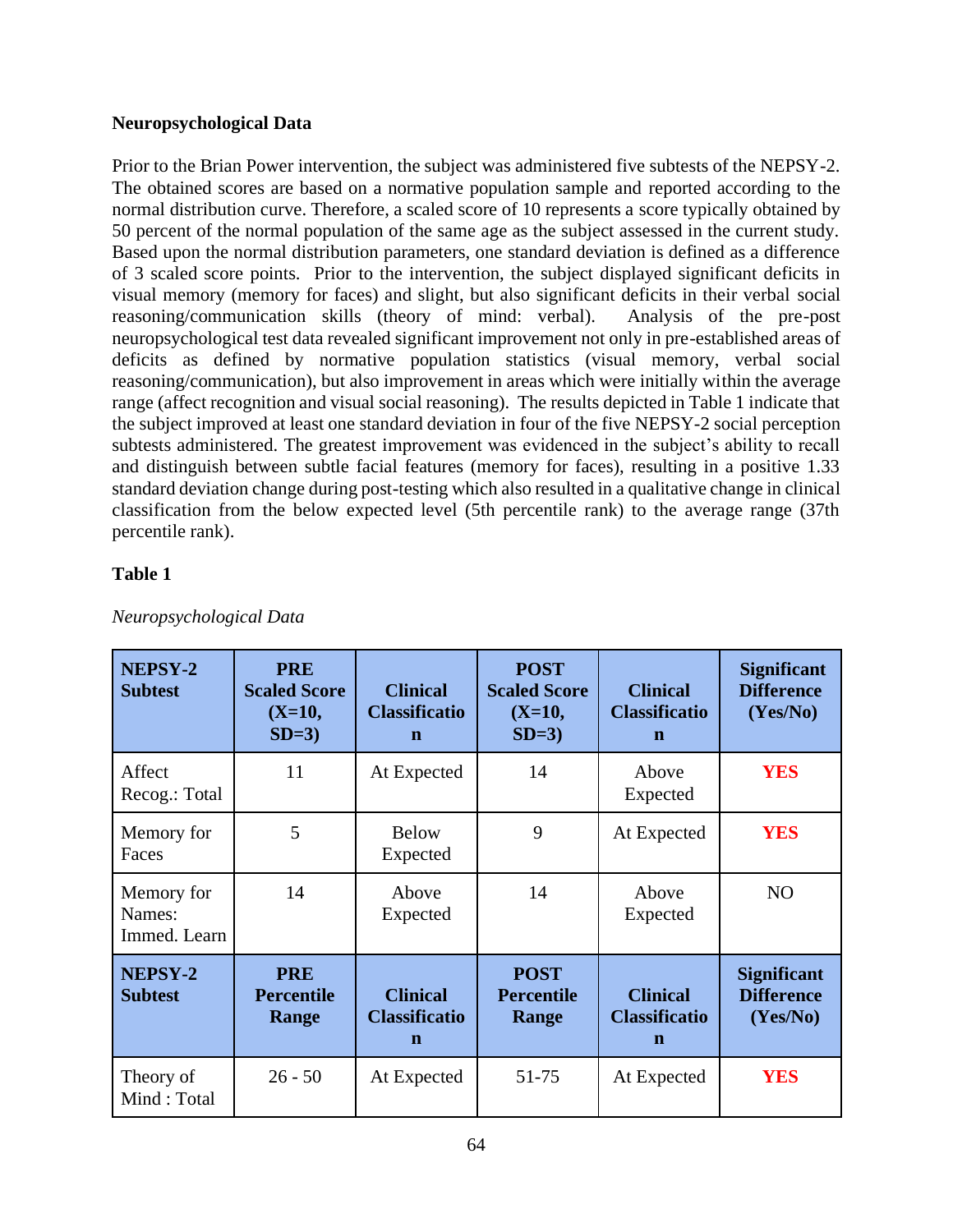| Theory of<br>Mind : Verbal | $1 - 25$ | Slightly<br><b>Below</b><br>Expected | 51-75 | At Expected | <b>YES</b> |
|----------------------------|----------|--------------------------------------|-------|-------------|------------|
|----------------------------|----------|--------------------------------------|-------|-------------|------------|

### **qEEG Analysis**

#### **Database 1: Neuroguide Normative Database**

The results of the generated brain maps from the normative database did show change, however the changes that did occur were not statistically significant based on the brain maps themselves, nor was it possible to tell with precision any exact region of interest (ROI) that may have shown a significant change. For this initial study, the Z-Score analysis of the absolute power metric was utilized for analysis where the colors depicted in the maps below indicate the amount of standard deviation represented as z-scores. The pre-post charts below suggest this individual presented with excessively high levels (3 standard deviations from that of a normative sample) of Beta brainwave patterns in the left occipital region and excessively High Beta brainwave patterns in the central, frontal and occipital regions that remained consistent across timed assessments. That is, the subject's level of dysregulated brainwave patterns remained relatively unchanged according to the normed data base. However, qualitative analysis did reveal a trend toward significance in the amplitude of the beta waves located in the left occipital region (O1) as indicated by the difference in pre-Z-score value (2.10) and the post Z-score value (1.74).

#### **Figure 3**

#### *Normative Database Brain Maps*



POST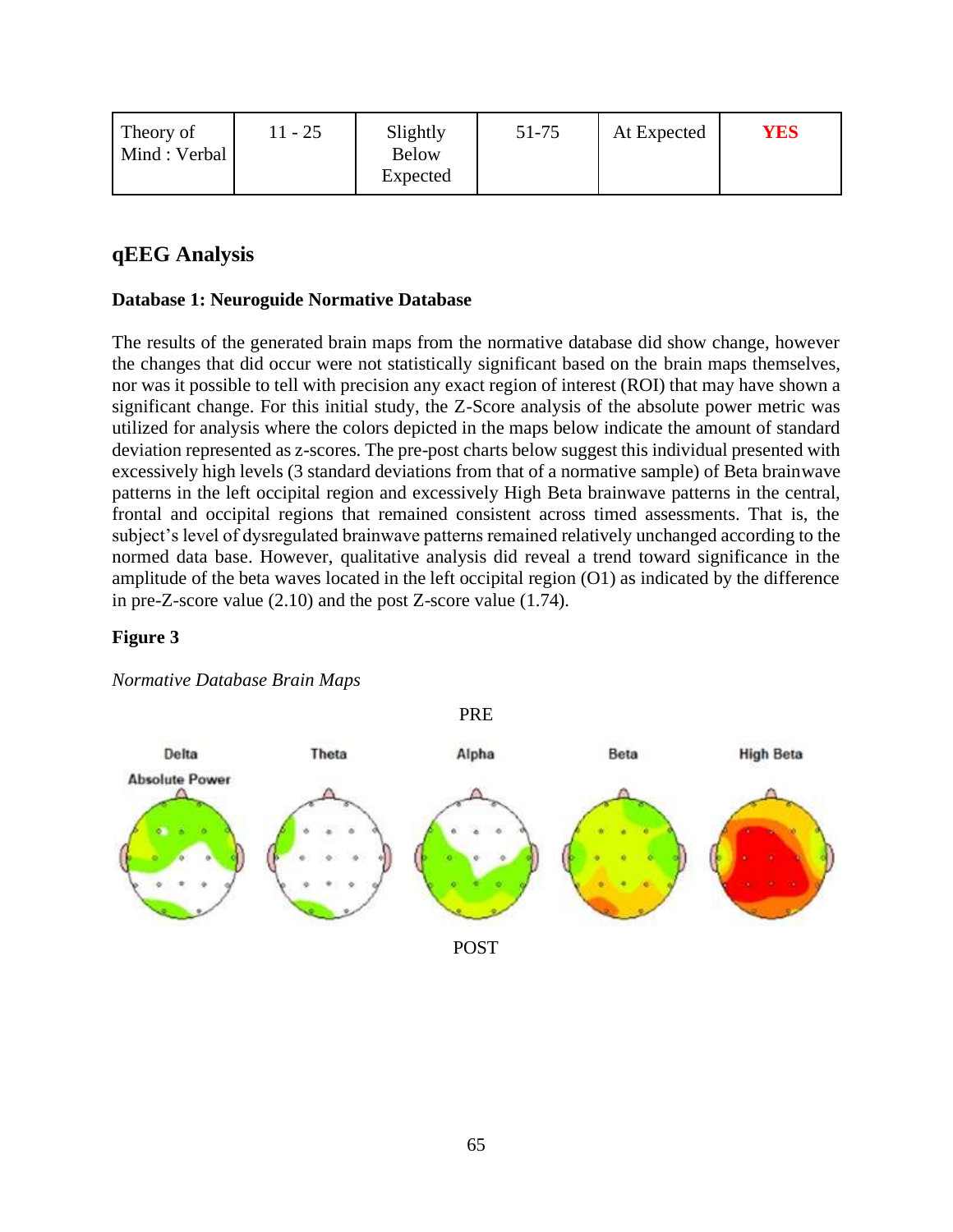

**Database 2: BrainMaster's Z-Builder EEG**

When performing the analysis using Z-builder, which compares the individual to their own baseline qEEG analysis, significant changes were evidenced in the alpha band, (8-12Hz), more specifically with changes/activation occurring in the Alpha 1 (A1) band, (8-10Hz) and deactivation occurring in the Alpha 2 (A2) band, (10-12Hz). Because the Z-builder analysis program does not provide a brain map comparison of pre-post differences, the chart below represents brain regions of interest (ROI) produced by the Z-builder analysis, which indicates the Z-score levels of difference when comparing the pre-post EEGs. The chart below only provides numerical data for ROIs for which a Z-score, or standard deviation, of one or higher was obtained. Therefore, only significant changes are illustrated in the chart below for the A1 and A2 brainwave bands. Many of the ROIs listed indicate a significant change post-intervention, corresponding to the neuropsychological data (NEPSY-2 subtests) and behavioral skills data (rating forms) which also revealed significant post-intervention changes, suggesting multiple confirming outcome measures indicative of significant change following the BPS intervention.

#### **Table 2**

|  |  | Z-Builder Analysis of Statistically Significant Changes in all ROIs and Bandwidths |  |  |  |  |
|--|--|------------------------------------------------------------------------------------|--|--|--|--|
|--|--|------------------------------------------------------------------------------------|--|--|--|--|

| <b>KUI name</b>          | $Alpha-I$ $L$ | Alpha- $\angle$ L | $Alpna-1$ K | Alpha- $\angle$ K |
|--------------------------|---------------|-------------------|-------------|-------------------|
| Occipital Lobe           | 0.102         | $-0.835$          | $-0.031$    | $-1.030$          |
| Cuneus                   | 0.122         | $-0.868$          | 0.013       | $-1.019$          |
| Interior Occipital Gyrus | 0.052         | $-0.767$          | $-0.122$    | $-1.008$          |
| Interior Parietal Lobule | 1.120         | 0.419             | 0.729       | $-0.011$          |
| Lingual Gyrus            | $-0.053$      | $-1.005$          | $-0.143$    | $-1.158$          |
| Paracentral Lobule       | 1.178         | 0.429             | 1.154       | 0.393             |
| Postcentral Gyrus        | 1.240         | 0.546             | 0.903       | 0.220             |
| Precentral Gyrus         | 1.219         | 0.585             | 0.917       | 0.322             |
| Brodmann 1               | 1.128         | 0.529             | 0.757       | 0.166             |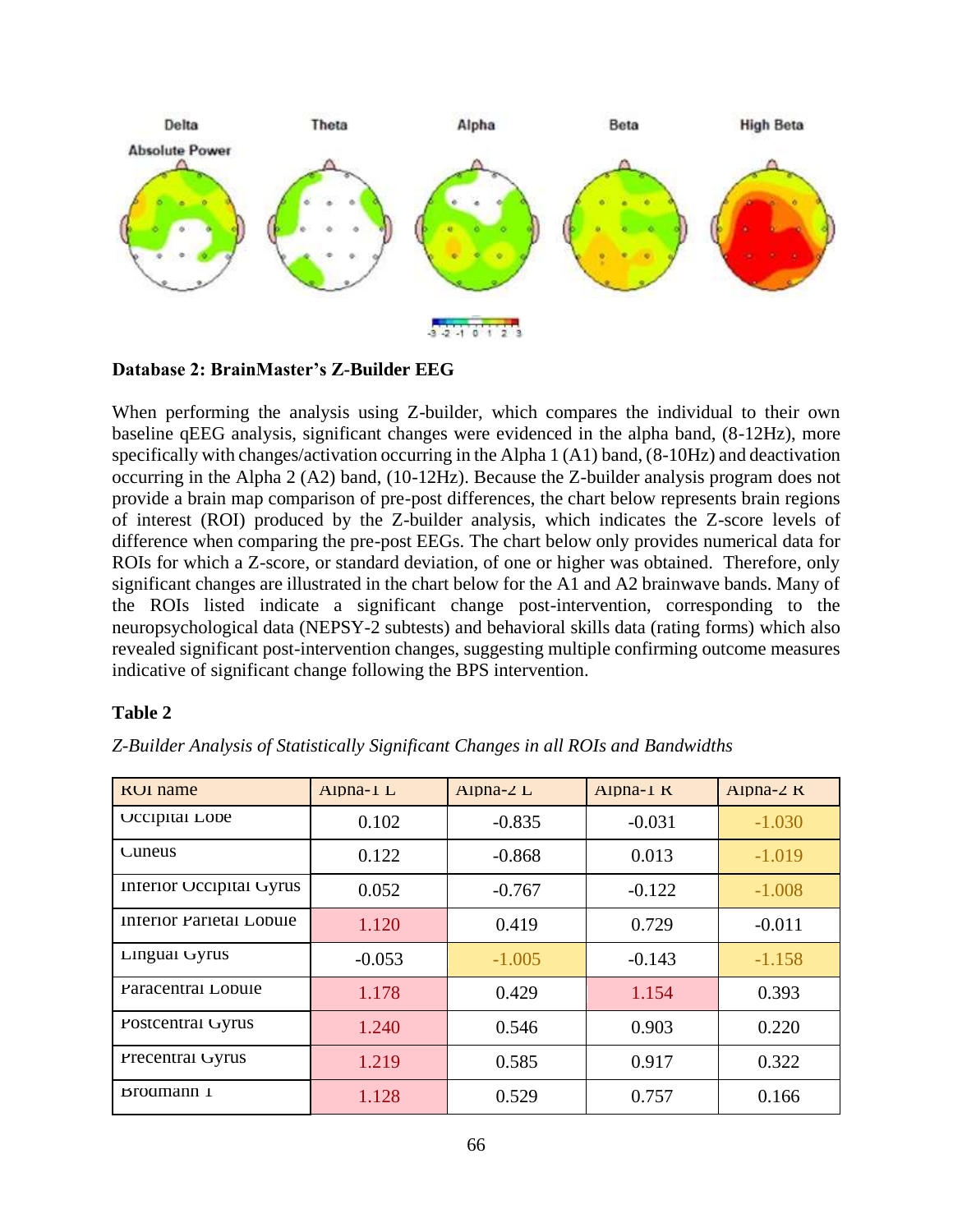| $B_{\text{roamann } 2}$ | 1.223    | 0.555    | 0.818    | 0.150    |
|-------------------------|----------|----------|----------|----------|
| $B_{\rm rodmann}$ 3     | 1.261    | 0.572    | 0.943    | 0.267    |
| $B_{\text{roamann}}$ 4  | 1.263    | 0.581    | 0.985    | 0.317    |
| Brodmann 5              | 1.209    | 0.454    | 1.138    | 0.371    |
| <b>Broamann</b> b       | 1.315    | 0.619    | 1.133    | 0.437    |
| <b>Brodmann</b> 8       | 1.162    | 0.589    | 1.121    | 0.470    |
| Brodmann 1/             | $-0.131$ | $-1.113$ | $-0.192$ | $-1.200$ |
| Broamann 18             | $-0.007$ | $-0.967$ | $-0.109$ | $-1.125$ |
| Brodmann $24$           | 1.040    | 0.468    | 0.979    | 0.397    |
| <b>Brodmann</b> 40      | 1.100    | 0.396    | 0.713    | $-0.019$ |
| $B_{\text{rodmann}}$ 43 | 1.010    | 0.441    | 0.525    | 0.115    |
| Central Exec. Net.      | 1.040    | 0.392    | 0.675    | 0.030    |
| Hagmann 1               | 0.126    | $-0.803$ | $-0.030$ | $-1.022$ |

Results from Table 2 were analyzed further and thus yielded sLORETA images of the ROIs most closely associated with the NESPY-2 neuropsychological test results. Figure 4 illustrates the sLORETA images specific to the central executive network (affect recognition), brodmann area 8 (memory for faces), and brodmann area 24 (theory of mind).

#### **Figure 4**

*Neuropsychological Data Related to Brain Regions*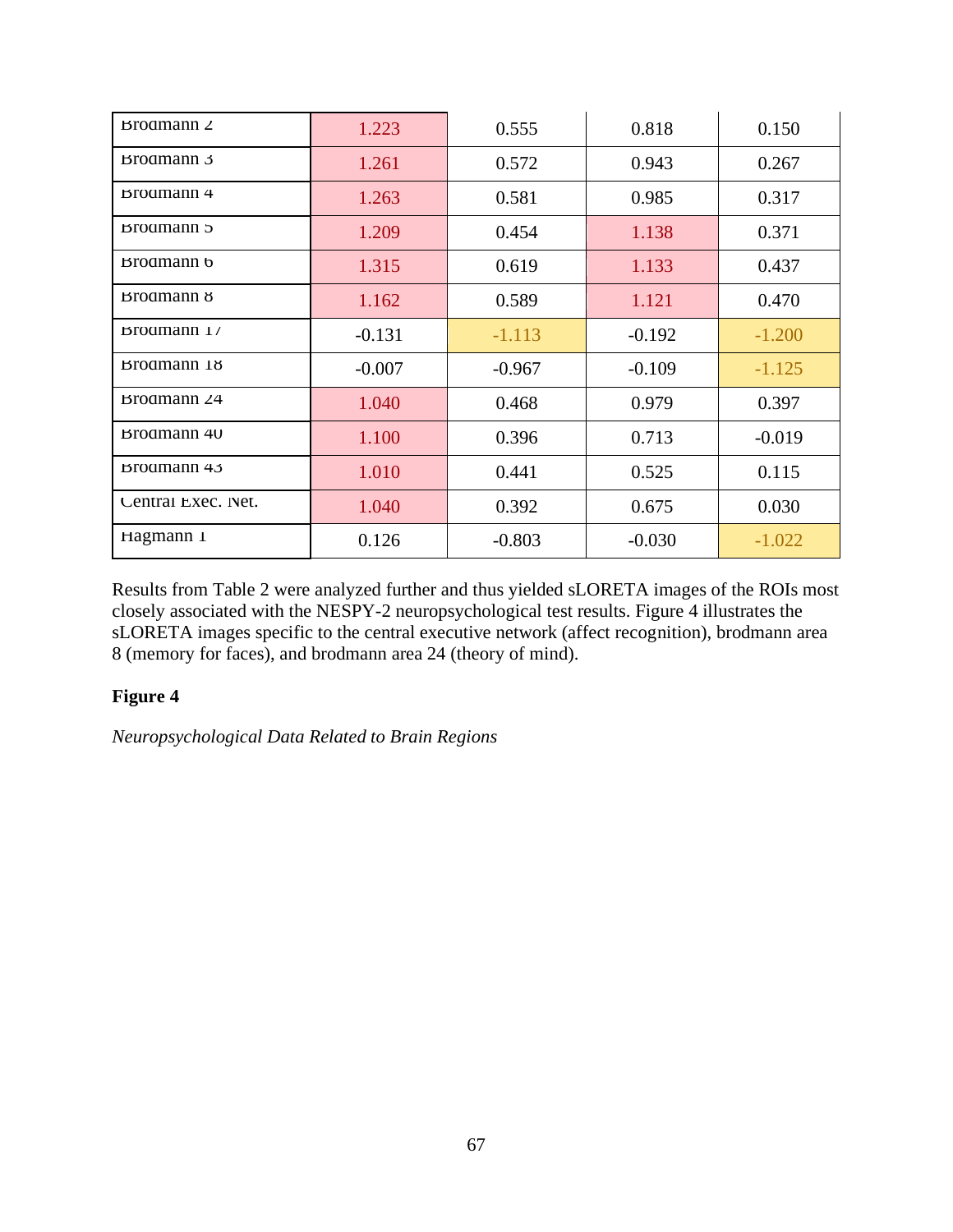#### **Central Executive Network**

- (Executive Control Network)
- High Level Cognitive Functions
- Control of attention and working memory



# **Affect Recognition Memory for Faces**

#### **Brodmann Area 8**

- Frontal Cortex
- Non-tracking, voluntary eve movements. Control of Visual Attention, Motor Planning,
- Mood Control



## **Theory of Mind**

#### **Brodmann Area 24**

- Ventral Anterior Cingulate Cortex
- Decision Making
- Empathy Emotion



#### **Discussion**

This study set out to determine whether the BPS smartglass intervention would have any effect on the client's EEG via quantitative analysis of the participant's neuropsychological functioning, EEG brainwave patterns, and associated behavioral changes as assessed by standardized rating scales. The present case study was successful in establishing that the BPS had a significant positive effect on improving the participant's social awareness and attention skills across all three outcome measures employed. These positive effects were more consistent and robust on direct assessments of neuropsychological measures and less robust in the behavioral ratings as rated by the participant's parent and regular education teacher. Although prior studies by Sahin et al. (2018) did reveal significant changes in behavioral rating scales, the current participant's regular education teacher may not have been sensitive enough to the participant's behavioral functioning. In contrast, we believe that future research should seek, when possible, input from special education teachers that work more closely with the students on a regular basis and are more attuned to the behavioral patterns of autistic students. However, as was the case in the present study, some high functioning autistic students may be fully included in their school setting and not have a specialized support staff that instructs or regularly interacts with them. In such cases, the parental rating form should likely represent a more sensitive measure of behavioral change following the BPS intervention. In fact, the present case study results did reveal some quantitative positive changes in the participant's social communication skills as rated by the parent. Another factor associated with high functioning autistic students and outcome effects is their tendency to have pre-existing superior functioning in specific areas. For example, prior to the BPS intervention the current participant demonstrated a heightened ability for verbal labels. Perhaps the most promising outcome of the current case study is the evidence that the BPS augmented reality intervention produced a consistently significant and positive effect on the participant's social communication skills across the three varying assessment modalities (behavioral rating scales, neuropsychological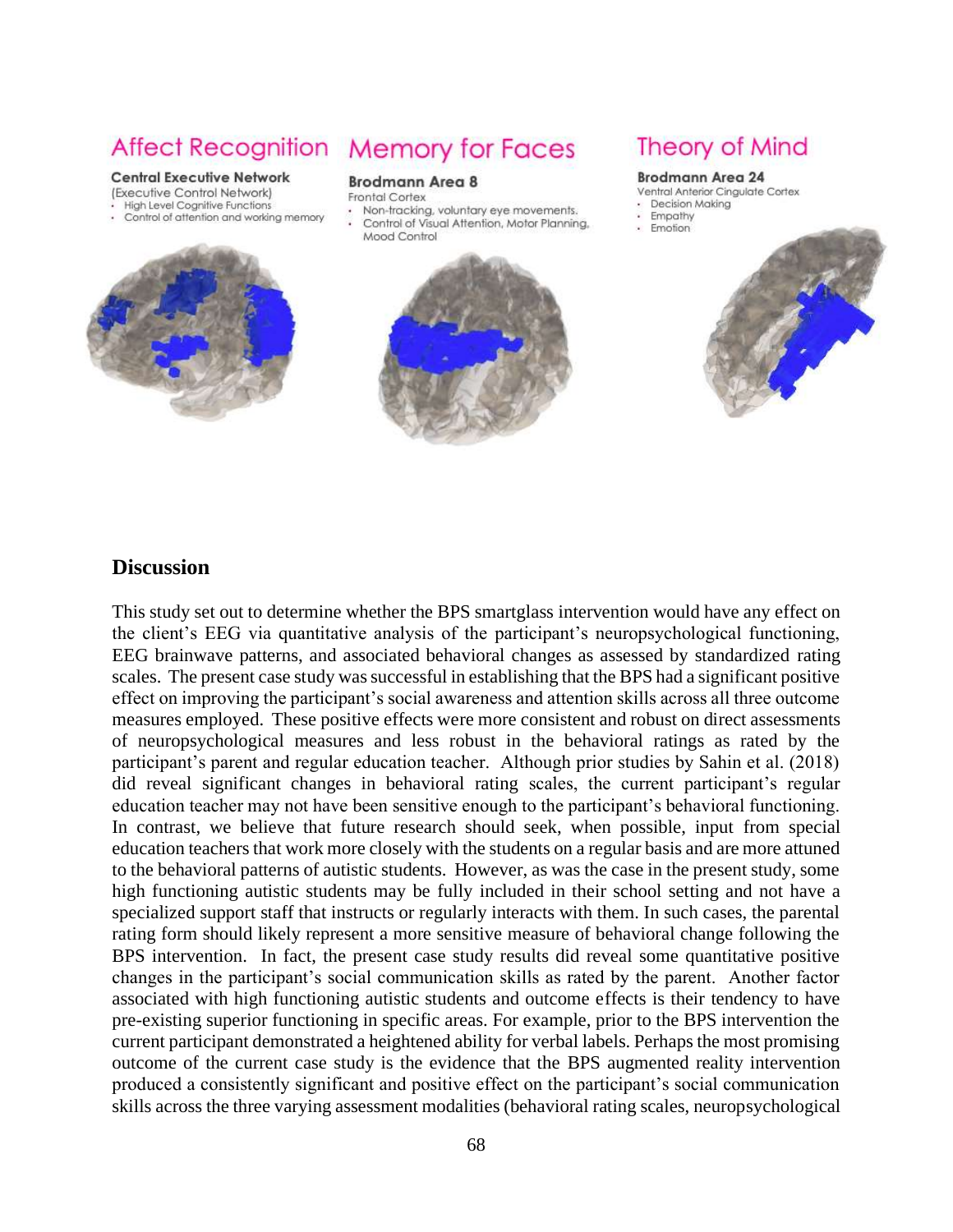assessment, and qEEG analysis), thus providing multiple confirming data to support the effectiveness of the BPS intervention. Furthemore, when qualitatively analyzing the specific areas of improvement across the three main outcome measures, the participant demonstrated consistent improvement in correlating areas of functioning. For example, the Face2Face application focuses on improving a participant's visual attention to the specific facial features of the facilitator during training using BPS, as students with autism or social communication disorders tend to avoid direct eye contact and do not process detail oriented visual stimuli specific to a person's facial expressions. The current participant's most prominent change after using the BPS for 15 sessions was evidenced in his increased ability to effectively attend to and interpret visual information which translated into significant changes in direct measures of neuropsychological functioning (memory for faces) and qEEG brainwave patterns (Broadman Area 8 and O1 beta levels).

This study also represents the first attempt to determine whether the BPS smartglass intervention would have any effect on the client's EEG via quantitative analysis. In order to determine this, we used two approaches: the first approach utilized a traditional, normative database to evaluate the client's qEEG, the second approach used a new technique developed by Brainmaster (Z-Builder) using the client's individual EEG as the reference database or baseline.

While the traditional EEG normed population database did reveal changes in the client's EEG, the changes could be left to clinical interpretation without specificity to precise quantitative changes nor to specific Regions of Interest (ROIs). But, when the client's individual EEG served as the baseline, the analysis by Z-Builder provided a more precise analysis of the client's change with specificity to specific ROIs. Specific changes of at least 1standard deviation were seen in the following EEG bandwidths: Alpha1, A1, and Alpha2, A2. Changes were seen at locations: Broddman areas 1,2,3,4,5,6,8,17,18,24,40 and 43. Changes were also noticed in the following brain areas or ROIs as well: occipital lobe, cuneus, inferior occipital gyrus, lingual gyrus, paracentral gyrus, postcentral gyrus, and precentral gyrus. The central executive network and the hagmann-1 network also revealed changes of at least 1standard deviation. Many of the listed ROIs are associated with the neuropsychological skills assessed in the study via the NEPSY-2, which focused on social communication, attention, and affect recognition skills. More specifically, the alpha band is associated with shifting attention from an internal focus to an external focus, or from the default mode network to the central executive network. A1-slow Alpha, is associated with emotional processing and often appears more in the frontal lobe of the brain while A2-fast Alpha, is found occipitally and is associated with background memory processing and is considered an idle, yet attentive state. Z-builder was able to detect a change of at least 1standard deviation in the aforementioned areas and bandwidths which were directly associated with the NESPY-2 neuropsychological test results. Given the nature of the BPS intervention and the ability to detail changes of the EEG in specific brain regions using Z-Builder, further research is warranted to further support current test results with a larger sample size as Brain Power has been shown to have the potential to be an effective modality in treating the ASD population after only 15 sessions with the Brain Power System. Furthermore, current research suggests that qEEG is an effective measurement tool for demonstrating the effects of neurofeedback on an individual as compared to a normal population. The present case study results suggest that Z-Builder may be a more powerful tool to demonstrate changes of an individual's EEG when using any various forms of interventions, especially when serving an atypical population such as those with ASD.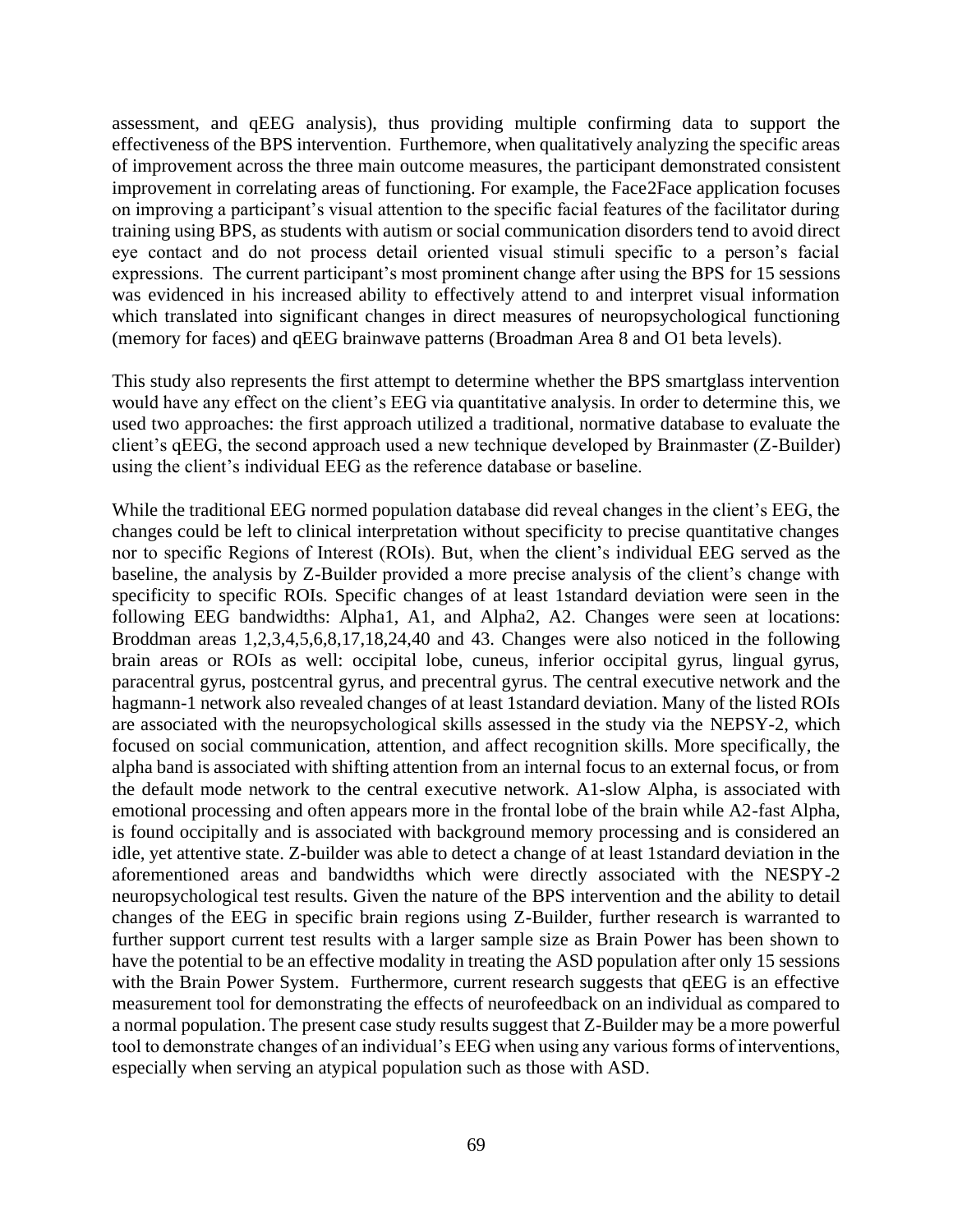While the present study represents the first of its kind to both measure and demonstrate the effectiveness of the world's first augmented reality (AR) smartglass intervention (BPS) on direct measures of neuropsychological functioning and physiological changes in brainwave patterns (qEEG), further research is needed to replicate these findings with an expanded sample size and possibly even include a control group. Therefore, a controlled study on a larger sample population is suggested and our observations are only suggestive of the impact the Brain Power System had on the individual examined in this case study. Additionally, future research should further examine the use of Z-Builder as a more sensitive and reliable approach to measuring client-based change in response to interventions in order to more accurately guide and revise a client's individual treatment plan.

#### **References**

- Coben, R., Clarke, A. R., Hudspeth, W., & Barry, R. J. (2008). EEG power and coherence in autistic spectrum disorder. *Clinical Neurophysiology, 119*(5), 1002-1009. doi:10.1016/j.clinph.2008.01.013
- Coben, R., & Padolsky, I. (2007). Assessment-guided neurofeedback for autistic spectrum disorder. *Journal of Neurotherapy, 11*(1), 5-23. doi:10.1300/j184v11n01\_02
- Collura, T. & Tarrant, J. (2020). Principles and statistics of individualized live and static z-Scores. *Neuroregulation, 7*(1), 45-56.
- Keshav, N., Vahabzadeh, A., Abdus-Sabur, R., Huey, K., Salisbury, J., Liu, R., & Sahin, N. (2018). Longitudinal socio-emotional learning intervention for autism via smartglasses: Qualitative school teacher descriptions of practicality, usability, and efficacy in general and special education classroom settings. *Education Sciences, 8*(3), 107. doi:10.3390/educsci8030107
- Liu, R., Salisbury, J. P., Vahabzadeh, A., & Sahin, N. T. (2017). Feasibility of an autism-focused augmented reality smartglasses system for social communication and behavioral coaching. *Frontiers in Pediatrics, 5,* 145. doi:10.3389/fped.2017.00145
- National Center for Health Statistics, & Centers for Disease Control and Prevention. (2020). *National health interview survey* [Data set]. Retrieved from https://www.cdc.gov/ncbddd/autism/data.html
- National Center for Health Statistics, & Centers for Disease Control and Prevention. (2013). *National health interview survey* [Data set]. Retrieved from https://www.cdc.gov/ncbddd/autism/data.html
- Neubrander, J. & Linden, M. & Gunkelman, Jay & Kerson, Cynthia. (2011). qEEG-guided neurofeedback: New brain-based individualized evaluation and treatment for autism. *Journal of Autism and Developmental Disorders, 3*, 91-100.
- Sahin, N. T., Abdus-Sabur, R., Keshav, N. U., Liu, R., Salisbury, J. P., & Vahabzadeh, A. (2018). case study of a digital augmented reality intervention for autism in school classrooms: Associated with improved social communication, cognition, and motivation via educator and parent assessment. *Frontiers in Education, 3*(57), 1-13.